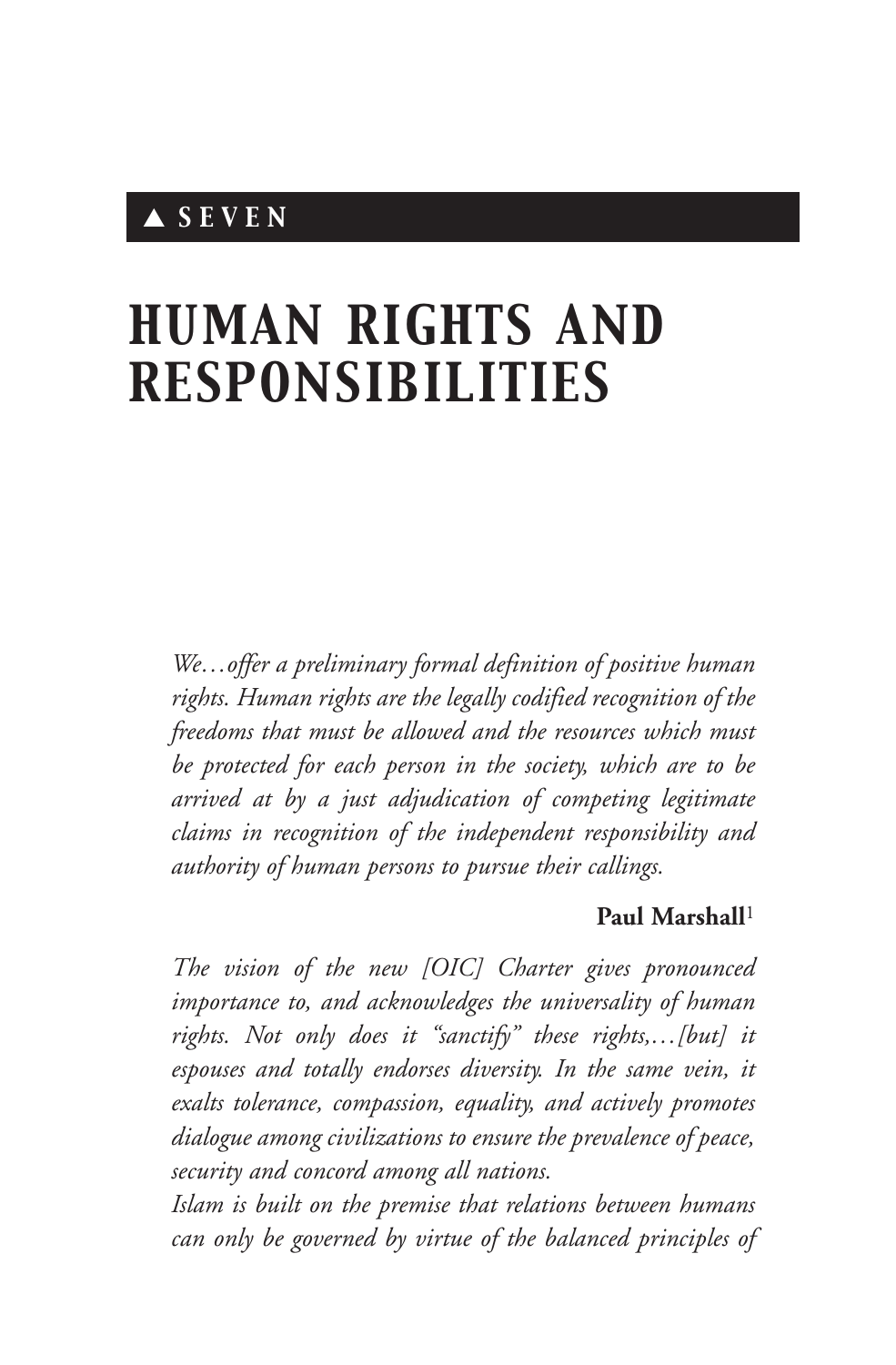*strict equality (first in the history of humanity), and justice and fairness which abhors fanaticism and extremism.*

## **Ekmeleddin Ihsanoglu, Secretary General, OIC**<sup>2</sup>

*Injustice anywhere is a threat to justice everywhere. We are caught in an inescapable network of mutuality, tied in a single garment of destiny. Whatever affects one directly, affects all indirectly.*

#### **Martin Luther King, Jr.**3

*Muslims need to acknowledge universal human rights as a natural progression of their faith in the twenty-first century, that religious dissent, sectarian tolerance and interfaith harmony are crucial to survival in the twenty-first century. Not only is it important to stress these messages repeatedly, it is essential to do so with clarity and force, as the messages often become diluted in the quagmire of anger, recrimination and mistrust.*

#### **Farzana Hassan**4

*This… catalog of [human] inequities and atrocities is a big part of the historical burden that now weighs heavily on our conscience. We cannot undo the past, but we can repent of what has happened and is still going on. By God's grace and in obedience to His Word, we can resolve to faithfully honour, protect, restore and promote human rights within our own circles and in the world around us whenever possible.*

#### **Gordon Spykman**<sup>5</sup>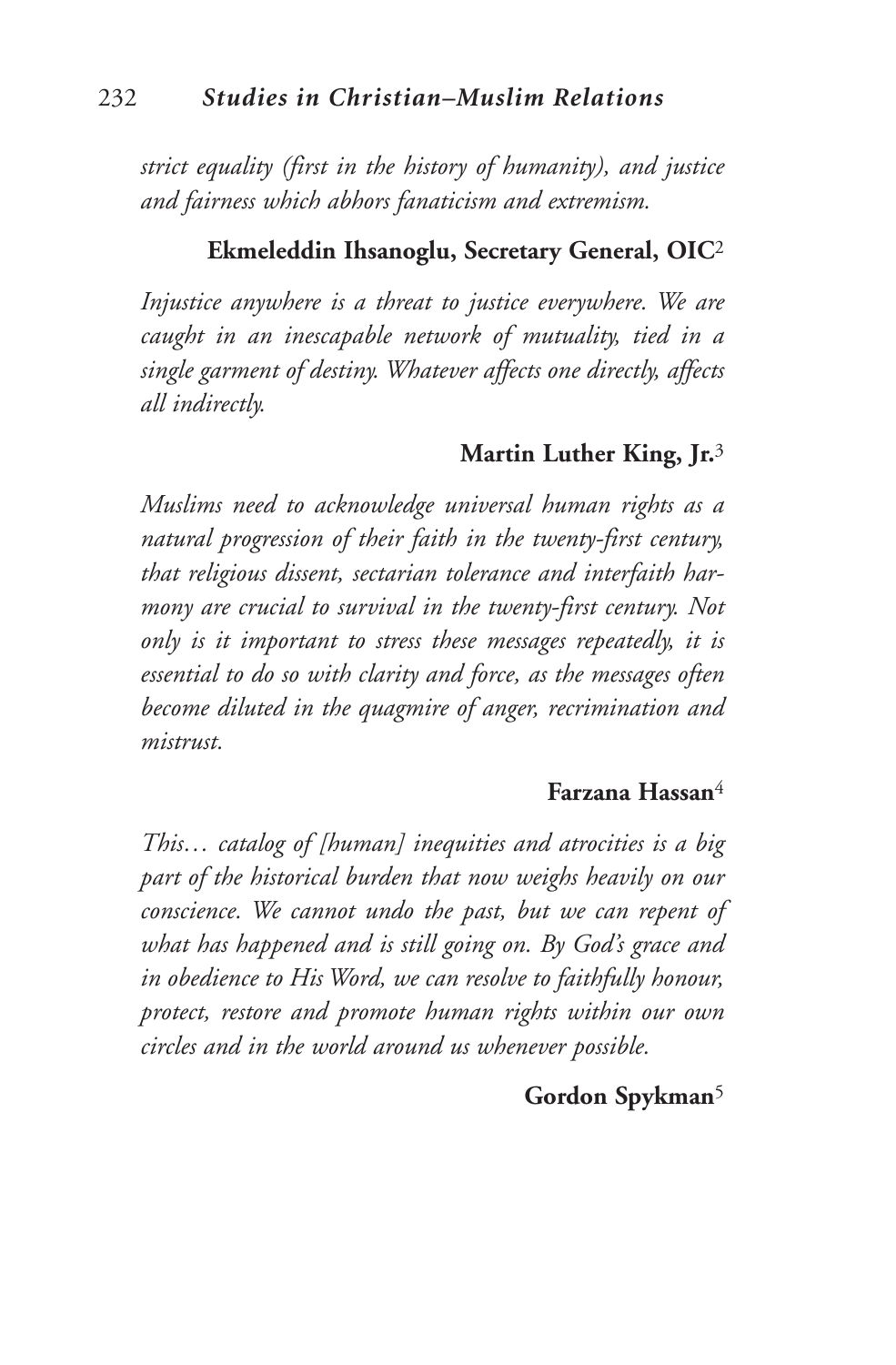### ▲ *Kuyperian Perspectives (Mostly)* \_\_\_\_\_\_\_\_\_

Almost any discourse about human rights in the so-called Middle East immediately engages Islam in the discussion as if that were the only force shaping developments in that part of the world. In her book, *Islam and Human Rights,* Ann Elizabeth Mayer of the University of Pennsylvania, rejects that approach. On the first page of her Preface, she wrote, "I see Islam as only one factor in the reception of human rights in the Middle East."6 The same can be said about the Northern Nigerian situation. There, too, various factors have combined to produce the current complex human rights scene, not all of which come from Islam. Though the North always had contact with the wider world, especially the Muslim world, colonialism has brought other parts of the world to its doorstep that have also influenced its human rights culture. It may all be Muslim, but it is not all Islamic.

Lamin Sanneh and Gordon Spykman, along with his fellow Kuyperians, both agree with the Muslim view on the need for *religious* grounding of human rights in distinction from that of secular humanism. "Muslim integrists," Sanneh wrote, "are *correct* that rights without God are meaningless, but *mistaken* to require a religious state for that." Without God such rights have no basis anywhere. They must be grounded "in a faith that fosters the twin culture of rights and obligations, of freedom and community." These rights need to be "insulated from the tyranny of numbers by being grounded in faith in the divine right of personhood…."7 The German theologian Emil Brunner, writing about the awareness required for a culture of human rights, said that "this awareness can only grow on religious grounds."8 Hebden Taylor, a Kuyperian Anglican clergyman and legal philosopher whom we already met in Volume 5, wrote that the legal system must be "based on our faith in God's sovereignty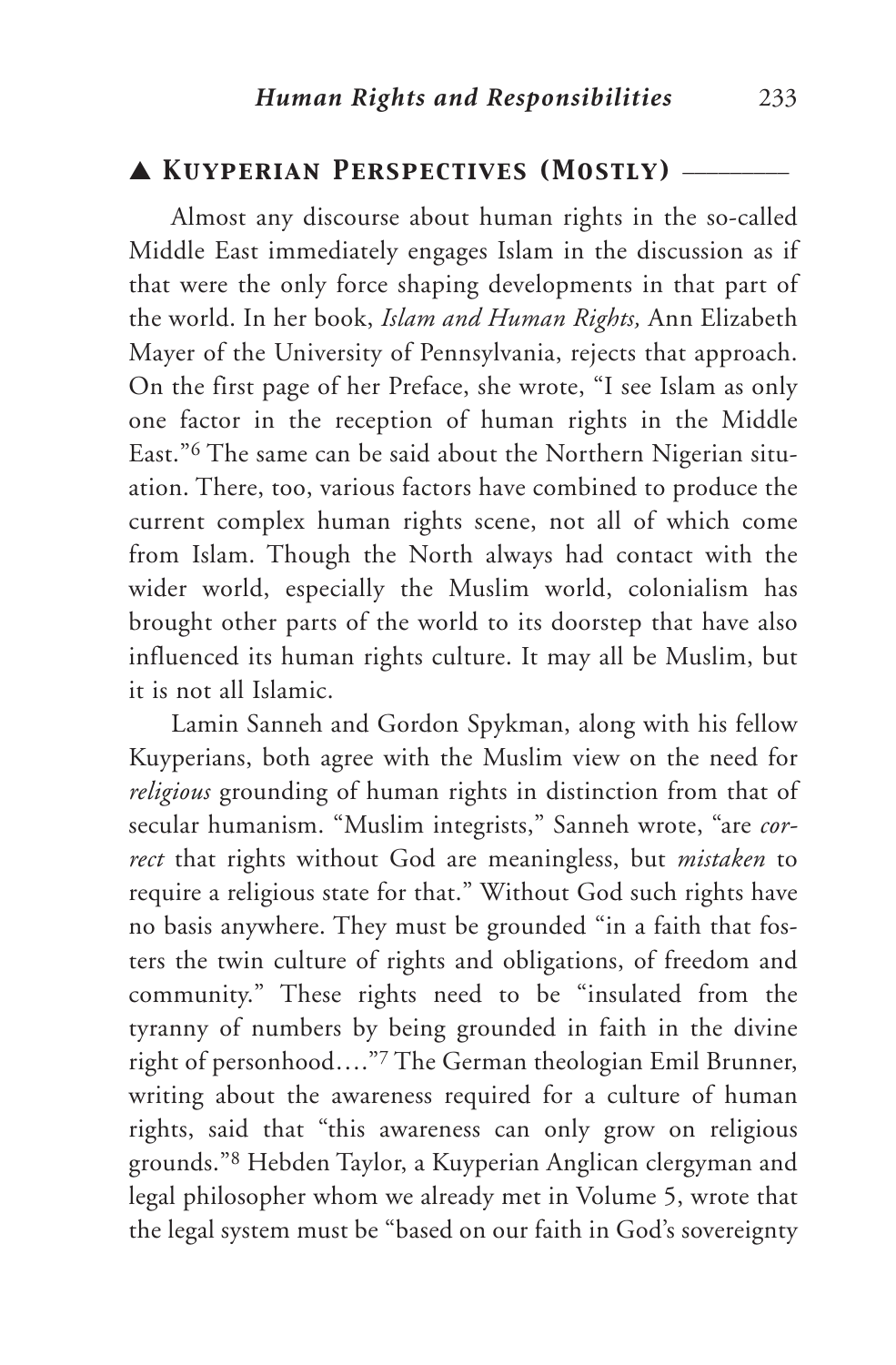over the whole of human life and in God's Word written in the Scriptures…." Interpreting Dooyeweerd, he wrote, "A truly Christian theory of law and society…must be based on a renewed Biblical religious insight into the divinely established structural principles of human society."9 Spykman wrote, "Divine imperative alone constitutes the firm foundation for the implementation of human rights." "The Biblical view of man, grounded in the creation order, is the divine standard for weighing these and other human rights issues."10 Just a few lines further down you will hear more from him. Similarly, Paul Marshall, another Kuyperian, insisted "that our discussion of rights must be Biblical."11 That is the constant refrain in this tradition.

I agree with these writers and for this reason understand the call of Muhammad Hassan Tom, who, in the Nigerian context, wrote, "It is especially important that Muslims and non-Muslims alike be enlightened about the Islamic provisions for human rights. One reason is that genuine seekers of human rights for all have tried virtually all options—except Islam, which has been buried in near anonymity and at best presented in unpalatable perspective." The same complaint would hold for the Christian perspective, for Christians throughout the world have been too wound up with secularism. In Nigeria it cannot be said that Christians have struggled to develop a Christian human rights perspective. They simply buy into imported secular varieties,<sup>12</sup> with a Christian veneer.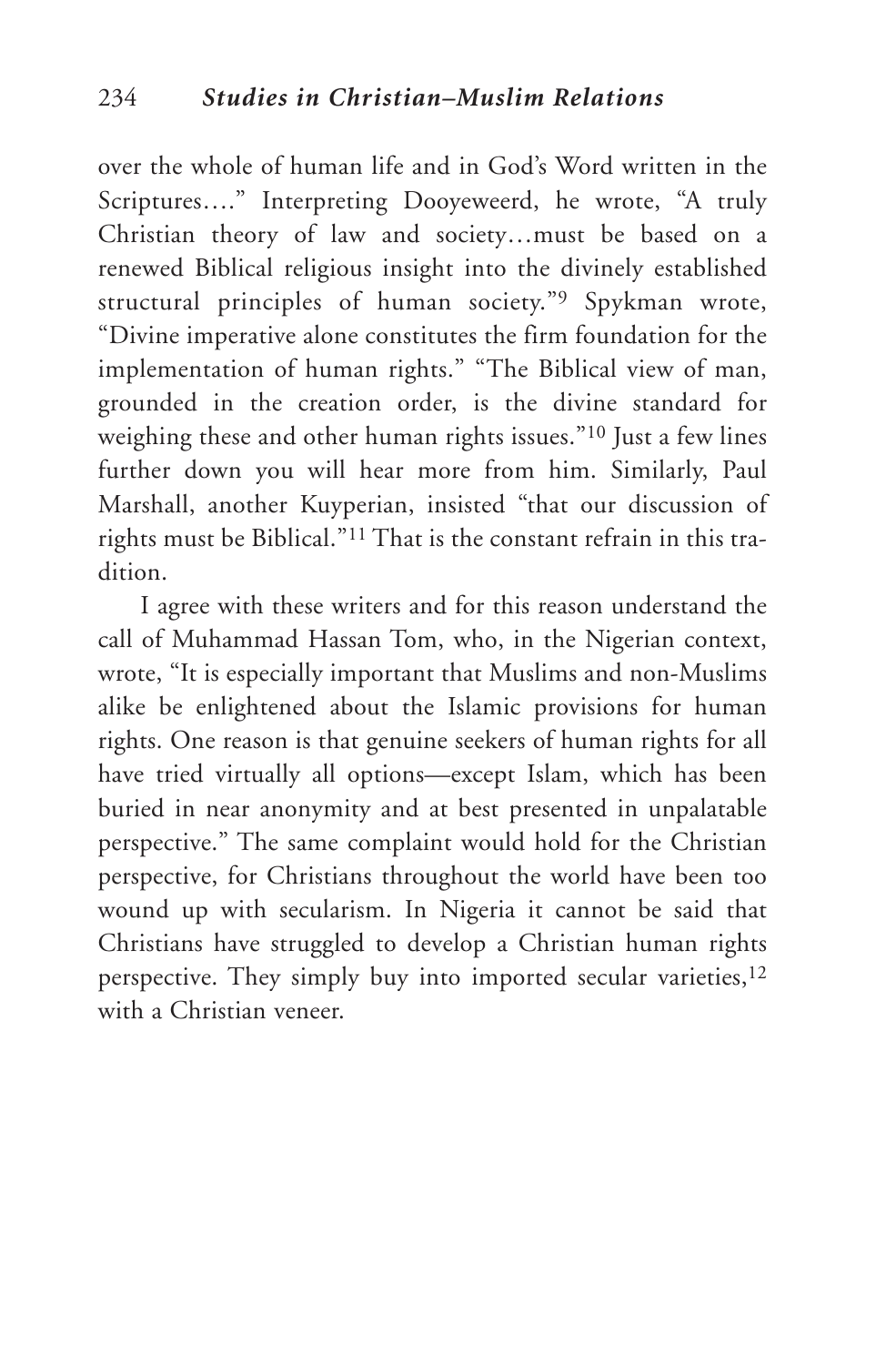*So, yes, if Nigeria is going to develop a human rights regime, it should contain Christian and Muslim components. Both should work on that separately and jointly. Muslims should become aware of their Islamic provisions and Christians should develop theirs. Both should bring their own into the joint hopper of human rights provisions and with the utmost of goodwill and good faith together hammer out a national approach they can both live with.*

In his Muslim context it is only to be expected that Tom should claim that the sharia is the ultimate human rights model and that we need to look no further, but just "awaken to them, exercise and enjoy them to their God-blest fullest."13 Abul Mawdudi wrote that it is really a matter "of law-finding, not of law-making,"14 a concept similar to the Kuyperian theory of creation ordinances and structures within which human rights need to operate.

At this point I am going to treat you to a little more about Kuyperian human rights. First a couple of generalities or, rather, warnings offered by Paul Marshall. He begins an article about rights and social welfare with a warning that in the US, a country labeled the "land of rights," there is an "obsession with litigation" that is encouraged by its "infestation of lawyers." The area of rights has become a fertile garden for the vested interests of lawyers. While we encourage the development of human and other rights, we must ensure that we do not allow that "most learned" profession to run away with it and turn it into a negative experience for us.

Marshall's second warning is that talk of rights usually keeps the notion of responsibility at arm's length. He writes of "its silence with respect to personal, civic, and collective responsibilities." "Rights are usually understood as *guarantees* that must be fulfilled, regardless of the responsibility of the right bearer." In certain contexts "a rights infatuation can ignore and erode responsibility." In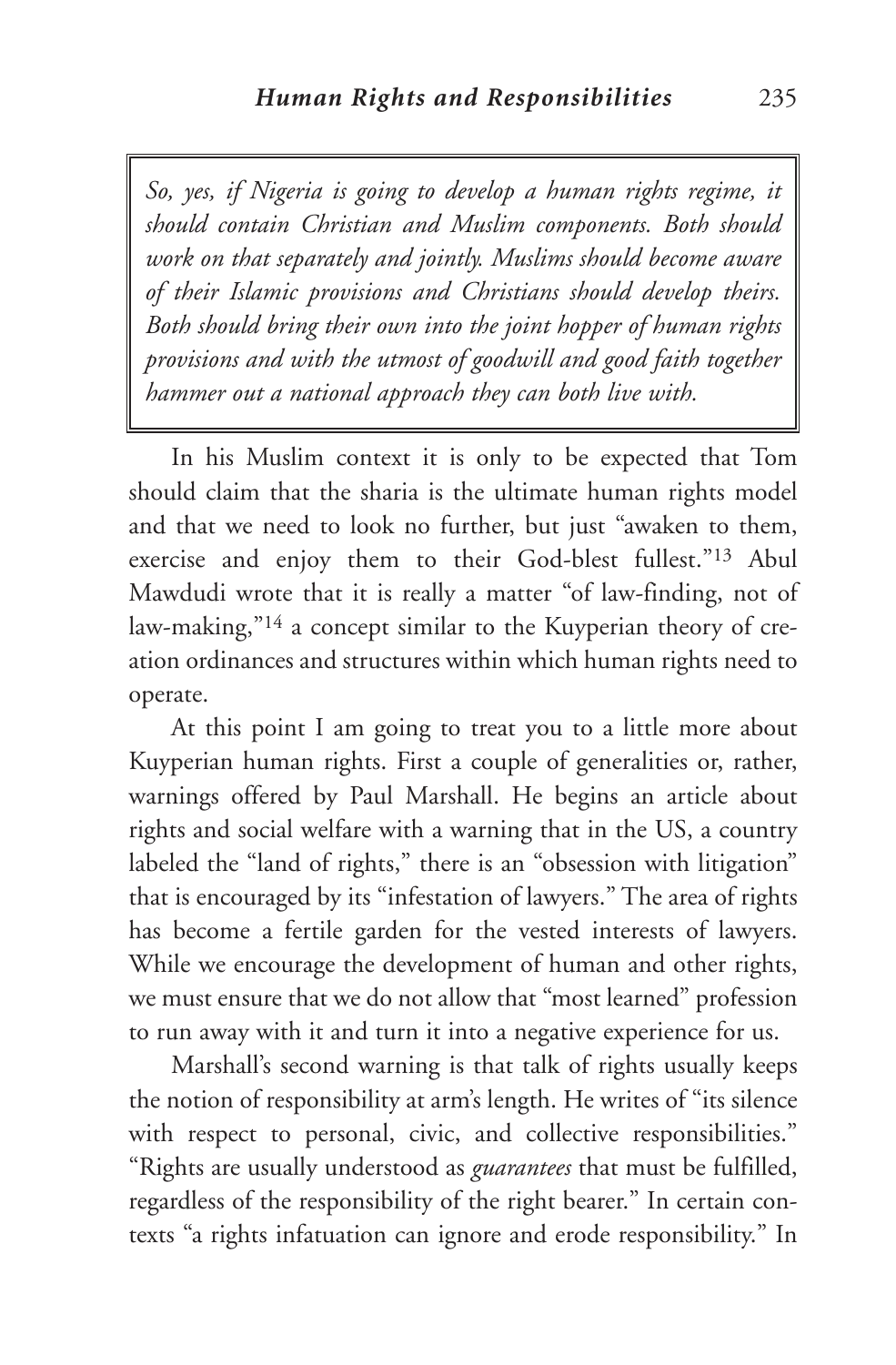short, in many human rights cultures there is a "responsibility crisis," or, as I prefer to put it, a "responsibility deficit." The third and final warning is that human rights issues are often—Marshall says "always"—"asserted in a tone of contention" and as a result they "have hobbled American politics and poisoned social relations<sup>"15</sup>

*I suspect that many Nigerians will admit that these warnings are apropos for our Nigerian situation as well. Let us therefore heed them and ensure that as we hammer out our own human rights regime between Christians and Muslims, we do not allow it to deteriorate to that level. To prevent that, we must allow the underlying Christian and Muslim perspectives guide us as we navigate the rocky waters.*

I draw your attention to a study guide by Gordon Spykman, enough to make you curious and pursue it on your own, but not enough to give you a full perspective.16 I begin with a few basic Spykman statements and quotations. He explained how difficult it is for the human race to understand, let alone practise, human rights: "With our fall into sin…, we broke the perfect pattern that God gave us for healthy human relationships. One devastating testimony to our fallen nature is the horrifying record of human rights violations." "The Bible never speaks explicitly about human rights in modern terms, yet on page after page we find fundamental principles for sound relationships among individuals and nations." A longer quote:

*The Biblical view on human rights goes far beyond the appeal of humanists to "the brotherhood and sisterhood of humanity." Such slogans are based on a low-level, "horizontal" view of life. Scripture points instead to a higher responsibility, an obligation that surpasses the boundaries of human relationships and looks for a deeper meaning.*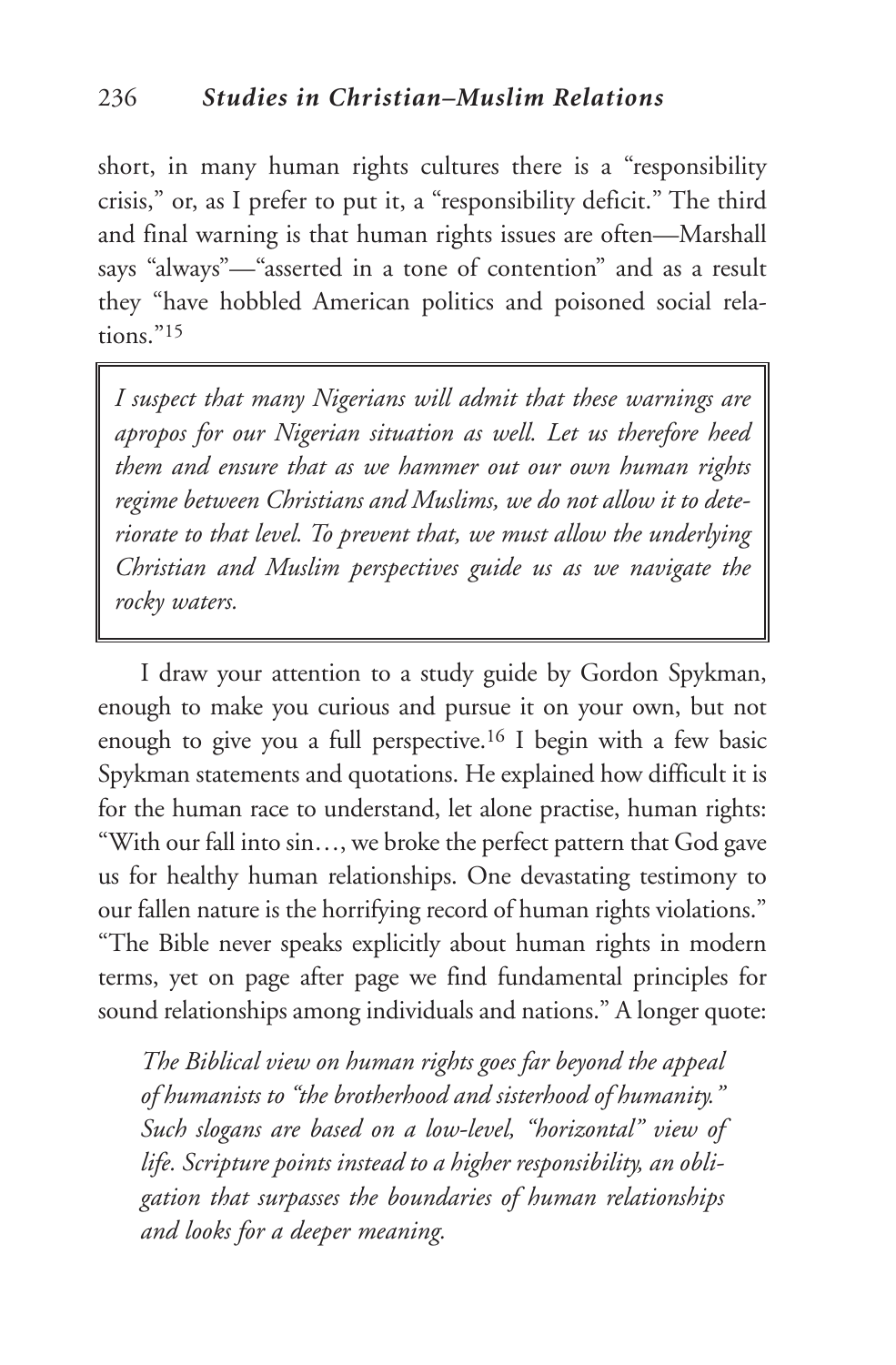*God's will is our law for life. Being a creature means being a servant of God (Psalm 119:91). We are under obligation to God for others. These "others" include even our enemies (Matthew 5:47-48). No one can escape this obligation to others….*

*Being faithful to Scripture therefore means deepening our sensitivity to the three-dimensional perspective that shapes every rightful relationship in life: (1) the rightful claims of others upon us; (2) our rightful claims upon them; (3) [these] are all subservient to God's comprehensive claim upon us all. This perspective, built into creation, reveals what it means for us to be imagers of God.*<sup>17</sup> *It shows us how we are to go about imaging our Maker in the way we practice human rights. Thus, we see that our rights and responsibilities, our freedoms and duties, go hand in hand. All human beings have an original right (and responsibility) to be imagers of God, to obey His word, and to be His servants, called to His work. All have the right (and responsibility) to enjoy the resources of His creation and to act as stewards of the creation.*

These human rights, explained Spykman, are not based on charity, human goodness, merits or guilt. Instead, they are "part of the very fabric of creation;" they are based on the creation order or creation ordinances.18 "The Biblical doctrine of creation continues to serve as the standard framework for understanding our calling to practice human rights. Rights and responsibilities are a part of who and what God created us to be. We are not in command of these duties, but we are subject to them in carrying out the cultural mandate." *They apply to both individuals and communities.* "*All human beings are created in the image of God.* We must respect them and seek justice and righteousness for them because they bear God's image—not because of the colour of their skin…or their religious convictions…." "We do justice to human rights by recognizing the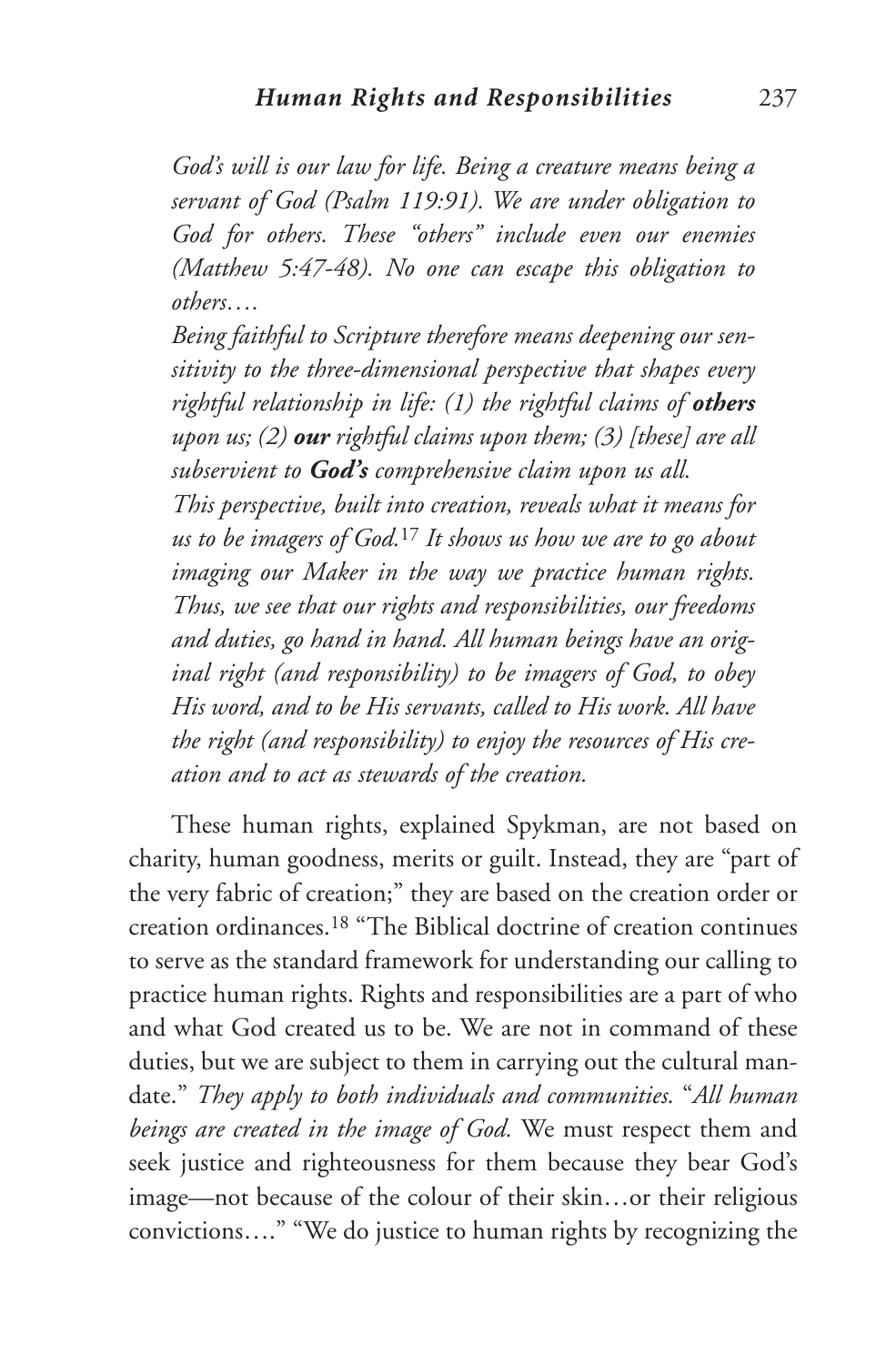life relationships that God has ordained: husbands and wives, parents and children…, governors and citizens, teachers and students, employers and employees. Only as we live faithfully within these life relationships and seek to restore the created order can human rights function as a blessing for everyone." As James Skillen of the Washington-based Association for Public Justice put it some years ago, "The key to a revival of Christian social and political life today must be a revived understanding of God's ordinances—God's normative will for all of life…."19

Spykman makes two important points here. First, "the meaning of the term 'human rights' is different today from what it was a century ago. It differs also from community to community, from church to church..., from one part of the world to another." That is important for Christian-Muslim relations. Even among Christians a variety of views on the subject holds sway. There are so many local factors that influence these opinions, a point also emphasized repeatedly with respect to Muslims by Mohamad Rachid in his lectures at Simon Fraser University in Vancouver. *When it comes to Muslims, our respective views of human rights are definitely different, something that we must take into consideration in our negotiations. We must be careful to respect each other's views and not wish the differences away—another parameter.*<sup>20</sup>

In discussing the UN Declaration of Human Rights, Spykman claims that it "is shaped by a secular-humanist mindset" and that it "is thoroughly human-centered." However, there are also traces of other religions and worldviews blended into it. In spite of its blended nature, Spykman agrees that its category of rights must be recognized and protected, for "it is better than the theory behind it."21 So, at least from this Kuyperian perspective, the possibility of divergent perspectives to arrive at an agreed set of human rights is not out of the question. It should be possible for Nigerian Christians and Muslims to come to an agreed formula. That is hopeful.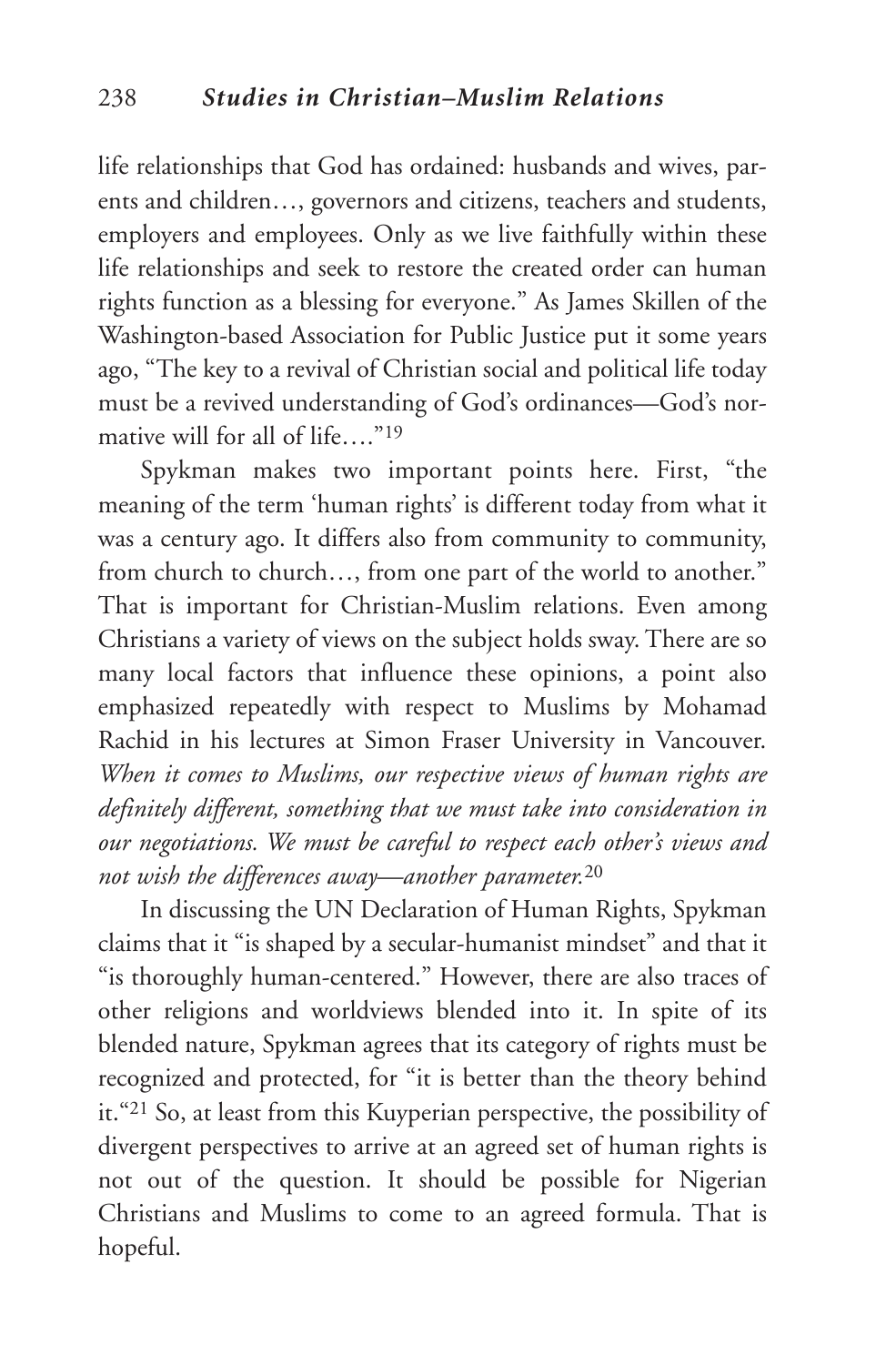Another Kuyperian document is a report entitled *RES Testimony on Human Rights,* published by REC in 1983.22 A valuable feature of this report is its critical Kuyperian treatment of the human rights perspectives of a wide range of Christian traditions, including that of the Roman Catholics and WCC.23 In distinction from the 1990 study guide, this report presents a set of recommendations that constitutes Appendix 88. Though this document is 25 years old and many things have changed in the world, the Kuyperian perspective that informs it is sufficiently broad for it to remain useful and meaningful today. I include a few of the most pertinent recommendations here and strongly urge a careful study of the entire set. The purpose of such study would include appropriating those most fitting for the Nigerian situation, especially by the Nigerian REC members,24 including them in the Christian platform in negotiations with Muslims and, of course, for your own and your denominational action.

The opening statement affirms that these recommendations all emerge from the Kuyperian Biblical perspective of the document. That foundation constitutes their base and validates them. The parenthesized references show you where to locate them in the original and in Appendix 88 (a) "We affirm…the universal legitimacy of human rights as the God-given freedom and responsibility of all people...in our various life-relationships and within the several spheres of societal life." (b) "We gladly accept the Biblical claim which rests upon us to protect, promote, and practice human rights as an urgently important way to deal justly with our fellowmen and to pursue righteousness and peace in a broken world." (c) [Not exact wording] A confession of guilt on the part of the members for participation in oppression and for being slow to intervene. (d) "We openly denounce every assault upon public justice and we commit ourselves openly to work with renewed dedication for a fuller realization of the following manifestations of human rights"—and then follows a list of twelve human rights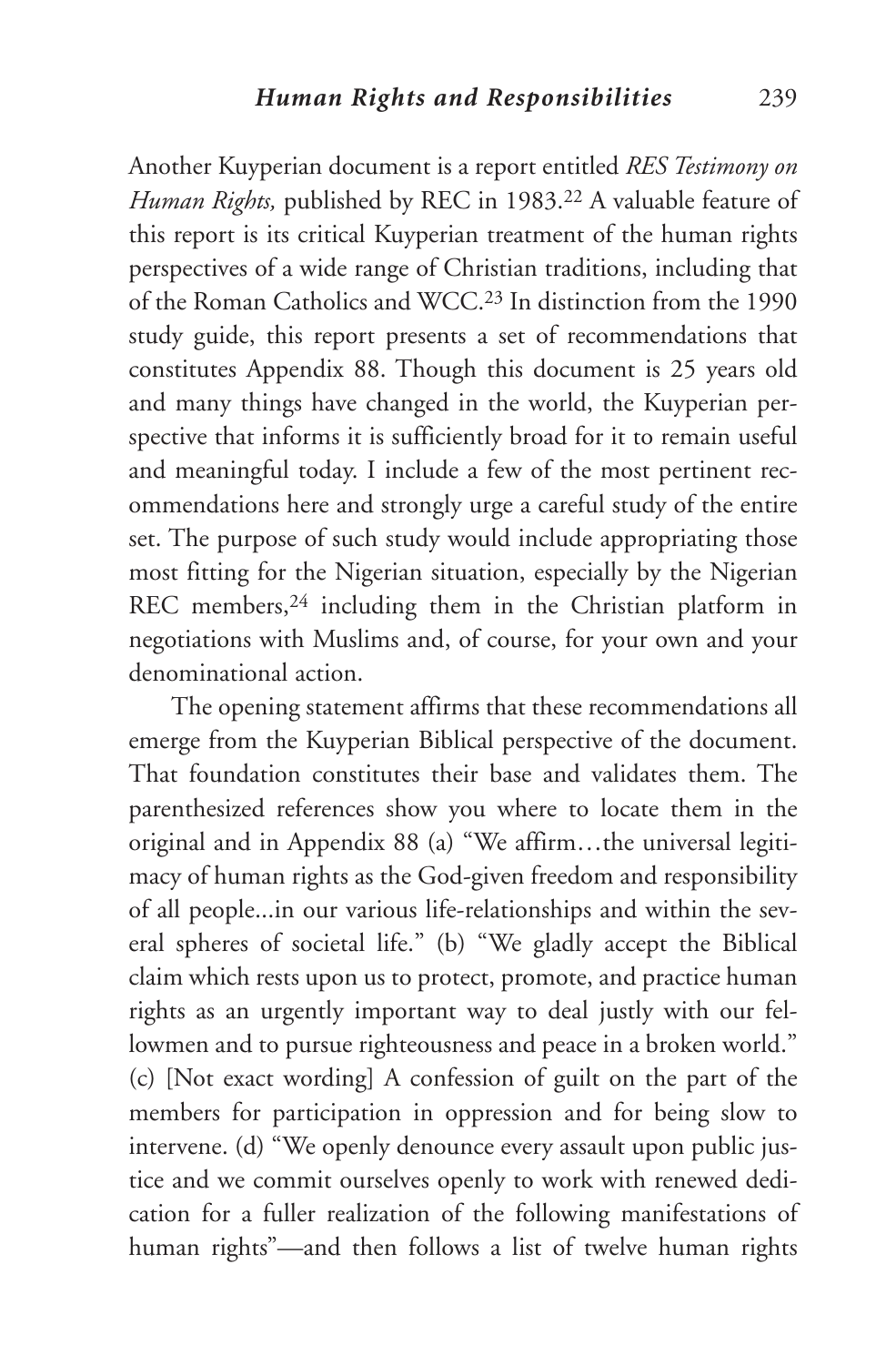with a brief summary about each. Two of them touch directly upon religion and are therefore treated under "Religious freedom." (e) "We reaffirm our commitment to the task of the church in its preaching, teaching, pastoral, deaconal and fellowshipping ministries to be a vital and vigorous advocate and practitioner of a Biblical view of human rights…." (f) "In our world badly polarized by individualist and collectivist [communalist] ideologies, we advocate a Biblically-directed pluralist view of societal relationships as an authentic alternative to the adversarial situations…" around us.25 (j) "We urge our member churches to take full advantage of this Testimony…, especially in the educational task and public responsibility of the church in the world."

Paul Marshall further explains the above reference to communal rights. "God gives responsibility and authority to more than just persons." They are more than just rights of individual persons. "In principle we can speak of the rights of families, of marriage, of churches, of states, of animals, and *perhaps* also of inanimate things, as all of these have their particular place, claim and authority in the world that God has made." In principle, he explained, the rights of all of these could be discussed, but he unfortunately chose to concentrate where everyone else does, namely, on *human* rights.26 If he seems to twiddle a bit when it comes to non-human rights, he insists that rights are not just individualistic but also communal. Communities also have rights and he bemoans the fact that in his own "land of rights," discussions of rights are routinely individualistic. Such discussions generally ignore, "override" or trump "communal solidarity." "A right is always a *relationship between more than one* and so cannot be *inherent* within one." Even communities are usually regarded as "collections of individuals and communal relations as intercourse between right-bearing individuals." Discussions are marked by "hyper-individualism." This trait "works to the detriment of recognizing and reinforcing the multiple communal relations in which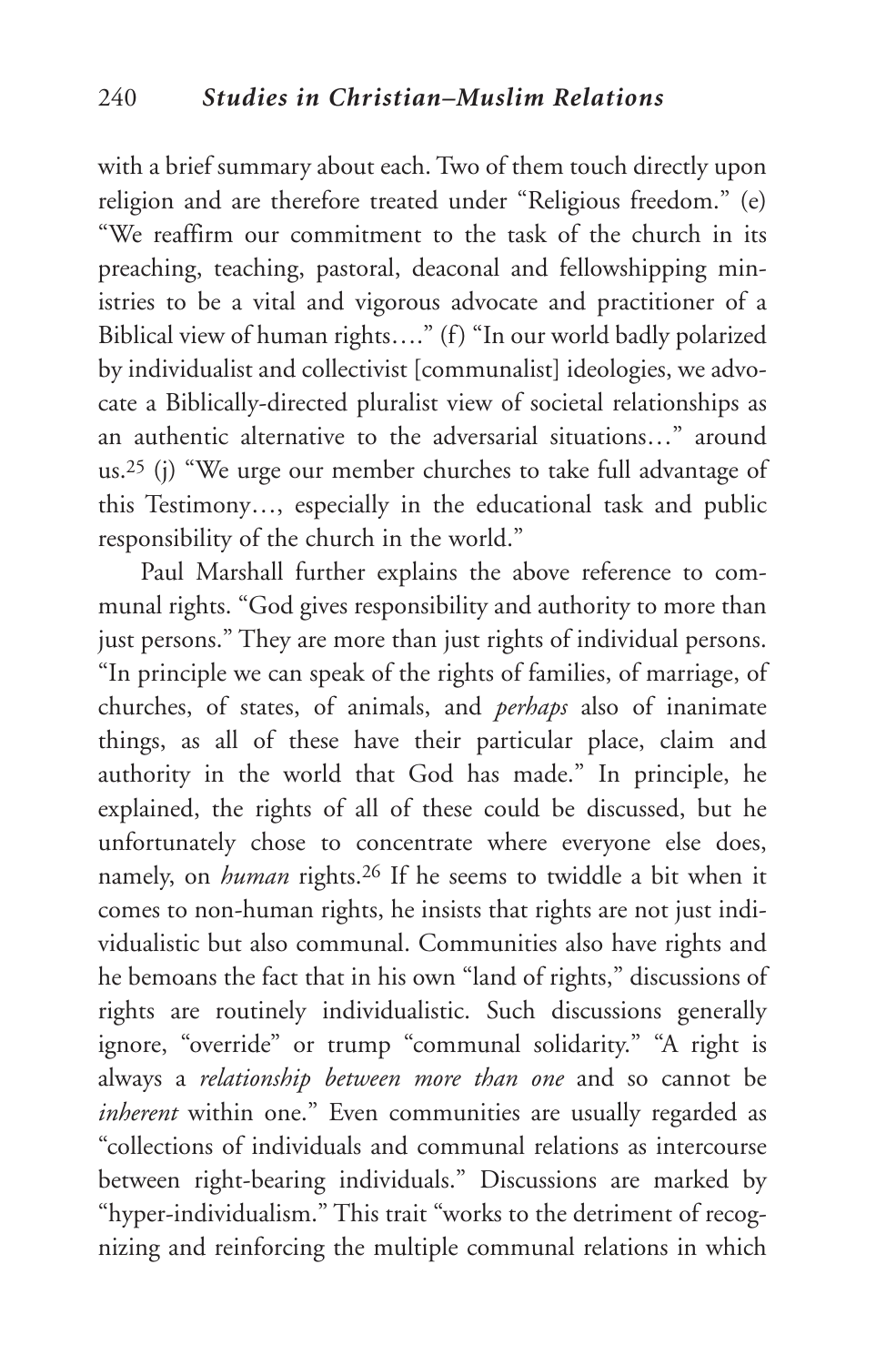people live." In short, the rights culture often pays "excessive homage to individual independence and self sufficiency and concentrates on the individual and the state at the expense of the intermediate groups of civil society."27

Islam agrees to this wide scope of rights. Abdulkadir Orire, discussing the range of sharia and rights, gave very wide scope to them and included "the rights of creatures and objects."28 Since, as we have seen above, according to Kuyperian thought, God's law is allembracing, *every created being or thing, animate or inanimate, is subject to divine law.* "Law is the boundary line dividing God from the cosmos. God is above law; everything else is subject to law." Taylor explained,

*Dooyeweerd [the doyen of Kuyperian philosophy] does not conceive of the notion of law in a purely juridical or moral sense. God's laws are not confined to the Decalogue.They must be seen primarily as universal ordinances…encompassing creation in all its aspects as constant structural principles making possible individual things and events. Their…character is guaranteed by the fact that they are not founded in the subjective consciousness, but are created by God.* 29

Muslims say the same thing when they insist that sharia covers even natural law and that therefore everyone is automatically under sharia already, whether he knows it or not.

*I have two reasons for alluding to this aspect of the rights question. The first is to indicate that it goes beyond the individual not only but also beyond the human community. It covers all of creation. It is thus once again that wholistic perspective. The second is to indicate an important commonality between Kuyperianism and Islam. Since we share perspectives on both law and human rights, it may be easier to come to some practical common rights enhancement programme with a wholistic thrust. That is to say, one that could*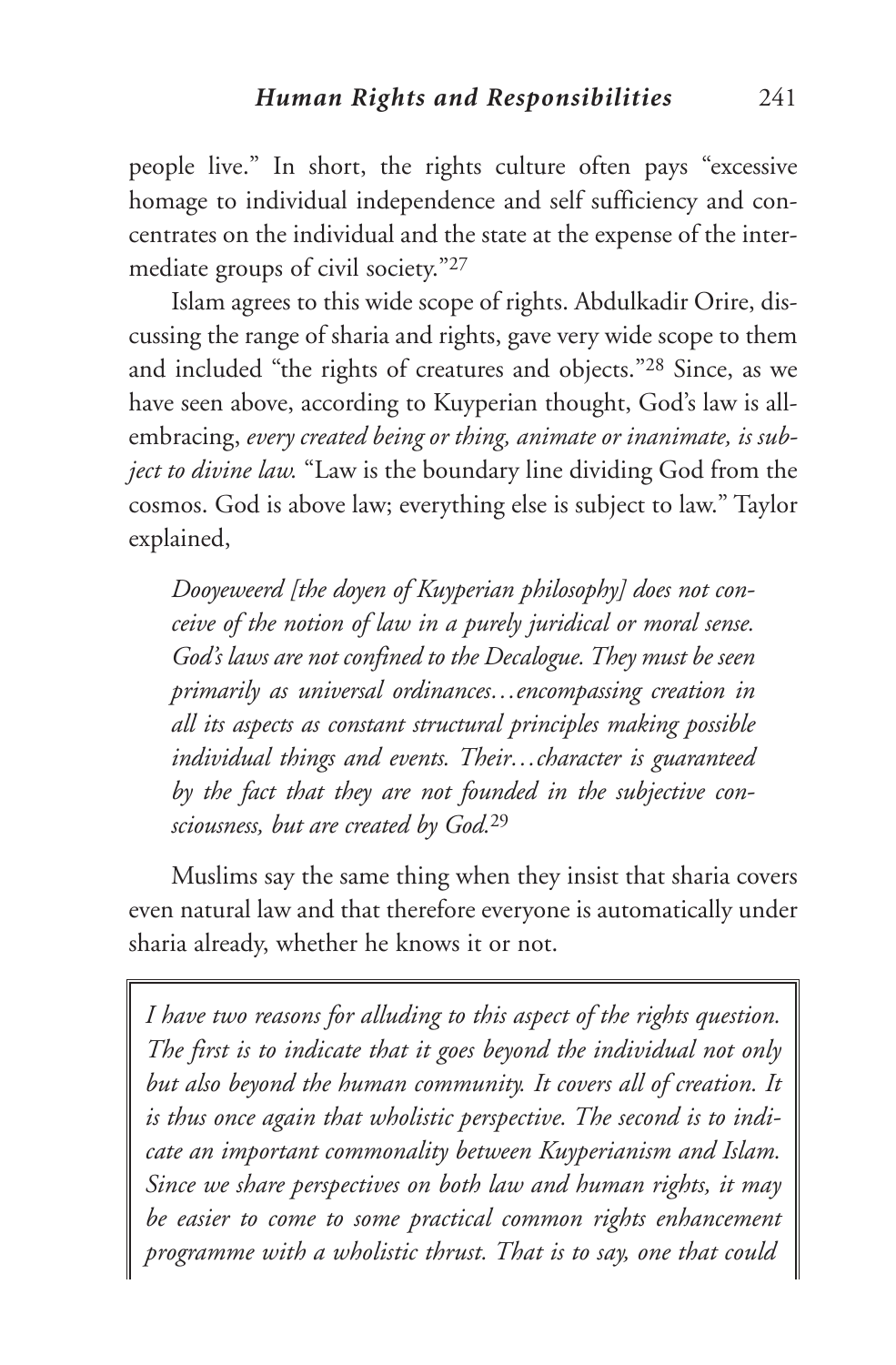*include animal and ecological rights concerns as well as human rights. After all, harmony is achieved only when all of creation is in sync with itself.*

Marshall stated that we "find the authority of the person by understanding our place in God's creation. God has placed us to love Him, our neighbours and ourselves" and "to steward the earth," to serve as His vicegerent, a term used by both religions or, as Muslims put it, to be His "*Khalifa*." "This is what we are made for; this is what we are fitted for. We all are called, both Christian and non-Christian, to live out every dimension of our lives in joyful obedience to God." We all have the "right to be a servant of God," obligation even. We have the right to do what God calls us to do and live as His imagers. "Hence, the political order must be one in which men and women can express themselves as God's imagers…."

That said, Marshall indicates how this translates into rights. In short, everything that inhibits us from fulfilling our image function, our service to God and man, is unjust, for we have both the obligation and the right to image Him in all our doings. It is the calling of the state to protect the calling of its citizens and the space to exercise it. $30$ 

There is the issue of conflicting rights.They often conflict—with Marshall saying that they *always* do. The exercise of my rights often conflicts with the lives and rights of others. My claim to property may affect your right to shelter. My claim to government resource will reduce the share available for other rightful claims. Because of that, we must realize that human rights are not "invariant."

*Rather, they are specific, varied, legitimate claims for protection which must all be addressed simultaneously. Governments are faced at one and the same time with claims for access to food and shelter by some, with claims for the means of education by others, with claims not to be interfered with by others. None of these claims is illegitimate, so none*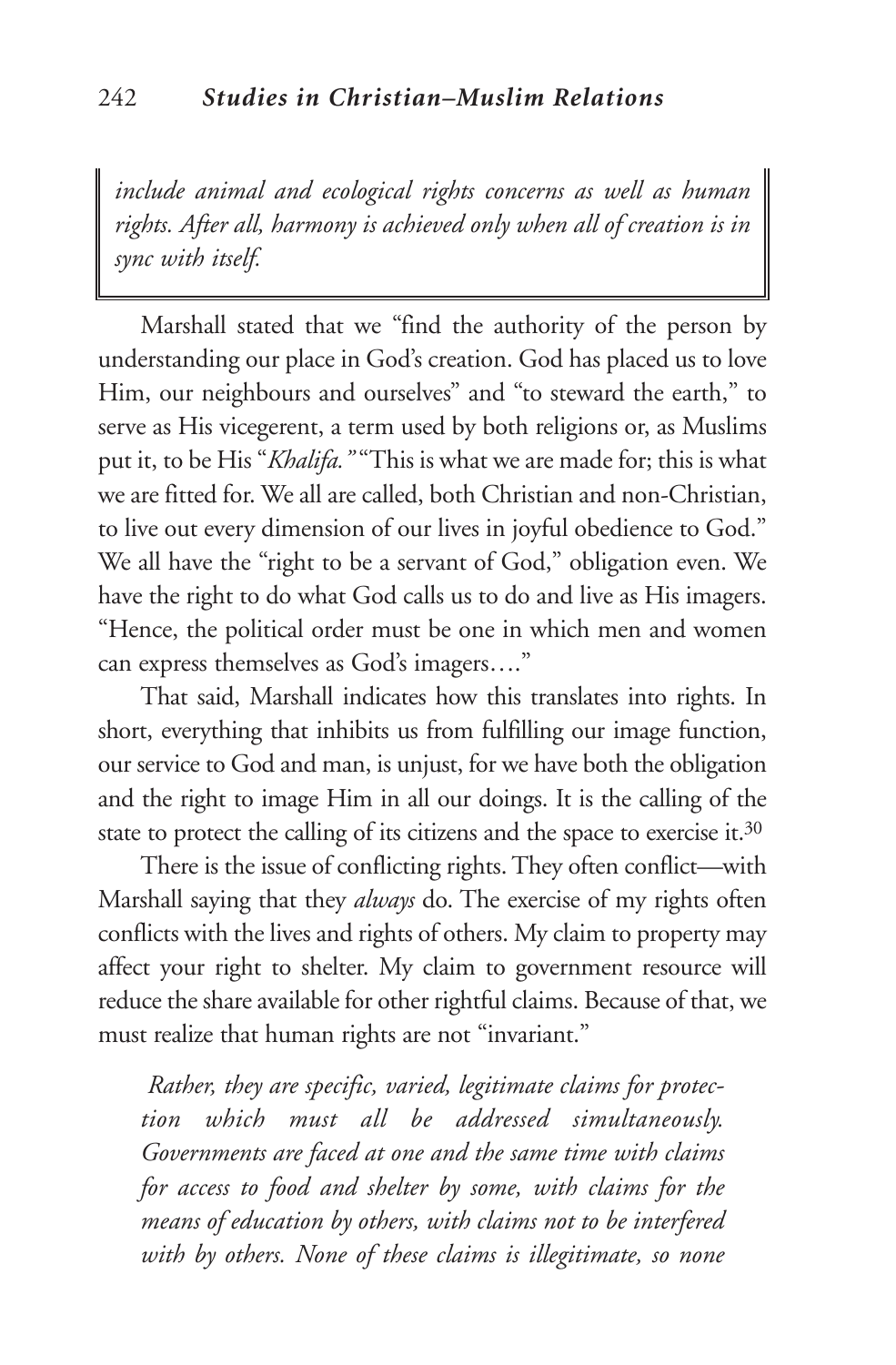*can be dismissed. None of these claims is invariant and contextless, for each claim always affects the treatment of other such legitimate claims. In addition, the very limits of the resources and powers of government means that all possible claims cannot be met simultaneously.*

*In this situation, the calling of government is to use its power in a just and equitable way….to protect the freedom and…access to the resources required for each person, community or organization to fulfill its God-given calling and responsibility, and to prevent the oppression of one by another. Justice points to the manner and means of weighing and simultaneously meeting different rights….*

Marshall then introduces the very important question about the relationship of these human rights to positive law, that is to say, to the body of laws approved by government. Because of the limits of the government's ability to meet all legitimate claims and to make choices and compromises among competing claims, the most fundamental rights should be encoded in the constitution, while the other [secondary?] laws should define and limit how the government actually meets the competing claims. Such [secondary?] rights, "created by the body of citizens, provide a public legal expression of and foundation for citizens' mutual respect for one another's rights." Based on the foregoing, Marshall presents this *definition of positive [secondary, derived] human rights:*

"Human rights are the legally codified recognition of the freedom which must be allowed and the resources which must be protected for each person in the society, which are to be arrived at by a just adjudication of competing legitimate claims in recognition of the independent responsibility and authority of human persons to pursue their calling."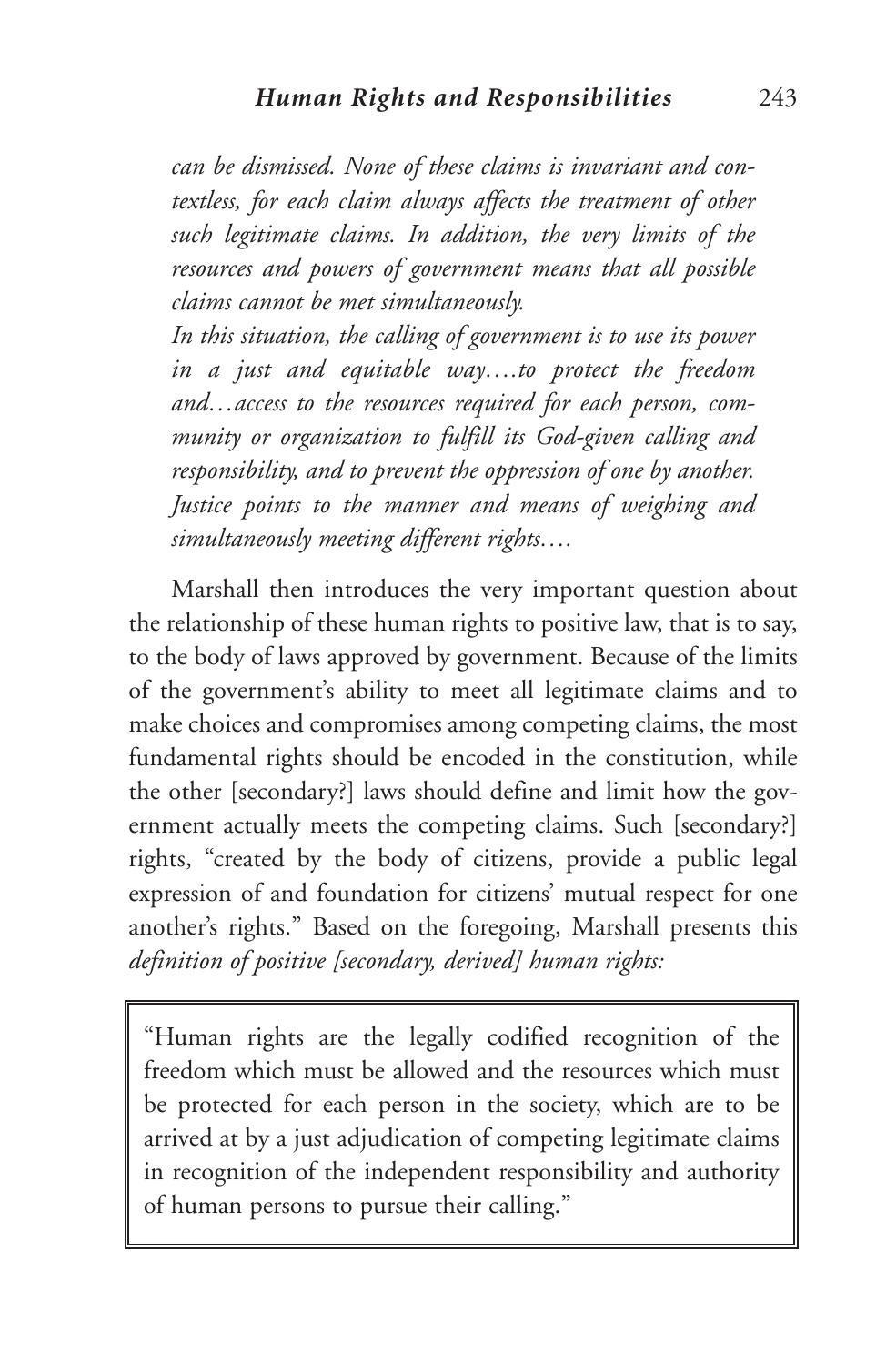### 244 *Studies in Christian–Muslim Relations*

Marshall offers the above as an initial framework for rights, while he recognizes that this is only the beginning and neither answers all questions nor solves all problems. It is his attempt to determine a connection between the basic task of the human race as steward of creation and as imager of God, as vicegerent, trustee, *khalifa. Kuyperians, Sanneh and Muslims all agree that our political life is to flow out of our religion. If that is to be accomplished "we must ensure that even our basic political categories, such as rights, are reformed in the light of God's Word." He offers this framework as a "tentative" first step on basis of the Christian religion.*<sup>31</sup> *I pass the same on to Nigerians, both Christian and Muslim, for consideration.*

In closing this section, allow me to quote the following from Bert Witvoet, former Kuyperian editor of *Christian Courier:* "Multiculturalism as a way of showing respect for diversity can be a healthy practice…, *provided* we evaluate each culture honestly, including our own, using such standards as freedom of speech, freedom of religion, respect for life, public modesty, human dignity, interpersonal respect, freedom from violence, and equality of opportunity. When a culture lacks any of these standards, it deserves to be critiqued."32 Really, can anyone find fault with that? Or dismiss it as an expression of Western ethnocentrism? Multiculturalism is here to stay, like it or not. Human rights cannot forever be suppressed. Even Saudi Arabia and other closed Muslim countries will have to face it sooner or later. In fact, the process seems to have begun.<sup>33</sup> As to standards, you can't do much better than these. People need room to breathe. That's what human rights are all about.

## ▲ *Islam and Organisation of Islamic* CONFERENCE (OIC) —

I began the Christian section above with the insistence on the religious grounding of human rights. Again, there is a parallel with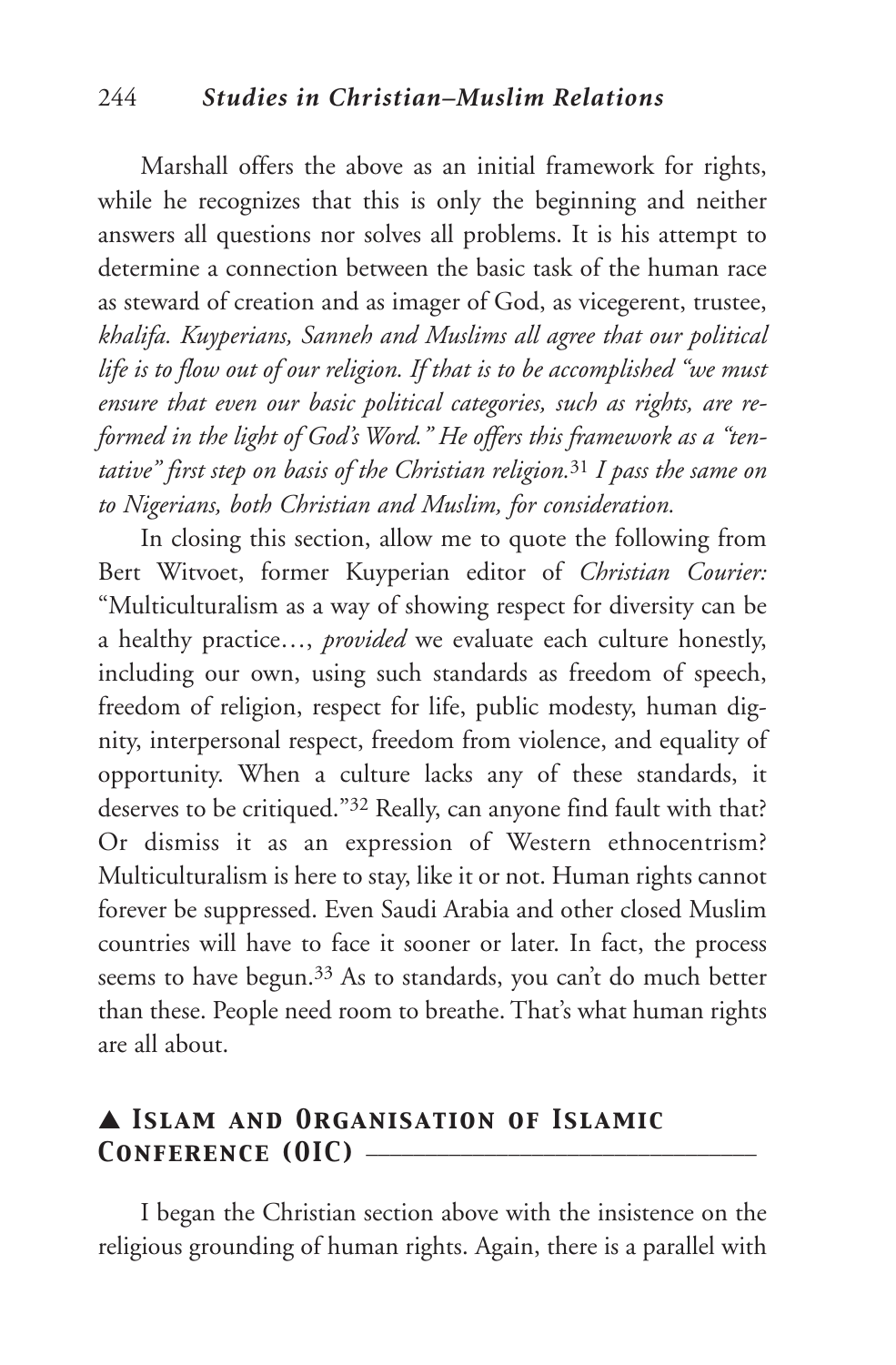Islam. The OIC Dakar Communique states, "The Conference, by recalling the prominent place of Man in Islam as Allah's vicegerent on earth and hence the paramount importance attached by Muslim thought to the promotion of human rights" [par. 112].

Before going into some aspects of Islamic human rights, I want to address the constant refrain by Muslims that they are the world's original human rights advocates. For some reason, it is important for them to point out that their human rights preceded those of the West.<sup>34</sup> Then they go on to tell some arcane ancient stories illustrating various random acts of Muslim kindness to Christians. Mohamad Rachid fits the pattern. In a terse skeletal outline of his lecture on human rights he asks, "Are human rights a Western invention?" After listing various Western human rights milestone documents, he states "Islam introduced many rights centuries before the West did." He buttresses it with some examples that "the West" would consider trivial, namely about eating pork and drinking alcohol. He also mentions Islam's early attempts at emancipating slaves. But Karl Kumm, the founder of the mission under whose umbrella I worked in Nigeria, described horrible slavery atrocities by Muslims in the 20th century that he personally witnessed. With my own eyes I saw the shack "houses" of slaves in the shadow of their masters' mansions right along the open sand streets of Nouakchott, capital of Mauritania, during the 21st century.35 Rachid interprets all this as Muslim distortions of Islam as Christians interpret Western slavery as a distortion of Christianity. As the Dutch jurist Verkouteren put it a century ago, when religious people are involved in injustice, it needs to be proven that the injustice is the natural result of the religion, before you blame it on the religion. He then recounts some atrocities committed in the past by Christians. Those Christians, he insisted, have not *applied* Christian principles so much as *betrayed* them. It takes a long time for Christianity to cleanse a society. Even in his long-Christianized Netherlands the struggle between Christianity and Paganism is still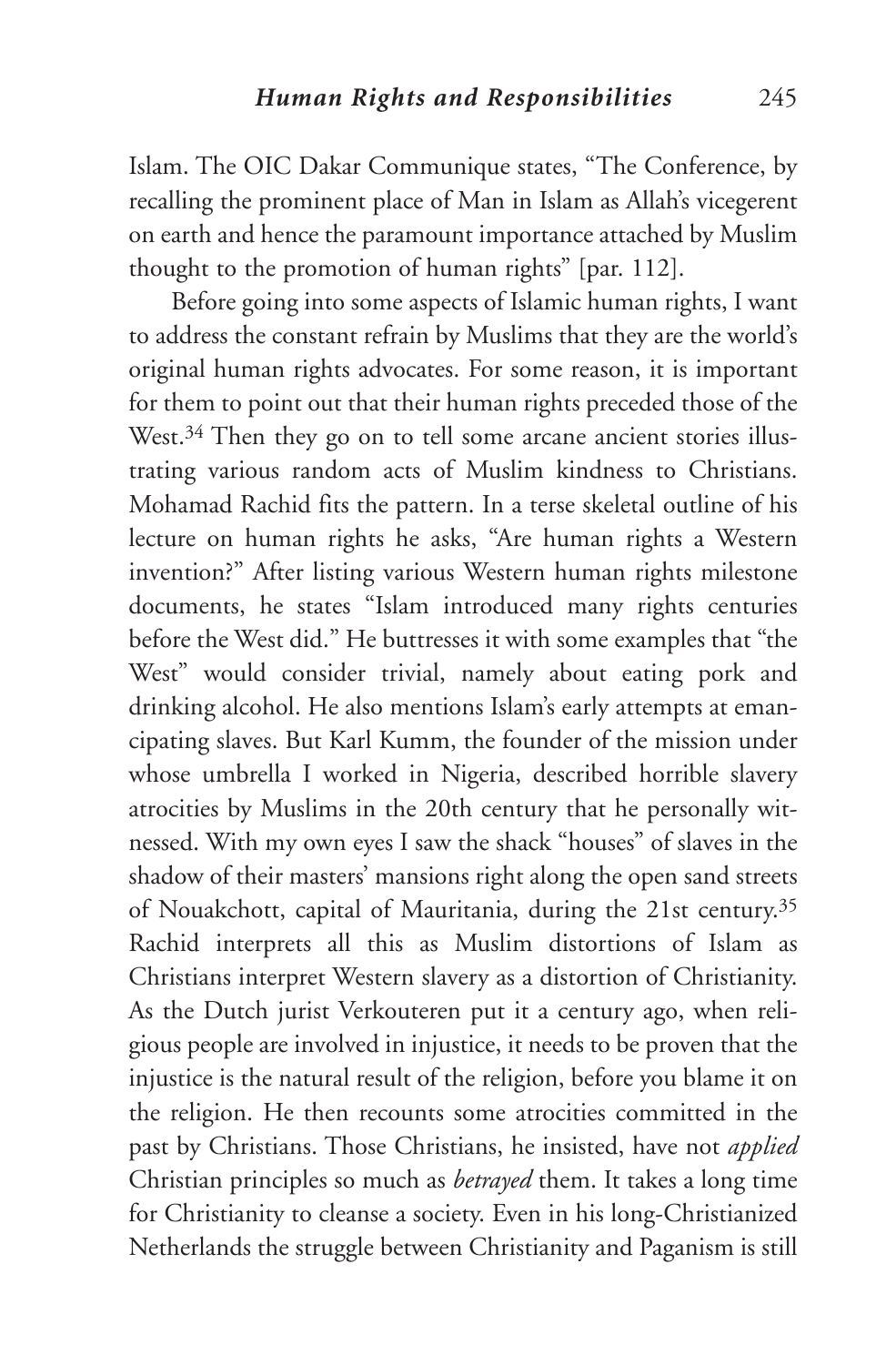waging.36 Both religions face that same struggle; there is always that disconnect between religion and practice. *It would be so much better if both humbly acknowledged this disconnect within themselves before they cast stones at the other.*

My reaction to all that is: so what? OK, so you were there long before the West. But if we are having a race between the three "people of the book," then the trophy goes to the Jews hands down with their Old Testament (OT) that is full of human rights and sharia-like materials centuries before anyone ever conceived of Islam. Christians appropriated the OT 600 years before Islam. What is more important to me and, I dare say, to Nigeria, is their *current* human rights record—and that, to put it mildly, leaves something to be desired! Besides, even if Muslims preceded the West in human rights, they seized up and froze their position, while the West developed theirs in a dynamic way far beyond the traditional Muslim practice. In fact, the Muslim practice now looks arcane, almost amusingly so if it were not so serious for those living under Muslim persecution.

The most authoritative recent Muslim statements on human rights have come out of the OIC. Remember that supposedly neutral organization that hardly practices religion?! <sup>37</sup> If you google it and study the various entries, you will soon realize that it is an intensely religious organization with, of course, a strongly wholistic bent and with religion, politics and economics going hand in hand. There is a huge disconnect between the human rights practice on the ground in almost all Muslim countries and the lofty statements of OIC. In answer to a question of mine during one of his lectures, Mohamad Rachid explained that, with respect to human rights, the OIC is mostly a propaganda machine—my own words—for the governments of the member countries. But let me be charitable and regard the OIC an *avant garde* human rights advocate that tries to pull its members forward, even though the 2008 public Dakar documents are abso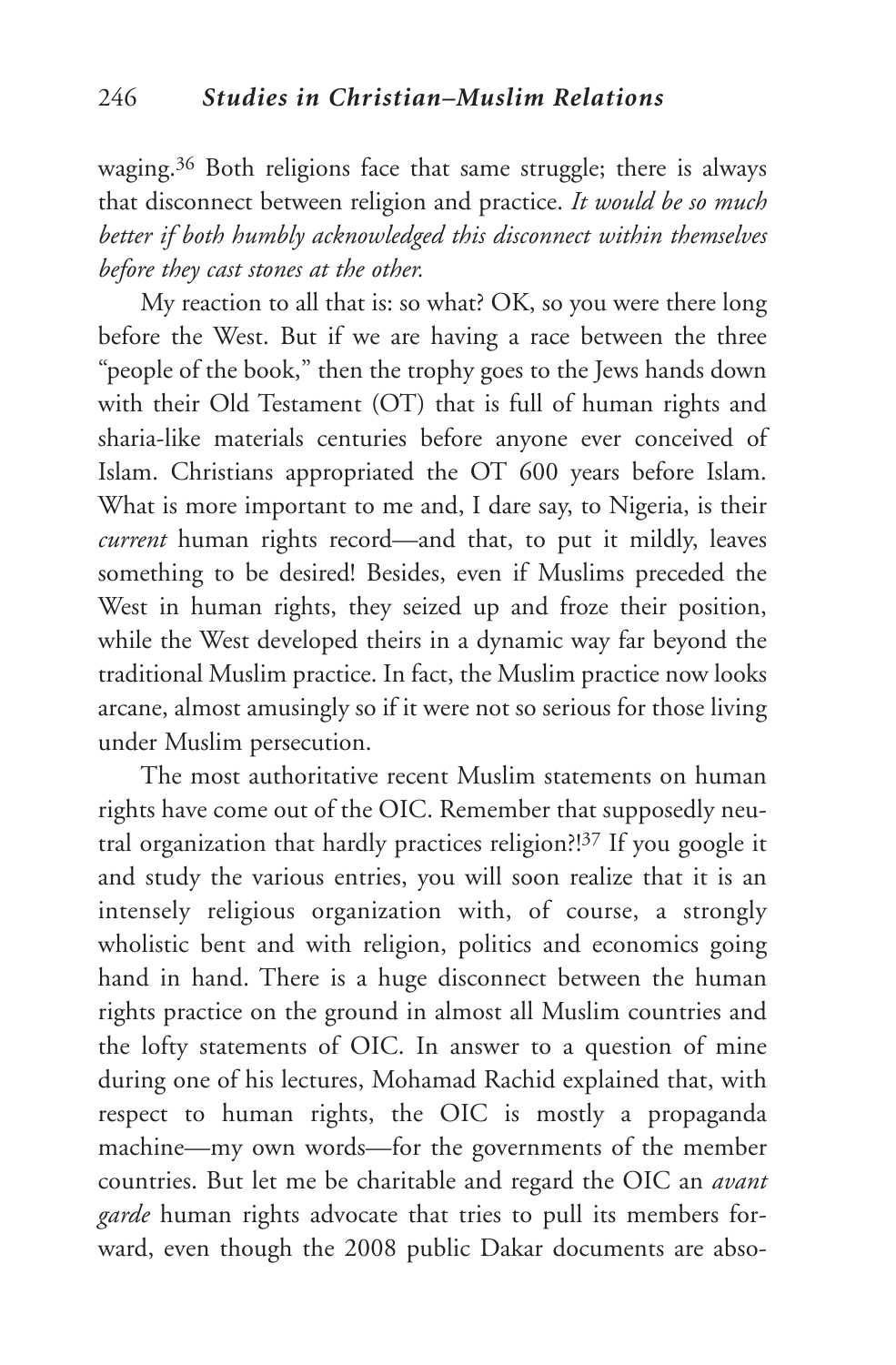lutely and amazingly silent about the rough treatment Christians receive in Muslim countries, especially today.

To get a full picture of Muslim human rights viewed through OIC eyes, I urge you to google "Organisation of Islamic Conference" and read the numerous sites dedicated to it to your heart's content. In this section, I restrict myself to some documents of the 2008 Dakar conference found in the Bibliography, along with that important speech delivered by Ekmeleddin Ihsanoglu, It is not possible even to summarize all that is said in these Dakar

documents about human rights. I encourage you to read the appropriate paragraphs in these documents<sup>38</sup> to interpret them for yourself. Also be sure to read the extensive comments on human rights found in Ihsanoglu's 2008 lecture (Appendix 91). You will find that, apart from issues about free speech, Islamophobia and defamation, these documents are strong on human rights. In contrast to many Nigerian Muslim writers, these OIC statements strongly identify with the UN's and other global human rights standards. OIC promises co-operation with and support of these rights. Again, in strong contrast to much of the Nigerian scene, Ihsanoglu indicates a surprisingly strong pro-US bias, in spite of the US disapproval of the OIC speech-muzzling campaign as dealt with below.

The 2008 Dakar Declaration and the 52-page Dakar Communique contain many paragraphs on human rights that sound great. The Dakar Declaration reads: "We therefore set great store by human rights and good governance so that our respective countries would uphold them continuously as essential factors of human progress and prosperity."39 Various articles in the Communique also indicate how important OIC considers the issue of human rights. It wants to set up an entire human rights regime within itself. It also appears they want to co-operate with "other international human rights organizations…to verify human rights conditions…." It appears not fully satisfied with the state of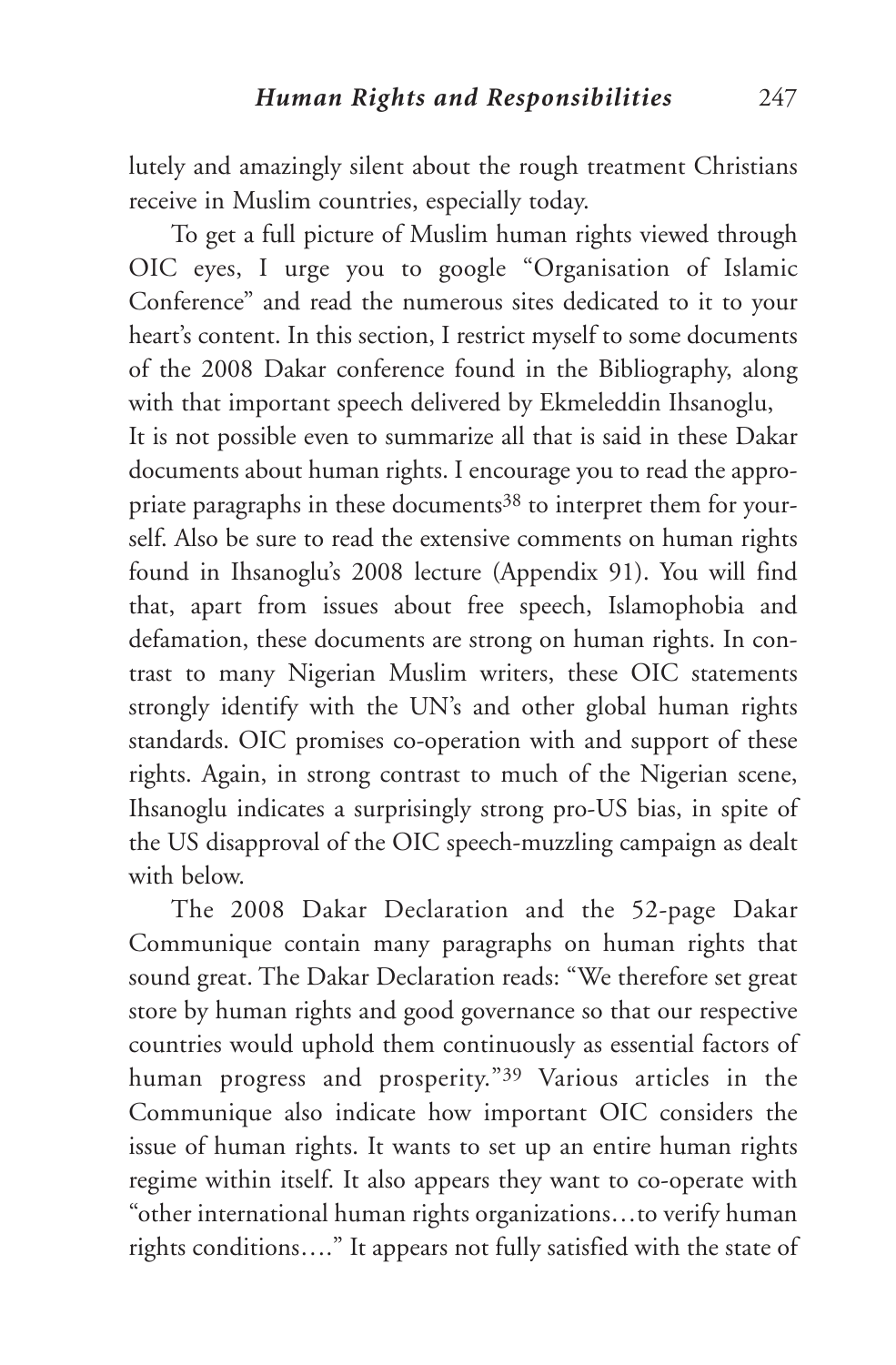human rights within the global *ummah* and is therefore planning to draw up an "Islamic Covenant on Human Rights" and even a "Covenant on Women's Rights in Islam." They intend to promote the Islamic perspective on human rights within the halls of the UN, an intention one cannot fault; the West very intentionally promotes theirs all the time.40 That's pluralism for you—the goose and the gander.

Nigerian Muslims frequently write about human rights in a positive spirit. You may remember the 14-point list of rights advocated by the Islamic Democratic Progressive Party in the South-West.<sup>41</sup> There is Muhammad Hassan Tom, who wants everyone to be enlightened on the subject, especially that the sharia is the ultimate model. The good thing is that you don't even need to seek it: "Considering what God has already given, mankind does not even need to look for any rights. We just have to awaken to them, exercise and enjoy them to their God-blest fullest."42 K. A. Balogun long ago wanted Christians and Muslims to work together on human rights, "fuse their knowledge" and together fight for human rights. Ibrahim Sulaiman weighed in positively as well. Kano State Governor Ibrahim Shekarau found that the ideals of democracy such as "the rule of law, mutual consultation and the safeguarding of human rights are not far from the teachings of the sharia. In fact, they are at the core of its philosophy." It appears that the larger Muslim *ummah* sees things in a broader light. Yes, democracy, but within the parameters of sharia and without secularism. Once you move away from the militant community, Muslims in general have a deep interest in human rights.<sup>43</sup>

A major Muslim argument has been that it goes against their human right to be subjected to Common Law. This goes back to pre-independence days with the colonial government defending the status quo with the typical myth of the neutrality of their secular system. Hence, Suleiman Kumo encouraged a people who had their rights trampled upon far too long to assert themselves to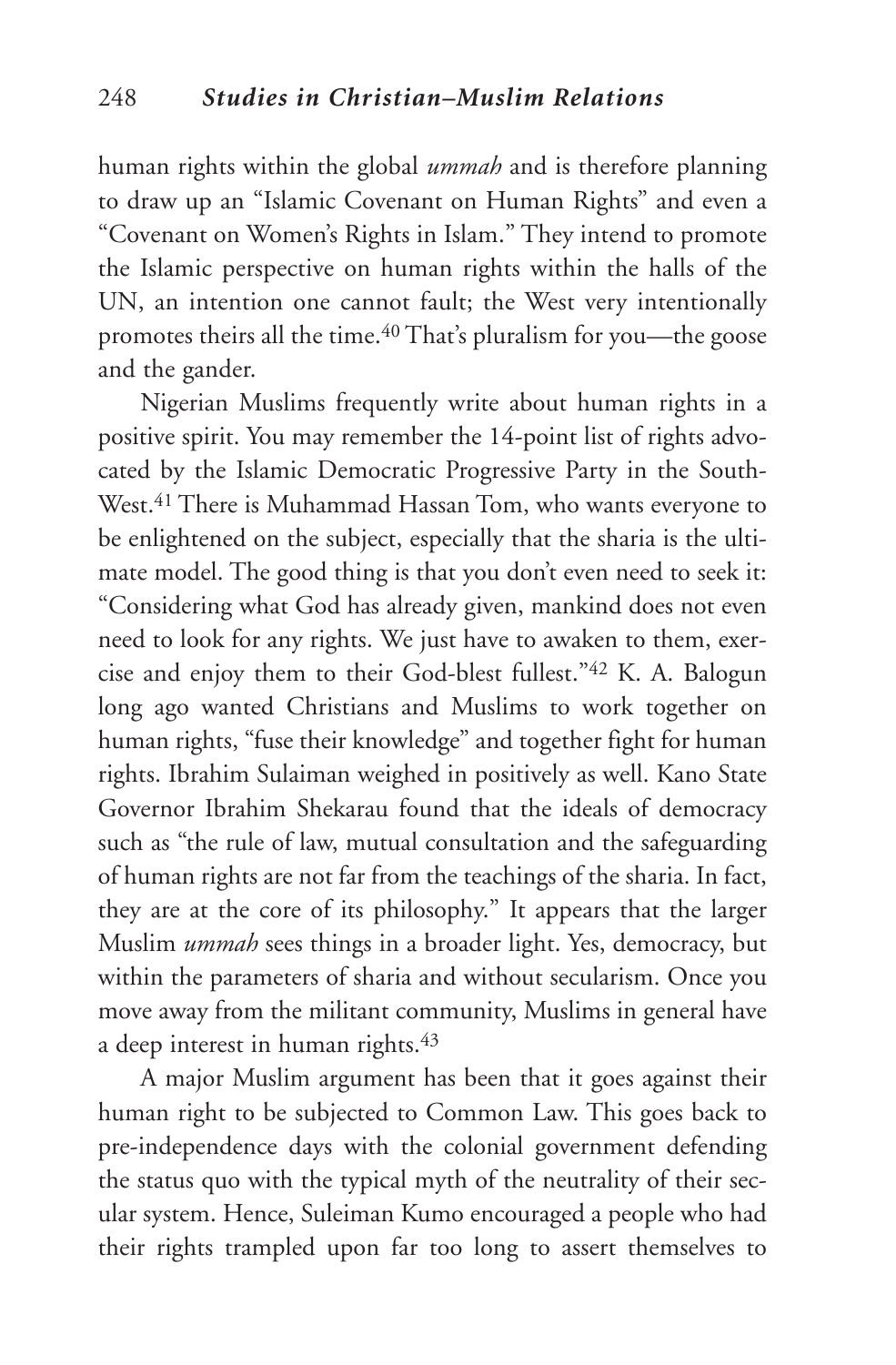regain these rights by struggling for the renewed sharia with "one loud, clear, orderly and un-ambivalent voice…."44

*Most Muslims will agree with this, but what of us Christians? Should we support this struggle? Perhaps it is still too early for you to answer this question. Aspects of this issue are discussed throughout these chapters. You may need to read further before you answer the question, but do keep it in mind as you read on.*

But having said that, we need also to be aware of nuances and differences of opinion among *Muslims* on the subject. There is little rubber stamping. Sanusi and a whole lot of Muslims are critical of Western arrogance towards Muslim human rights and of their attempt to impose their own variety on the rest of the world. Since arrogance makes dialogue difficult, Nigerian Christians have to consciously avoid that kind of attitude and be more appreciative of Muslim approaches.45 Ali Ahmad fully supports human rights but the new sharia has raised the "need to *guarantee* protection of human rights of *all* citizens, as well as to ensure religious neutrality of the ever-intrusive nation state." Though favouring both sharia and human rights, he recognizes that the Zamfara type sharia represents a threat to those rights.46 There is also quite a difference of opinion with respect to "international"—basically meaning Western—human rights conventions and declarations, including that of the UN. The OIC stance is ambiguous. On the one hand, it expresses strong support for them; on the other, it is trying to undermine at least aspects of it. Quite a few Nigerians regard UN declarations as just more expressions of the same tired Western secularism and haughtiness. They sound quite prepared to dump them in favour of more Muslim-compliant provisions with respect to freedom of speech concerning religion.47 Besides, argues Ibrahim Ado-Kurawa, "Westerners only pretend to care for the human rights of others. History has shown that they are the most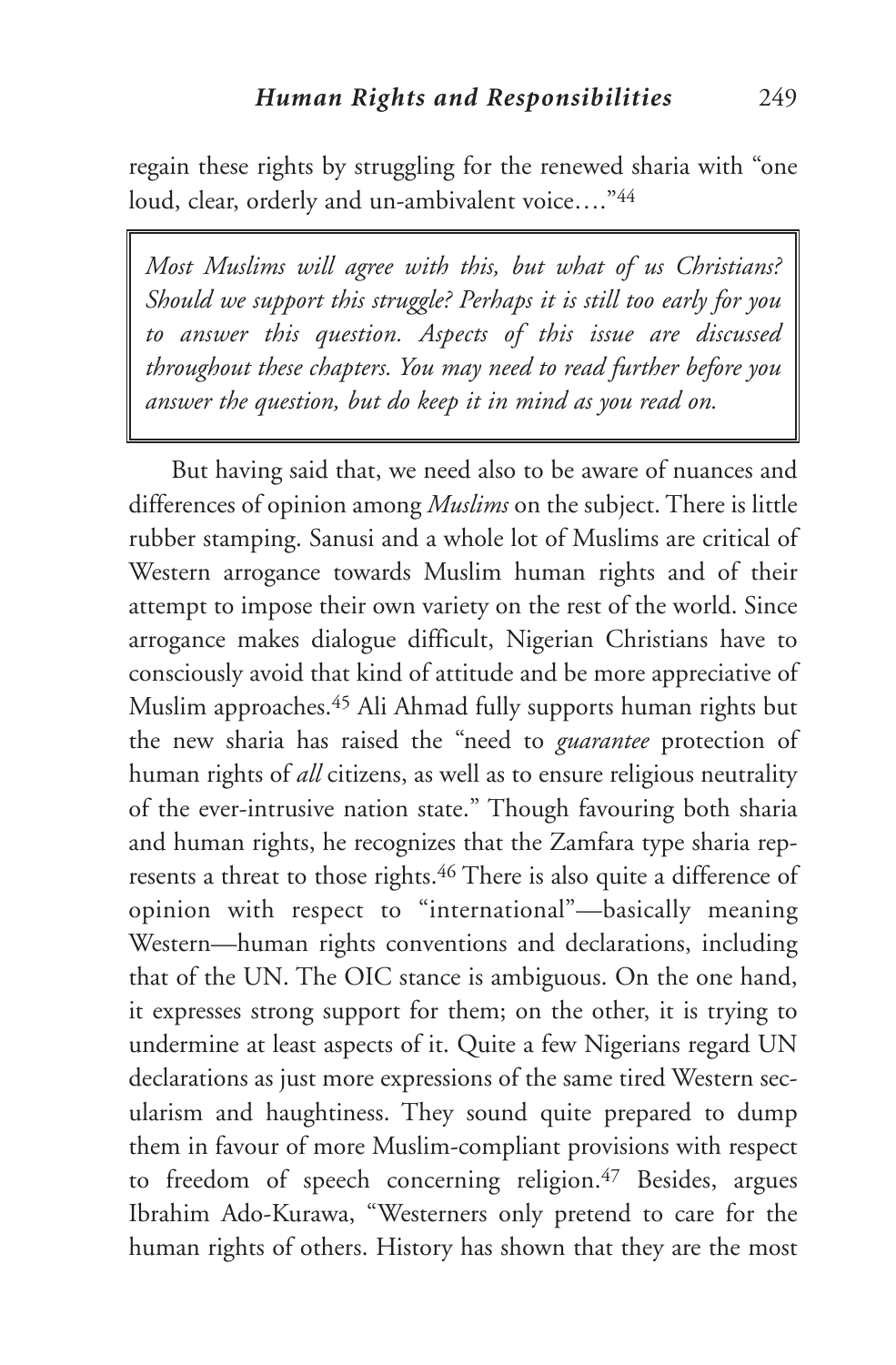brutal of human beings, whenever there is a clash of interest," an allegation he supported with comments allegedly made by Samuel Huntington in an interview with the *Observer,* a British newspaper.48 Then there are those who insist that a kind of utopia be established where all the right socio-economic conditions are put in place *before* the new sharia becomes official. In other words, sharia overhaul is to be preceded with total social overhaul.49 So, considerable variety of opinions; no cooky-cutter scene.

*When Christians face Muslims in the national dialogue, they need to be aware of this fluid situation and know how to deal with it in a constructive manner. Above all, they must resist the temptation to exploit it as a divide-and-conquer tool. Muslims have to make up their minds about just what face to present during this dialogue. That could be a very daunting decision to make. Charity, clarity and a reasonable degree of unanimity on both sides are required and both should be given the time and encouragement to develop them.*

## ▲ *Rights, Community and Culture* \_\_\_\_\_\_\_\_\_\_\_

I want to remind you once again that the worldview, religious and political issues discussed in previous chapters have a bearing on all these subjects. You need to be familiar with them in order to understand the drift of this and succeeding chapters. I also remind you of the goose and gander equation, for it too will play a prominent role here.

John Witte Jr., a Kuyperian scholar at Emory State University in Atlanta, USA, has long busied himself with human rights and other legal issues. He re-iterated an important principle we have heard before along the way. He regards it as an "elementary, but essential, point that human rights norms need a human rights culture to be effective. Declarations are not deeds. A form of words by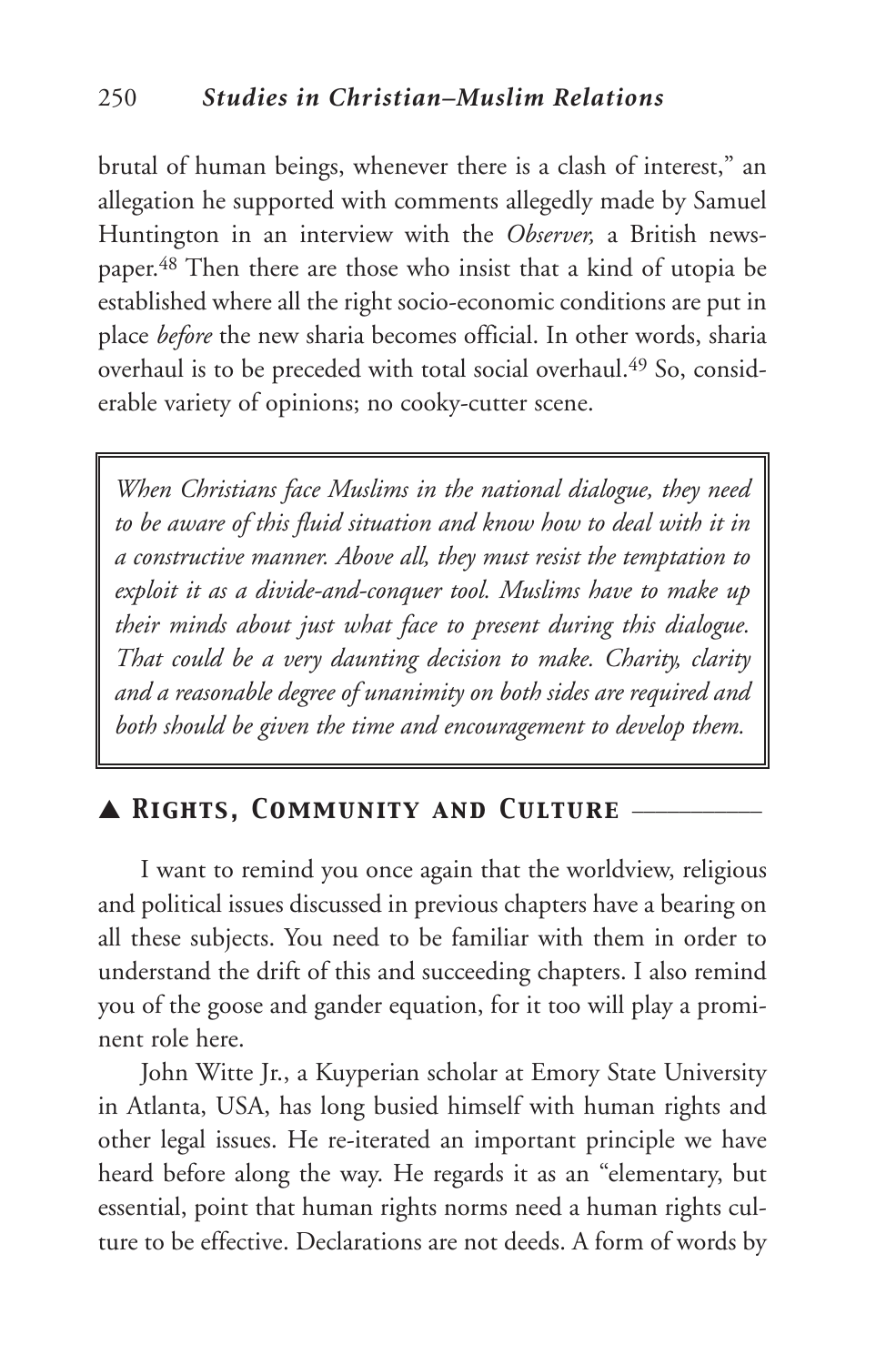itself secures nothing. Words pregnant with meaning in one culture may be entirely barren in another. Human rights are not artifacts to be imported wholly formed from abroad; they must be sown and grown in local cultural and constitutional soils and souls." I encourage every reader to read in its entirety Witte's lecture delivered in Ottawa<sup>50</sup> Secular Muslims and Christians need to heed Witte's point. You cannot simply apply these rights to a culture where they are foreign. Remember as well the compilation edited by Syed Khalik Rashid, in which several Muslim writers keep returning to the problem of Common Law as a repugnant foreign element in Northern Nigerian culture that the people neither understood nor felt comfortable with. These writers insisted on the need for "legal education [that] should be in harmony with social realities in a country."51 This is a very important principle that has been ignored wholesale by everyone. Colonialists ignored it when they imposed secular law on Muslims. Nigerian Muslims ignore it when they impose sharia on others. Nigerian Christians ignore it when, in their struggle against sharia, they want to continue the colonial imposition. Remember the goose-gander equation. What is good for the one is good for the other; same with what is bad…. For the most part, Christians rightly object to having sharia imposed on them, for it does not fit them.52 But we Christians must understand the opposite to be true for Muslims as well. Common Law does not suit Muslim culture either. I would like to hear the reply, "Of course." *Unfortunately*, it is not "of course." Both sides tend to see only their own perspective and are all too ready to impose it on the other. Both sides accuse the other of imposition while they practice it themselves! *Fortunately*, moderate adherents on both sides also recognize many of the same human rights. That is a crucial point where the human rights discussion could make a fruitful start. Remember Spykman's hopeful conclusion that divergent worldviews have been able to produce mutually agreed upon human rights declarations. If that was possible in the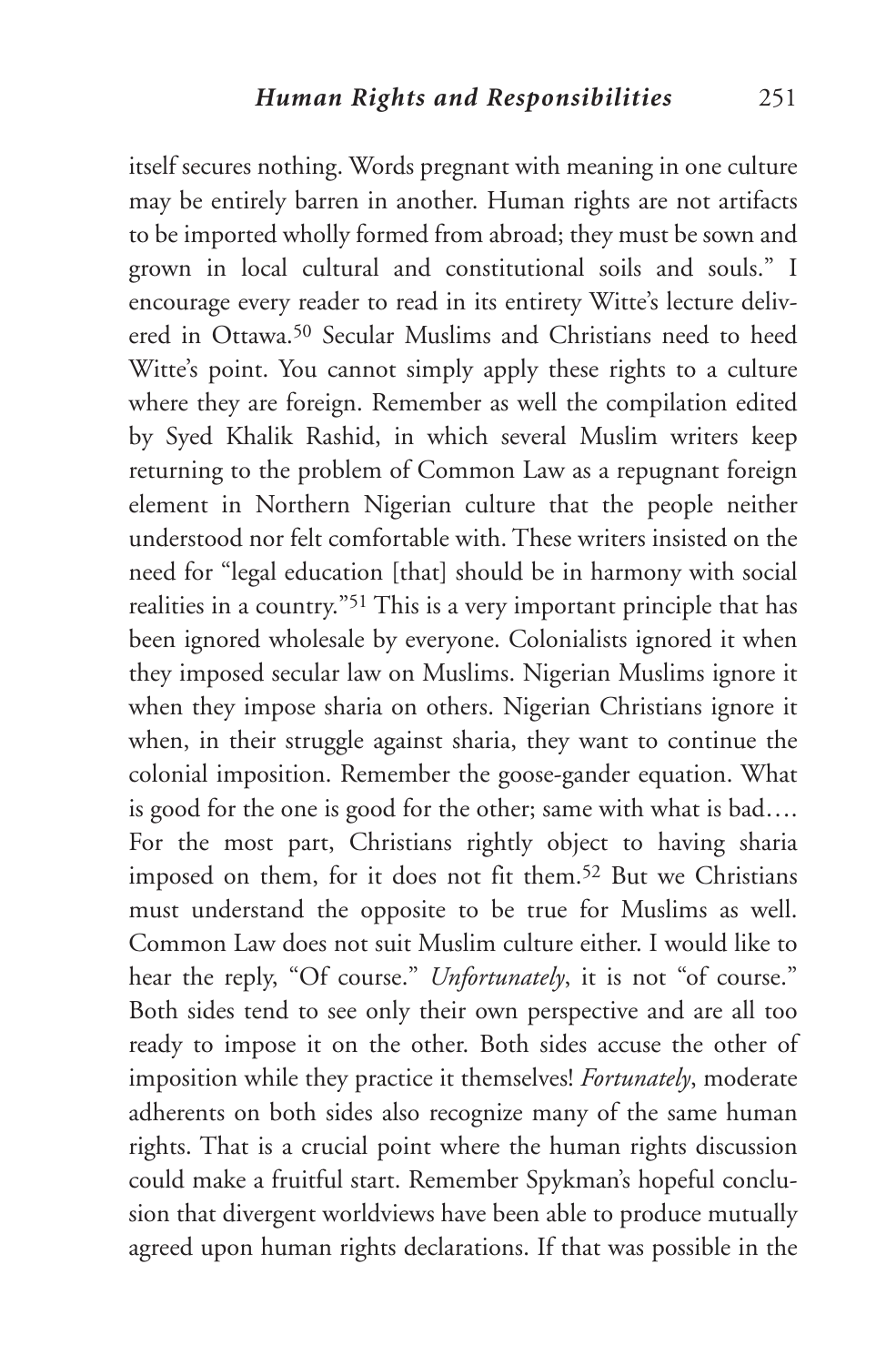UN, why not in Nigeria, where we have much more of culture and traditional worldview in common than does the UN crowd?

Another insight Witte offers is that the contemporary international human rights regime is not neutral. You would expect that from a Kuyperian, of course, since they regard most neutrality claims as mere secular myths. Western human rights in reality are the joint product of Christianity and its rebellious offspring, the Enlightenment:

*The modern human rights movement was…born out of desperation in the aftermath of World War II. It was an attempt to find a world faith to fill a spiritual void. It was an attempt to harvest from the traditions of Christianity and the Enlightenment the rudimentary elements of a new faith and a new law that would unite a badly broken world order. The proud claims of Article I of the 1948 Universal Declaration of Human Rights — "That all men are born free and equal in rights and dignity [and] are endowed with reason and conscience" — expounded the primitive truths of Christianity and the Enlightenment with little basis in post-[Second World] War world reality.*<sup>53</sup>

Muslims have recognized this all along, but most Nigerian Christians have been taken in by the secular myth of neutrality. It is important that we Christians realize our mistake here and not expect Muslims to simply climb on our "neutral" band wagon as any "rational" people should. Why should they simply succumb to a Western Christian-Enlightenment regime without their equally valid and equally rational input?

To the contrary, not a few regard the modern human rights regime as a Western tool to re-colonialise the world. "Human rights are instruments of neo-colonization which the West uses to impose its values on the rest, even toxic compounds that are exported abroad to breed cultural conflict, social instability, reli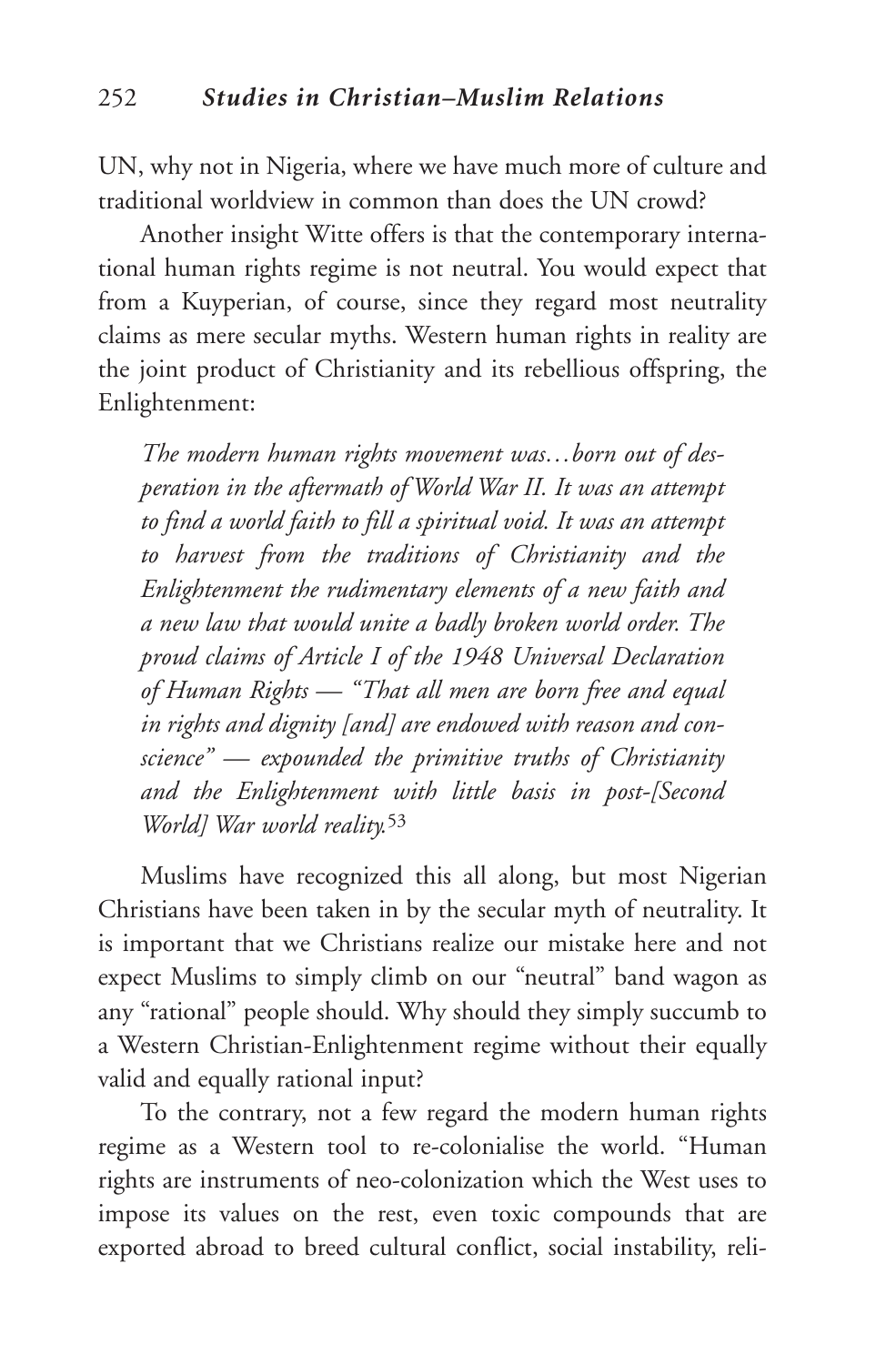gious warfare and thus dependence on the West."54 We have come across such viewpoints among Nigerian Muslims during the sharia days. Samuel Huntington wrote that "the concept of a universal civilization [of which contemporary human rights are part] helps justify Western cultural dominance of other societies…." "What Westerners herald as benign global integration…, non-Westerners denounce as nefarious Western imperialism."55 Many Nigerian Muslims would enthusiastically affirm this sentiment. We Christians need to heed this opinion and weigh it carefully before we naively seek to impose these human rights on the entire country as "neutral," as culturally appropriate for all and not as a Western instrument of domination.

Musa Gaiya is one Nigerian Christian scholar who is sensitive towards the Muslim perspective in this regard.<sup>56</sup> He recognizes that the current human rights regime in Nigeria was imposed by the former colonialists and that no Nigerian signed for it. He also recognizes the spurious claims of the universal validity of Western human rights. Just aping the UN, Amnesty International and the like will not cut it among Muslims. You only end up with even greater hostility. What gives Christians the right to impose an alien regime on Muslims? We are doing the very thing to them we accuse them of doing to us—imposing an alien regime. Again, our secularism has led us astray. To both Christians and Muslims: Do unto others….

Witte goes on to warn that modern *human rights are irresponsible* in that they are shorn of human responsibility or obligations, a feature that I experience almost daily in my human rights paradise called Canada.57 It is a feature to which I have drawn attention time and again. One-sided emphasis on rights without their corollary responsibilities protects perpetrators of crime and violence while it leaves peaceful citizens vulnerable. In the case of Nigeria, the failure to apprehend and punish perpetrators of violence is not due mainly to unilateral rights but to politics, corrup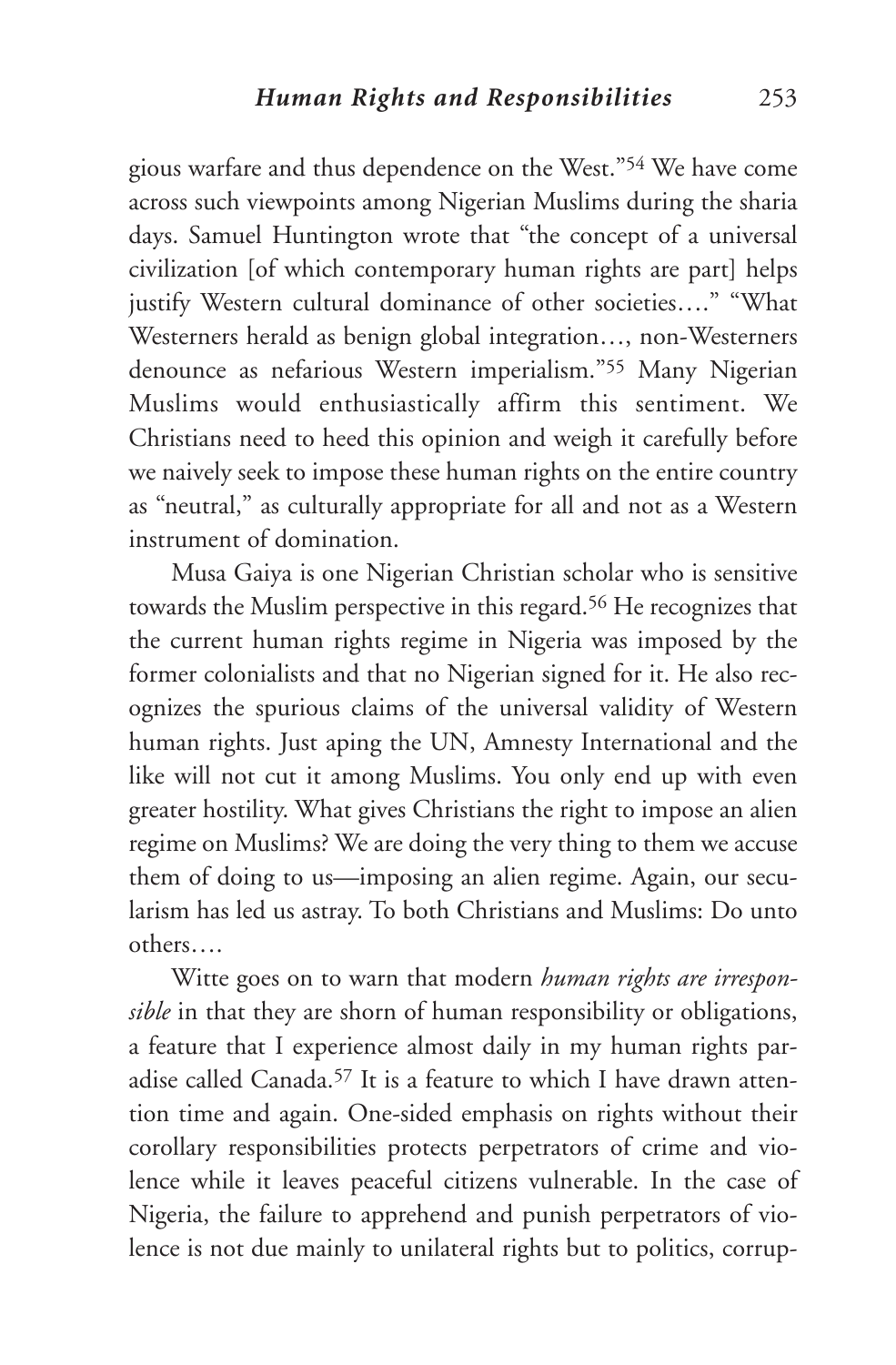tion and fear on the part of governments. In fact, most of Nigeria's human rights problems are due to a failure to recognize, honour and apply them. But when Christians and Muslims finally get their heads together to discuss the future, they will have to be aware of the pressure from human rights groups towards their unilateral emphasis on rights and ignoring of obligations. Both Christians and Muslims have deep religious foundations for a more balanced human rights regime. Both should insist on that balance and reject the fashion of unilateralism.

*But above all, Christians and Muslims should fully recognize each other's rights and apply them. Failure to do that is a major problem between them in Nigeria.*

Another problem I have signaled frequently and that Witte also stresses is the extreme form of individualism that marks the human rights culture. Let us take his warning seriously, for such individualism is a foreign imposition that has no base in Nigerian traditional culture, Christianity or Islam.58 But base or not, it has eaten deeply into the Nigerian community. The African Forum on Religion and Government (AFREG) apparently sees human rights in strict individualistic terms. In its Action Plan it devotes one single section to human rights and gives it the heading, "Individual Rights and Development in Africa." The lead paragraph reads: "Churches and individual Christians need to develop the capacity to organize themselves for involvement in the formulation and defense of laws that affect individual rights."59 In these few words the term "individual (-ism)" appears three times. Not a word about communal rights. I do not believe this was a conscious choice after much philosophical or sociological debate about the traditional African, Christian and Muslim sense of community. They just used and even emphasized that terminology because that is what the secular human rights culture is all about. No real thought given to it.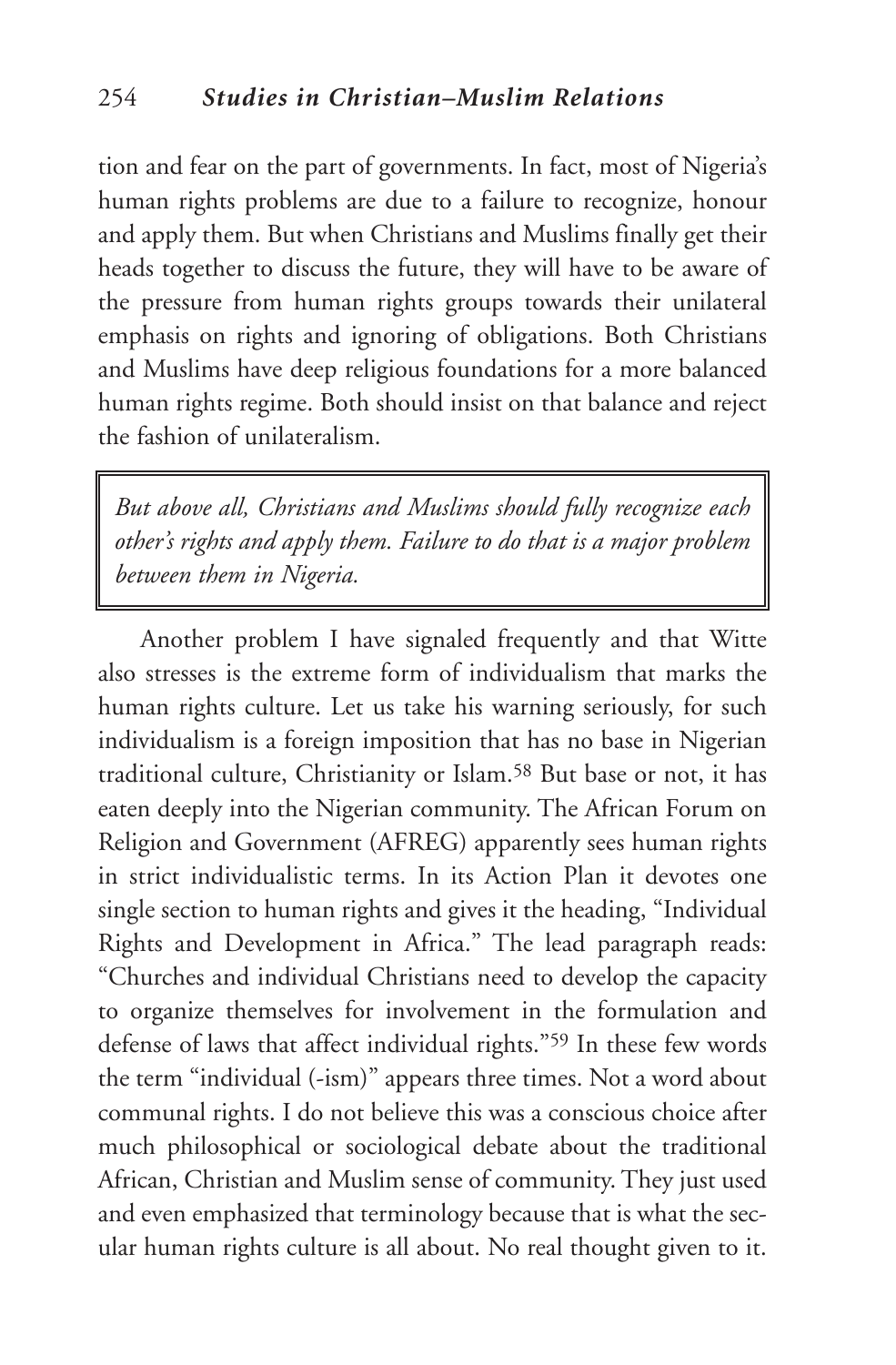For Christians and others to simply demand the imposition of such alien and individualistic human rights on the sharia scene is unfortunate ignorance and irresponsibility. This is a clear example of the need for developing a theoretical framework for governance and politics as AFREG itself expresses in the same document.

Once again it is the Christian Musa Gaiya who wants us Christians to understand the Muslim view of the issues as a background to their attitudes towards human rights, including religious freedom and conversion. Islam is not individualistic. He quotes the following from *The World of Islam*:60 "The rights of the individual come second to the greater good of the Ummah…. Islamic thinking is far more concerned with the group, the family, community and society. Humans exist within an established social structure and it is difficult for a traditional Muslim to mentally pluck an individual out of that structure and ascribe rights to him or her which might conflict with those of the community to which they belong."61 Though he does not overtly criticize the collectivist tendency of Islam, Mohamad Rachid indicates that it does lead to problems. For example, it has "caused people to forego their rights and privileges for the benefits of society at large." Also "this attitude has encouraged oppressive rulers" who "claimed to guard the interests of the people as a whole, while they [actually] violated the rights of most individuals."62

Islam is not alone. I have earlier indicated that Kuyperians also reject individualism along with its correlative extreme of collectivism or communalism. Go to endnote 58. *Huntington reveals that individualism is basically a Western characteristic with collectivism prevailing everywhere else*.63 That includes Nigeria. So, Islam is in good company here! Individualism is not natural. It only *seems* natural to Westerners who developed its philosophy over such a long period of time that to them it is the only common sense that counts! Among Western Christians, only the Kuyperian and the Catholic traditions consistently eschew both individu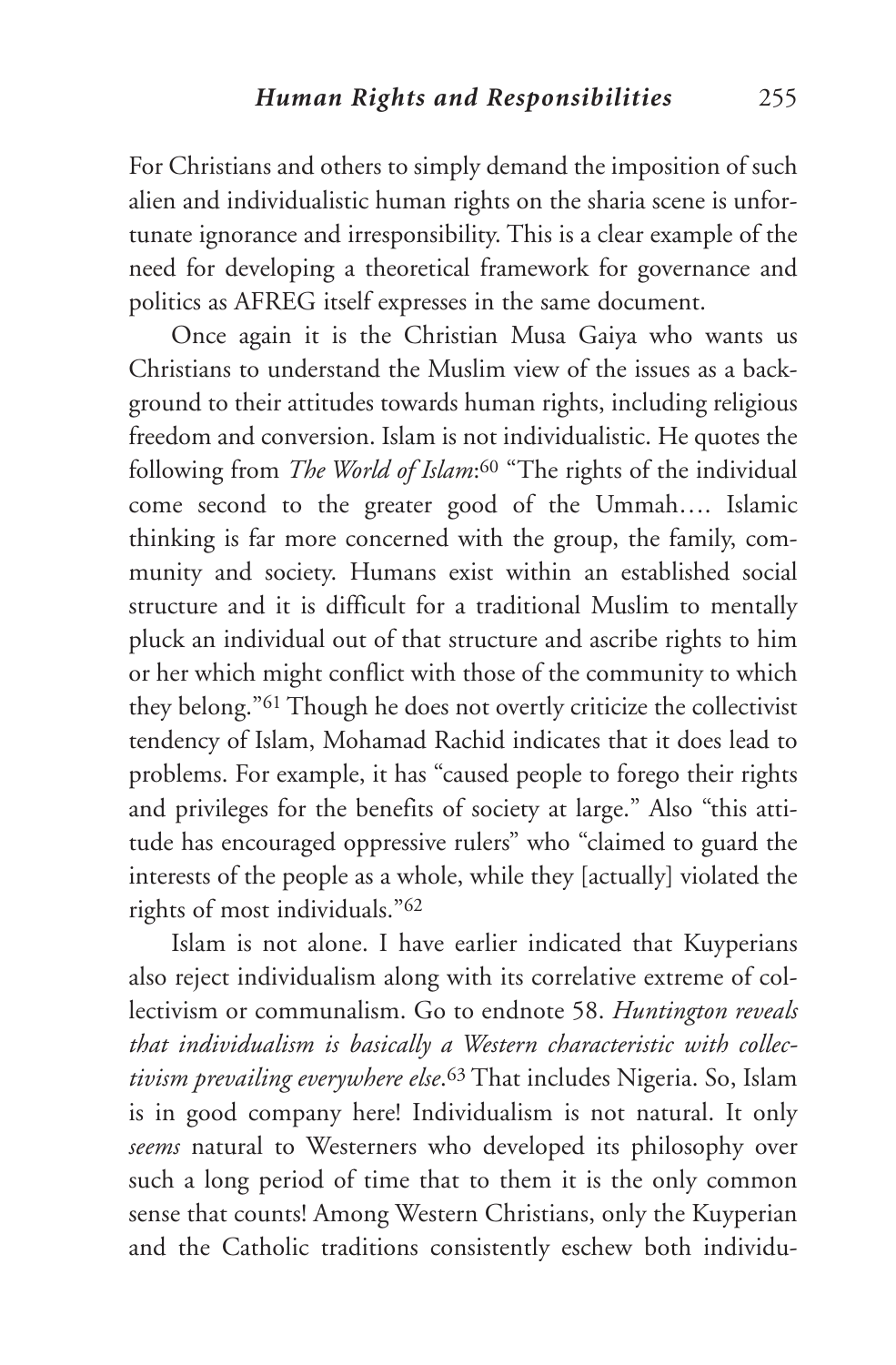alism and communalism. Both regard a person as an individual in community.

But Islam, like much of the world, goes beyond the communal to the communalistic or collectivistic, where the individual is submerged into the community and has little or no individual status. It represents an absolutisation of the community, placing an important aspect of life in the centre. Understanding this communal(-istic) emphasis of Islam, we can perhaps better understand, with or without agreeing, Islam's resistance to individuals converting out of Islam or to allowing the virus of another religion to attack the entire community and thus undermine its very foundations. It is very similar to a dominant Old Testament perspective. Both tend towards prevention, to nipping a development in the bud before it blooms. That, I believe, is the explanation for the Islamic reaction to adultery, apostasy and conversion. They are viral attacks on the harmony of the community, poison pills that must be prevented from spreading and destroying the community.

We face some tough questions here. On the one hand, Christians insist on the freedom and the integrity of individual conscience that may not be violated by anyone, not even by government, church or community. On the other hand a question: Does a community have rights in distinction from individuals? I have indicated that Kuyperian thought affirms community rights. If that is so, what of the right of the Muslim community to protect itself against the virus of "unbelief," which is one of the functions of sharia, at least, according to the literalists?64 They did not originally invite the colonial invaders and their Nigerian aftermath. The former invaded, conquered and eventually left, but left in their wake a large contingent of Christian Nigerians from the MB and the South who just kept coming till the local economy adjusted to their presence and made them almost indispensable. Eventually they became so indispensable that even after frequent bloody bat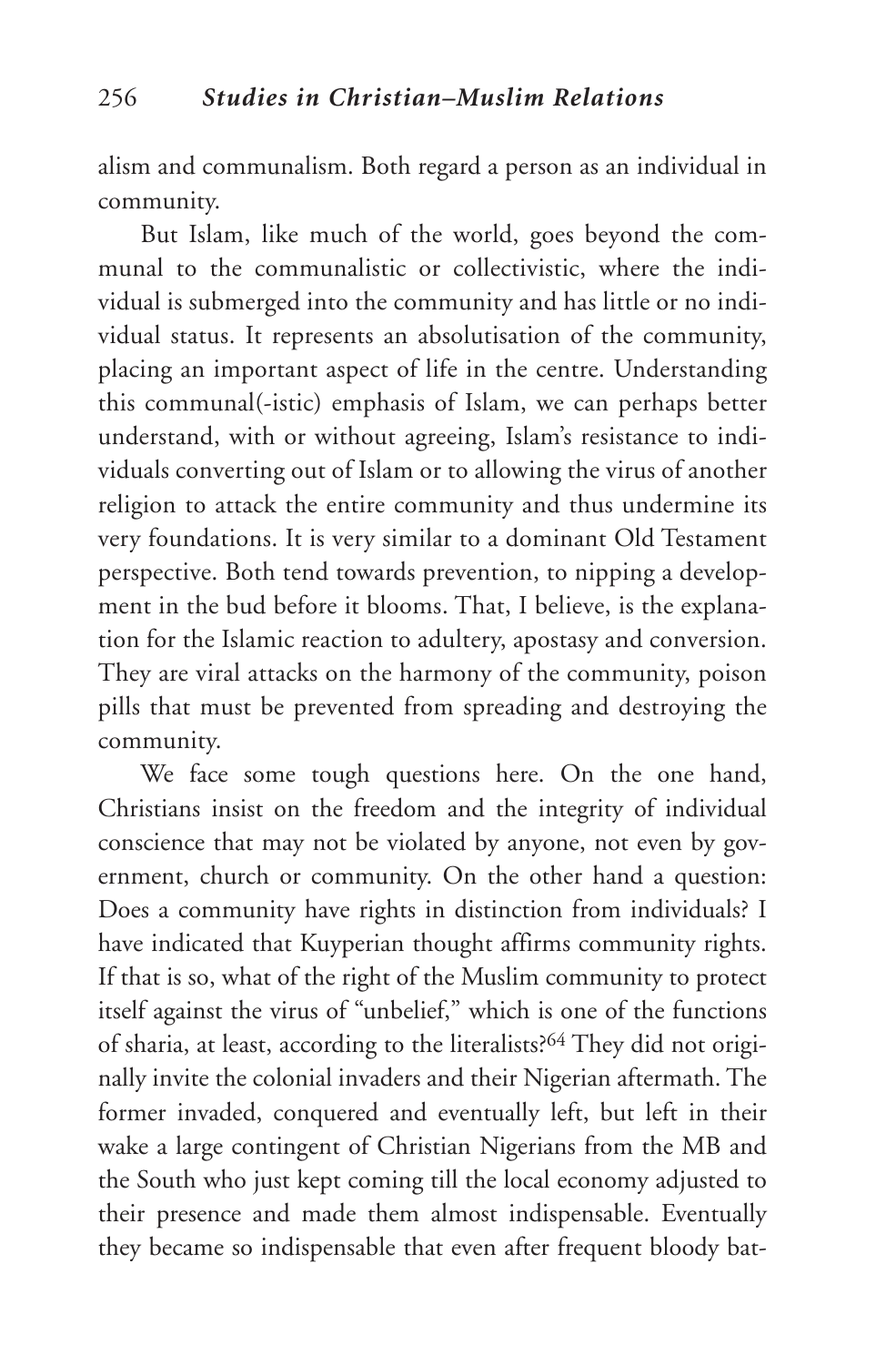tles between them that led Christians to flee, they were invited to return every time.

Did the core North have the right to resist the non-Muslim secular viral invasion of colonialists? I know no one who would answer negatively. Yes, they did have that right. It was an attack on the very soul of their community. Did they have the right to resist the initial invasion of Christians from the MB and the South? Why not? They were not invited and also constituted an attack on their community, though the migrants may not have been aware of that and did not come for this purpose. I hold the opinion that the North did have the moral right to resist the influx, even though they were not able to carry it out due to colonialism that forced them to become one country.

*But now, a century later, do they still have the right to resist the indigenization of these Christians?* These Christians have been there for long and have contributed much to the culture and economy of the North. There have been serious riots between them, and Southerners fled a number of times, but the Northern governments always invited them back. They have become indispensable to the changing economy of the North. In my opinion they now have a right to live and work there. They have earned it. They can no longer be considered invaders. There is a point where history has to be closed. If not, then every group in Nigeria would have the right to secede. Nigeria rightly does not recognize that right at this point. Nigeria is on the map. It is a done thing and cannot be undone.The mixing of its peoples is a done thing and cannot be undone either. Yes, we all know how it happened. It may not have been right or just, but it is done now and we must move on, leaving bygones be bygones. It is something like forgiveness. An individual who refuses to forgive becomes bitter and, according to Jesus, will not be saved; a people or a nation that refuses to forgive, if not forget, becomes rancid and rancorous and will not be saved either. It will remain what Huntington calls a "cleft" country that will forever be divided.65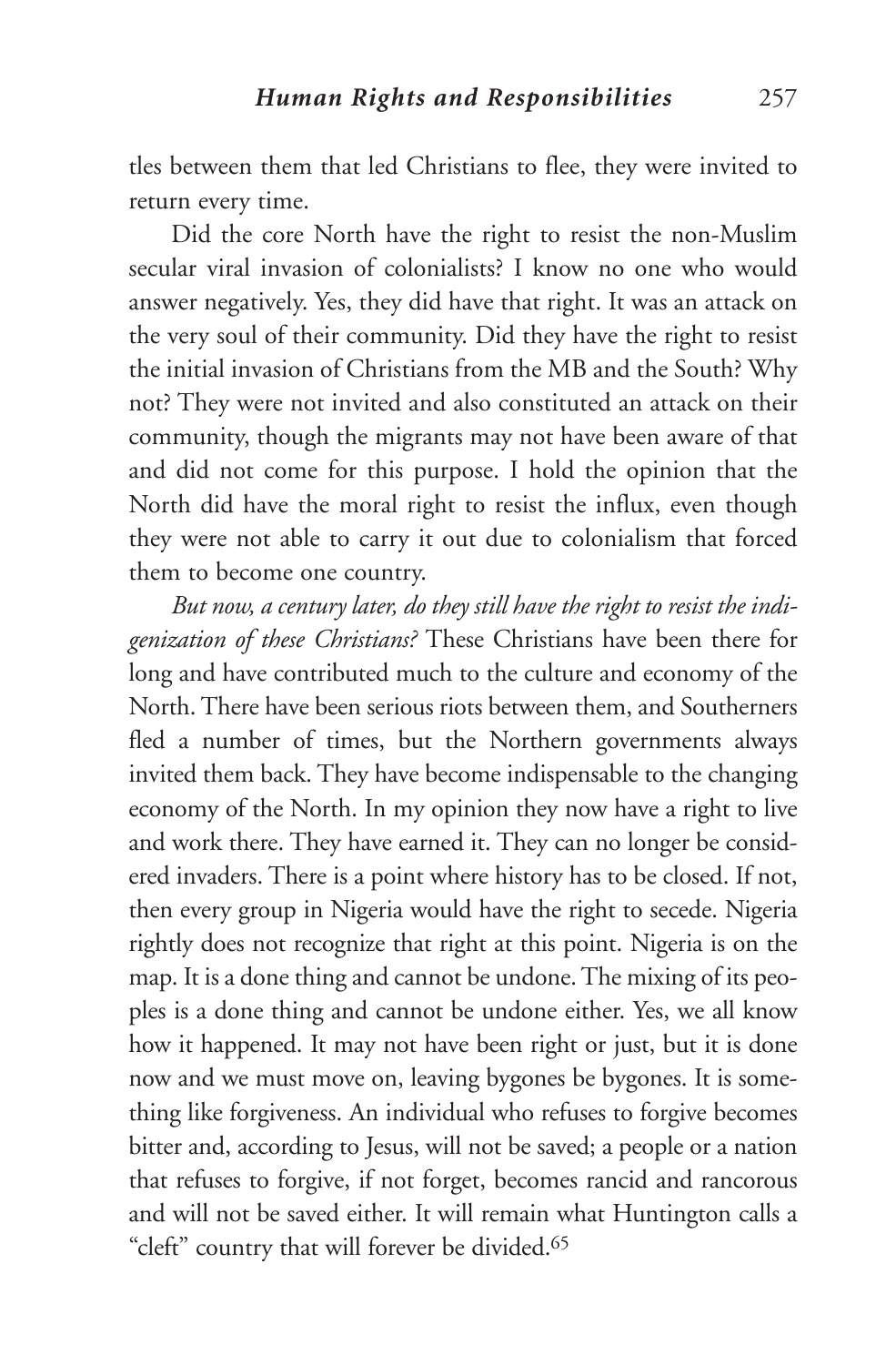### 258 *Studies in Christian–Muslim Relations*

At the same time, does the Muslim community of the core North not have a right to the protection of its integrity even with the presence of those "others?" Even more, do they not have the right to protection for their sharia at the national level and not have Common Law imposed on them? Should indigenes and descendants of migrants, not have respect for each other's communities, a respect that should be extended nation wide? Should the migrant community not recognize the right of the indigenes to protect their culture and religion/sharia from the onslaught of alien, individualistic, one-sided human rights? And should the indigenous community not also recognize the rights of the former migrants? If you recognize the "done-ness" of history—and we really have no choice here—then these questions must all be answered affirmatively.

But, remember from Chapter 6, these are *democratic* rights, where the majority sets the tone. In true pluralistic style, the majority also recognizes constitutionally protected rights of the minority. As Muslims in the MB and South are expected to submit to the majority legal system of the Common Law, so the former migrants in the North should expect to submit to the majority sharia law. That is the way of democracy. Democracy cuts both ways. Remember also that I have argued in earlier chapters that all my argumentation assumes that we have excluded the militant fundamentalists from participation. We cannot work with their literalistic interpretation and militant approach. They must be marginalized and not be part of the conversation, unless they indicate willingness to seriously reconsider and then we must do our best to rehabilitate and embrace them.

This leads to still another related issue. If the former migrant community now have their recognized rights, what of the rights of that other indigenous group called *Maguzawa*?66 They even preceded the Muslims. They are the original indigenes, of the same kith and kin, the same blood; they just never accepted Islam. While they remained in their Animism, they were subdued in their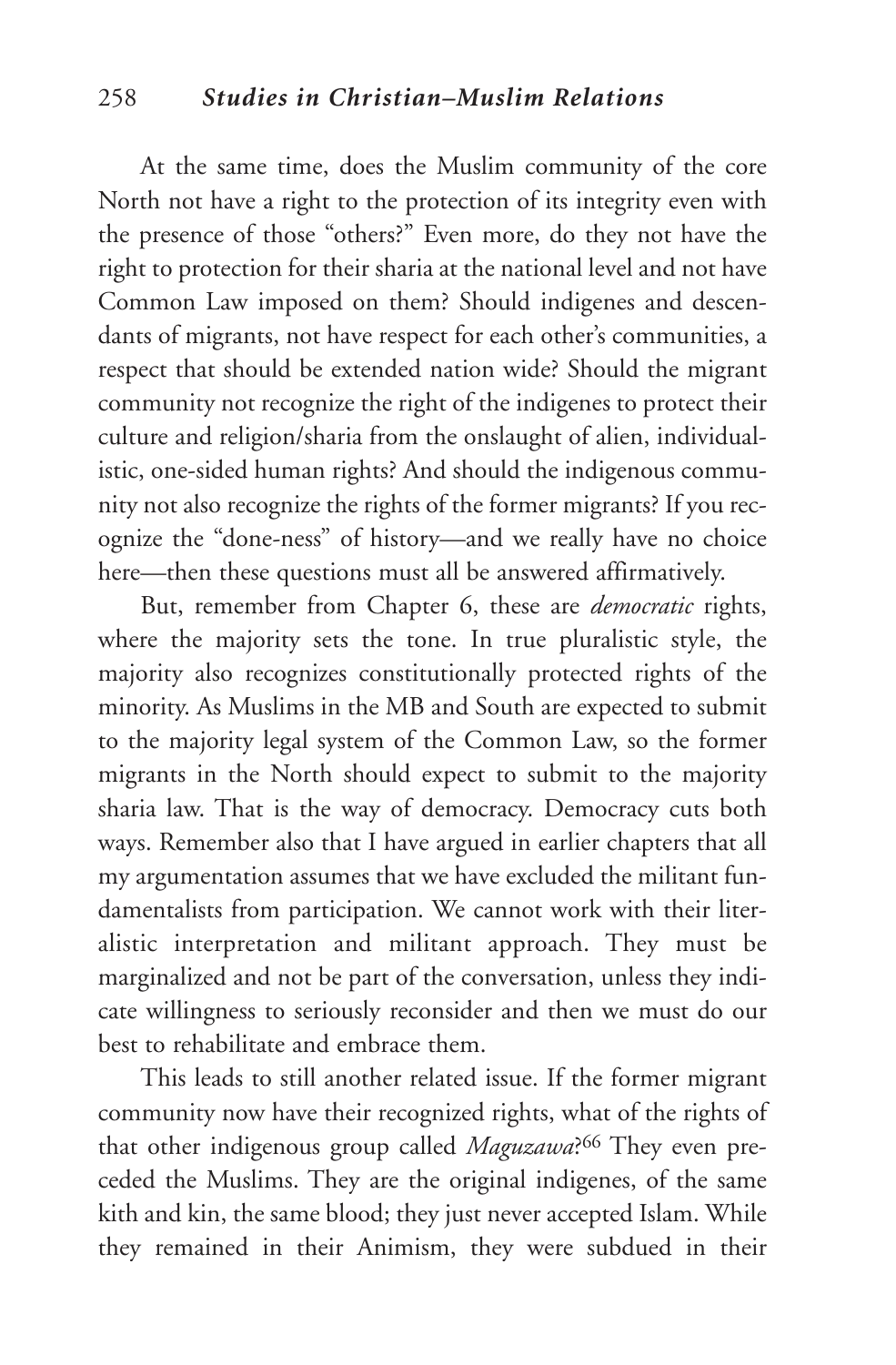behaviour, but since many of them are now turning Christian, they are becoming more alive to their rights as well. These are not always recognized by Northern authorities as you may have learned from earlier volumes. Being the original indigenes, they surely should be accorded at least as much right as the offspring of the migrants. In fact, there may be the need for national affirmative action to speed up their re-absorption into main stream society, albeit in a Christian way.67 Muslims, are you listening? *Do not expect to have your rights recognized if you are not prepared to accord others theirs.*

There is yet another inconvenient goose-gander truth. I grant that the Northern Muslim community has rights that need to be legalised and protected as a community, not merely as a bunch of discreet individuals. That means among other things it has a right to the sharia. But what of the indigenous peoples of Tafawa Balewa in Bauchi State and Southern Zaria in Kaduna State? Have they not been invaded by Muslims and others? Have Muslims not connived with the British to impose themselves on these people? Have their communities not been seriously compromised by outsiders? In Chapter 6 I have suggested that this be professionally and scientifically researched. Few Christians will recognise *your* rights if you don't recognize *theirs*, recognize them not in *your* way as *dhimmi* rights but in *their* way. If you want to be free in your own house, you should grant or struggle for the freedom of your neighbour. Rights always cut two ways.

If wholistic Islam tends towards collectivism, does pluralism demand that we allow for that as part of the religion? We know it emphasizes community, but is communalism or collectivism, that is, absolutization of the community, genuinely Islam or an illegal cultural accretion? Kuyperian thought rejects both individualism and collectivism, but sees a person as an individual in community; the community does not absorb the individual, but neither is the individual an island. Muslims will have to sort this out for themselves. In the meantime, Muslims feel under strong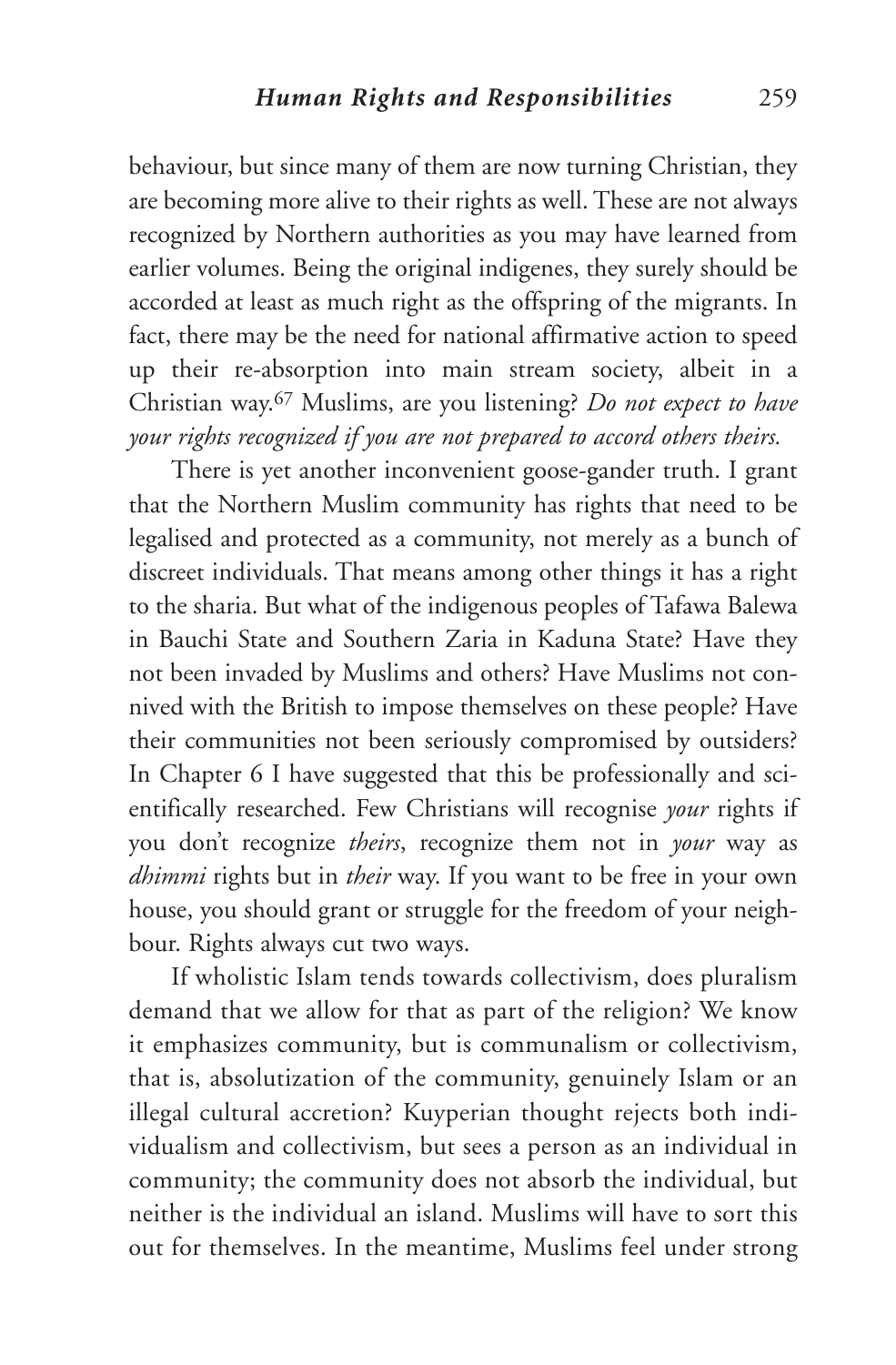pressure from individualistic secularism. In reaction, it will be easy for them to swing the pendulum to the far other side and choose collectivism instead of the pluralistic stance of individual-in-community. Christians must sympathize with them in this struggle for self-definition and take it into consideration in the on-going discussion and struggle. Simultaneously, Islam must allow other indigenous communities of the North as well as resident non-indigenes to blossom and to follow the leading of God wherever He takes them, without putting obstacles in their way.

This claim for communal rights flies in the face of the liberal democratic movement seeking to engulf the globe, according to Umar Danfulani of Unijos:

*Nigeria's entrance into the global society presupposes a successful socialisation programme for its populace and regionalreligious-ethnic groups into embracing liberal-democratic values and liberal state framework. Liberal democracy focuses on individuals whose claims are ultimately placed above those of the collective or ethnic enclave. Thus as an integral part of the modernity project, the liberal democratic state appears to be impervious to notions of collective and group rights and interests. It rests on the individual rather than the collective rights and does not guarantee equality between political, social, ethnic, religious and economic majorities and minorities.*

It appears that Danfulani does not have much respect for the rights of groups and laments that the process of individualization has not gone far enough in Nigeria. "So far, Nigeria as a nation has woefully failed in entrenching and nurturing a vibrant culture of the liberal state project."68 He observed the global situation well, but I regret his response to it.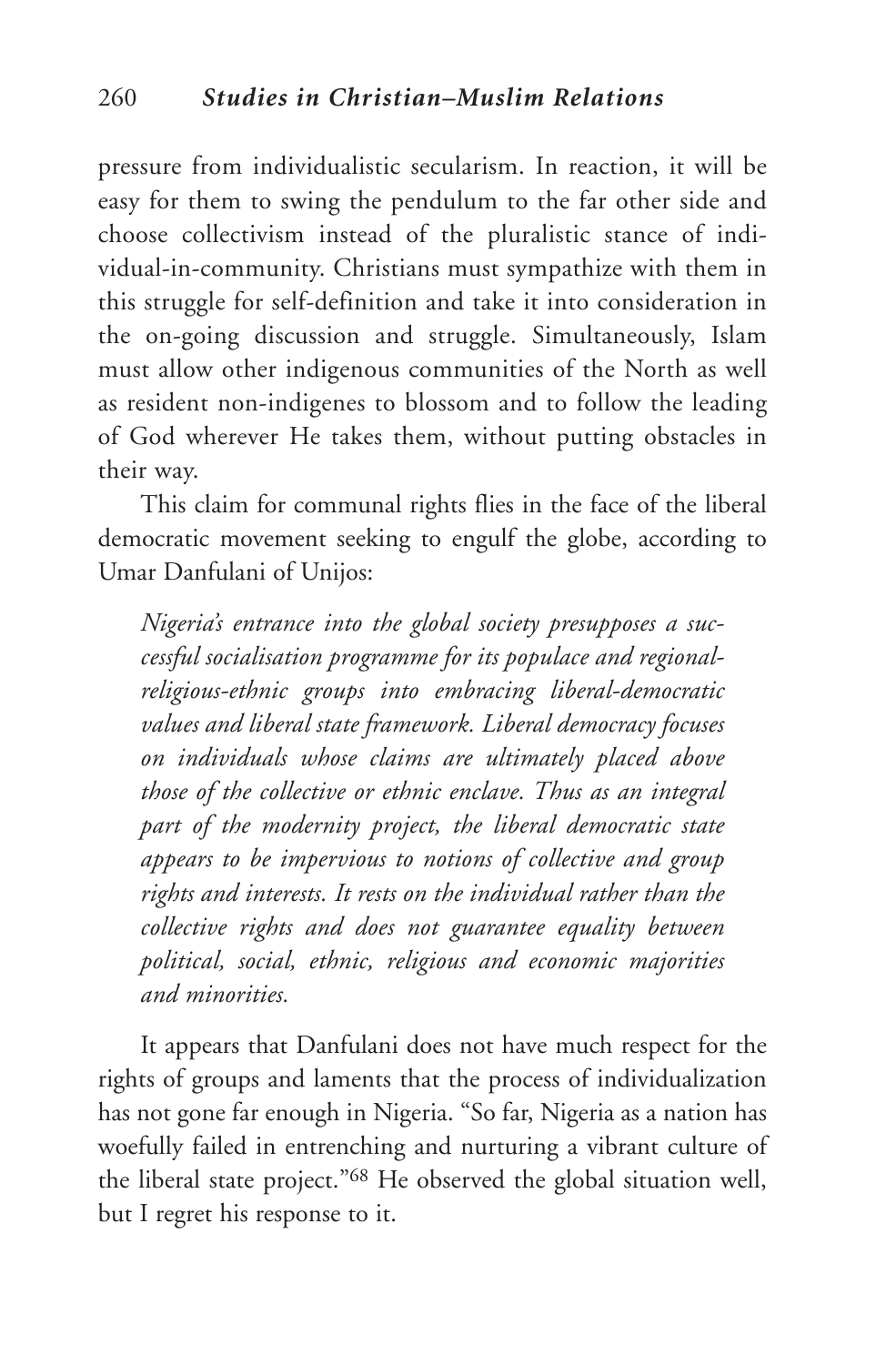*Nigeria must one day come to a decision on these issues: How can it guarantee a place to a community with its own rights without sacrificing the individual? And how can it guarantee an individual his full place without sacrificing the community? It will not get much help from the UN, human rights bodies and other secular organizations, for they are mostly geared towards individualism. Perhaps Kuyperians have more to offer here.*<sup>69</sup>

Witte's warnings are well taken, but he does not reject human rights. In his final remarks he redeems them, but to be rethought and re-enacted drastically in a very different manner. So, I urge those concerned with human rights in the sharia context, to take in Witte's entire article and re-think the entire subject. Remember the Kuyperian perspective on which he bases himself. The article is on the *Companion CD* and thus hopefully accessible to you.

All parties need to rethink their histories and their current reactions to and treatment of each other. Human rights are communal as well as individual and both need to be taken seriously. We need to free ourselves **and** each other from the restraints of individualistic secular formulas and the blindness they induce.

## ▲ *Freedom of Speech* \_\_\_\_\_\_\_\_\_\_\_\_\_\_\_\_\_\_\_\_\_\_\_\_\_\_\_\_

This is a discussion about human rights in *Nigeria* and about how Christians and Muslims can hopefully reach agreements about a *modus vivendi* in *Nigeria*. However, local Muslims often take their cue from the international *ummah.* In this section we zoom in on international free speech struggles and ask you to put on your thinking cap for their implications in Nigeria. Abul Mawdudi summarized the issue for us: There is freedom of speech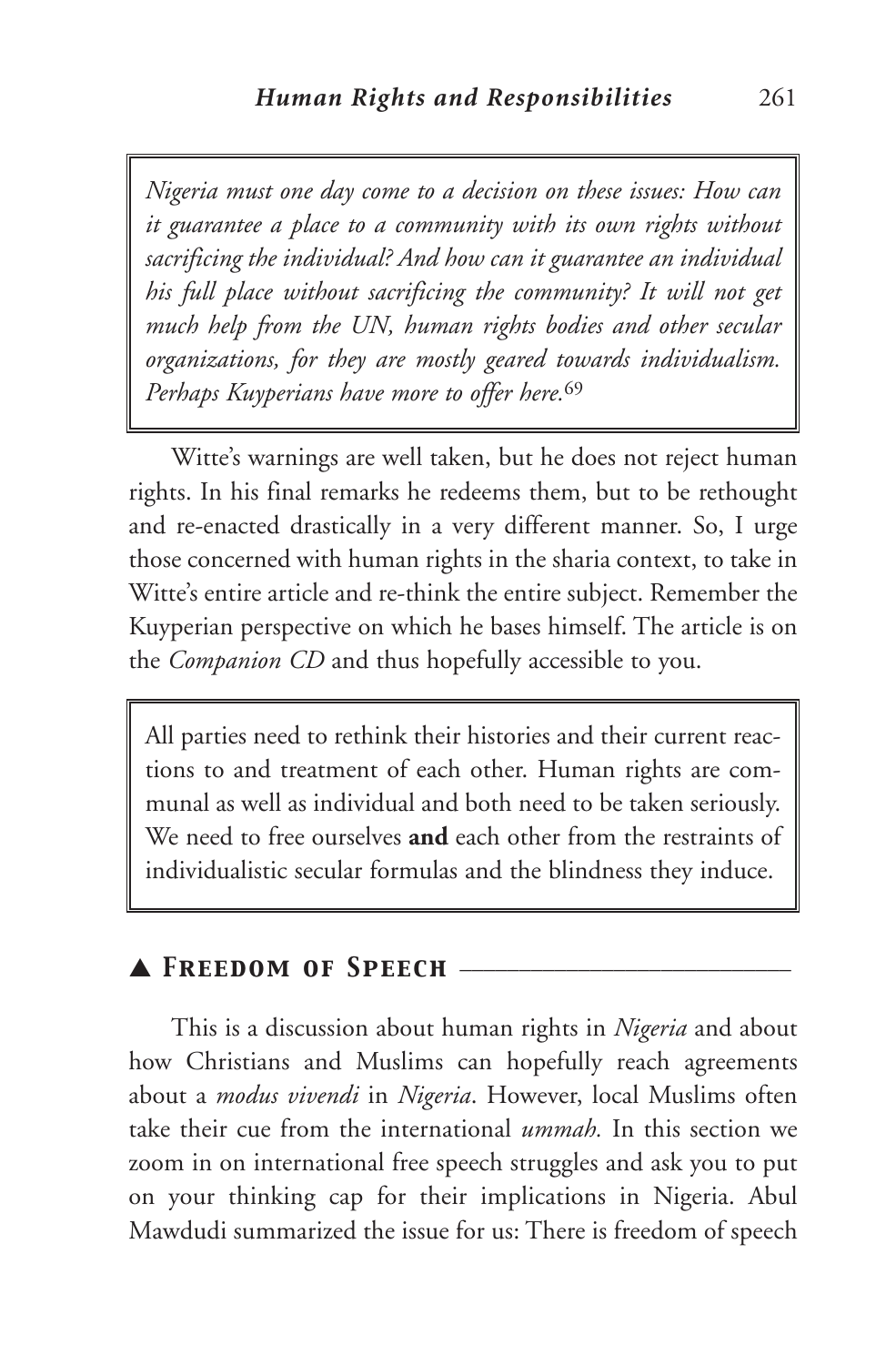"on condition that it is used for propagating virtue and not for spreading evil."70 The OIC, the largest and most authoritative international Muslim body, carries a lot of weight. Together with the Muslim community as a whole, it is seen these days as trying to impose gag laws on freedom of speech. General Secretary Ihsanoglu made the following remarks during Columbia University lecture.

*A major bone of contention with the proponents of Islamophobia is the question of freedom of expression. Although all agree that any freedom is always linked to responsibility, such as respecting human rights, and avoiding any form of incitement to hatred on the basis of race or religious belief, we find that some circles tend to ignore this basic universal and moral value and accuse Muslim victims of this racial hatred, who are defending their human rights, nevertheless, of trying to stifle freedom of expression.*

*The resolution against defamation referred to above was adopted in three successive years by the UN General Assembly and passed by comfortable majority. It strikes a balance between the freedom of expression and the inherent responsibility attached to every liberty as stipulated in the international law, and endorsed in many Western national laws. It is clearly established that international law and in particular the International Covenant on Civil and Political Rights (ICCPR) of 1966 forbids any incitement to religious hatred. Article 20 of this Covenant stipulates that "Any advocacy of national, racial or religious hatred that constitutes incitement to discrimination, hostility or violence shall be prohibited by law." Despite this clear stipulation, the Attorney General of Denmark failed to see in the infamous Danish Cartoons issues on Prophet Mohammed, any incitement to hatred on basis of religion or belief. The same authority in the Netherlands did*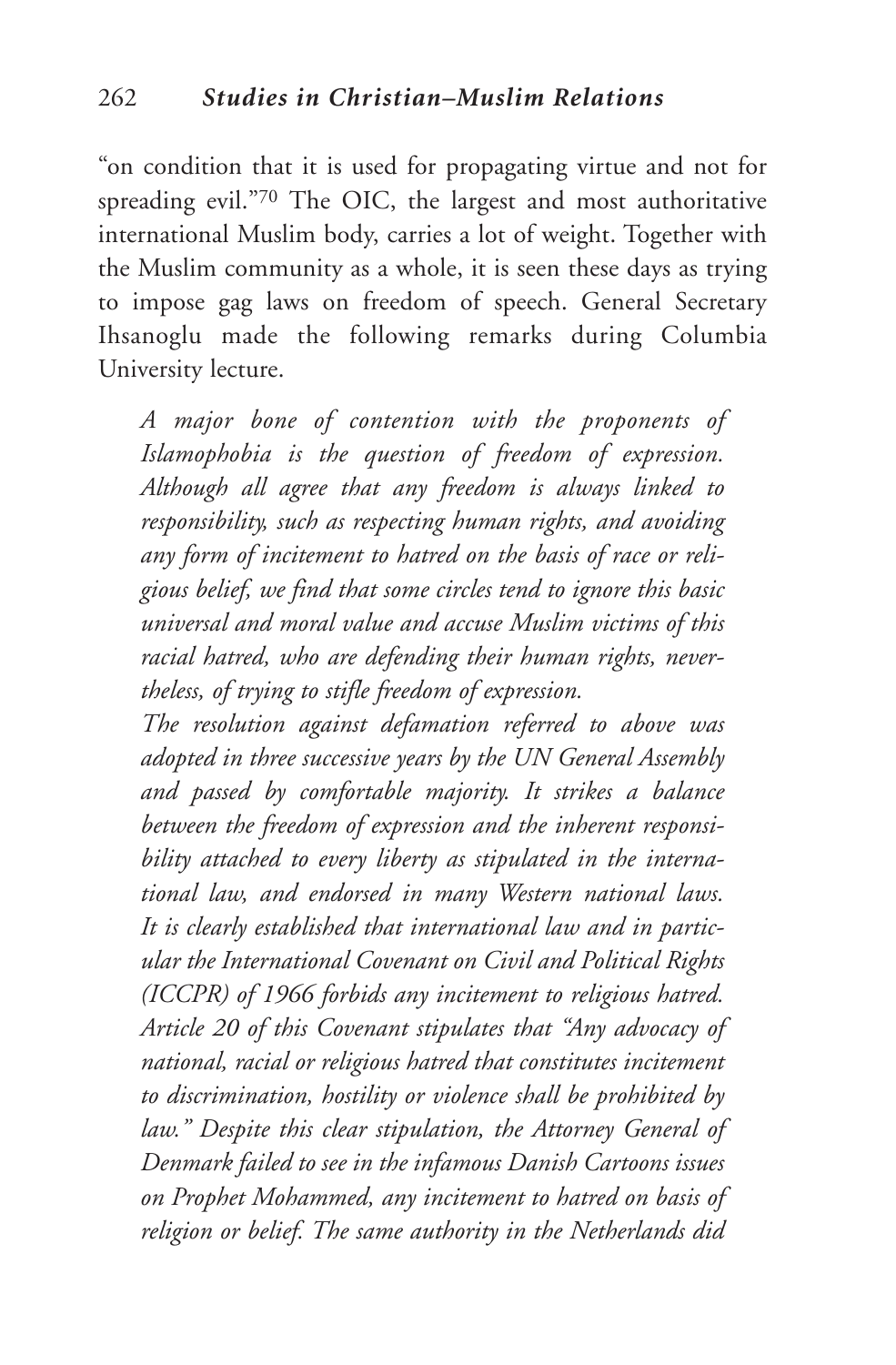*the same thing in the case of the film Fitna, produced by a Member of Dutch Parliament.*

*Such negative or indifferent attitudes adopted by officials in certain Western countries which seem to condone acts of an Islamophobic nature, can only lead to legitimizing Islamophobia and enhancing discrimination against Muslims and exposing their well-being and safety to danger. It is alarming to see that the present campaign of dehumanizing and demonizing Muslims which is supported by certain quarters in the West, consider Muslims as enemies.*

*At this point I wish to touch upon the role of politicians in this issue. What is expected from them is particularly a moral stand against provocative incitements targeting a part of their population and harming social peace with implications beyond their countries. We are not calling for Government action to jeopardize or stifle freedom of speech, which we hail and uphold as a fundamental right. However, we believe that it is the prerogative of a government to identify and react when sheer incitement to hatred, supposedly banned by international law, creep into their society under the guise of freedom of speech.*<sup>71</sup>

The Western world is up in arms against this attack on freedom of speech. Luiza Savage explains in the Canadian *Maclean's* magazine how he considers the anti-defamation campaign of OIC, which, according to him, "is itself part of a larger agenda to reshape the understanding of human rights" by the OIC. Their approach

*included a comprehensive strategy on human rights that features a plan to shield Islamic states from being pressured to change their more contentious practices through international human rights laws and organizations. The conference expressed "deep concern over attempts to exploit the issue of*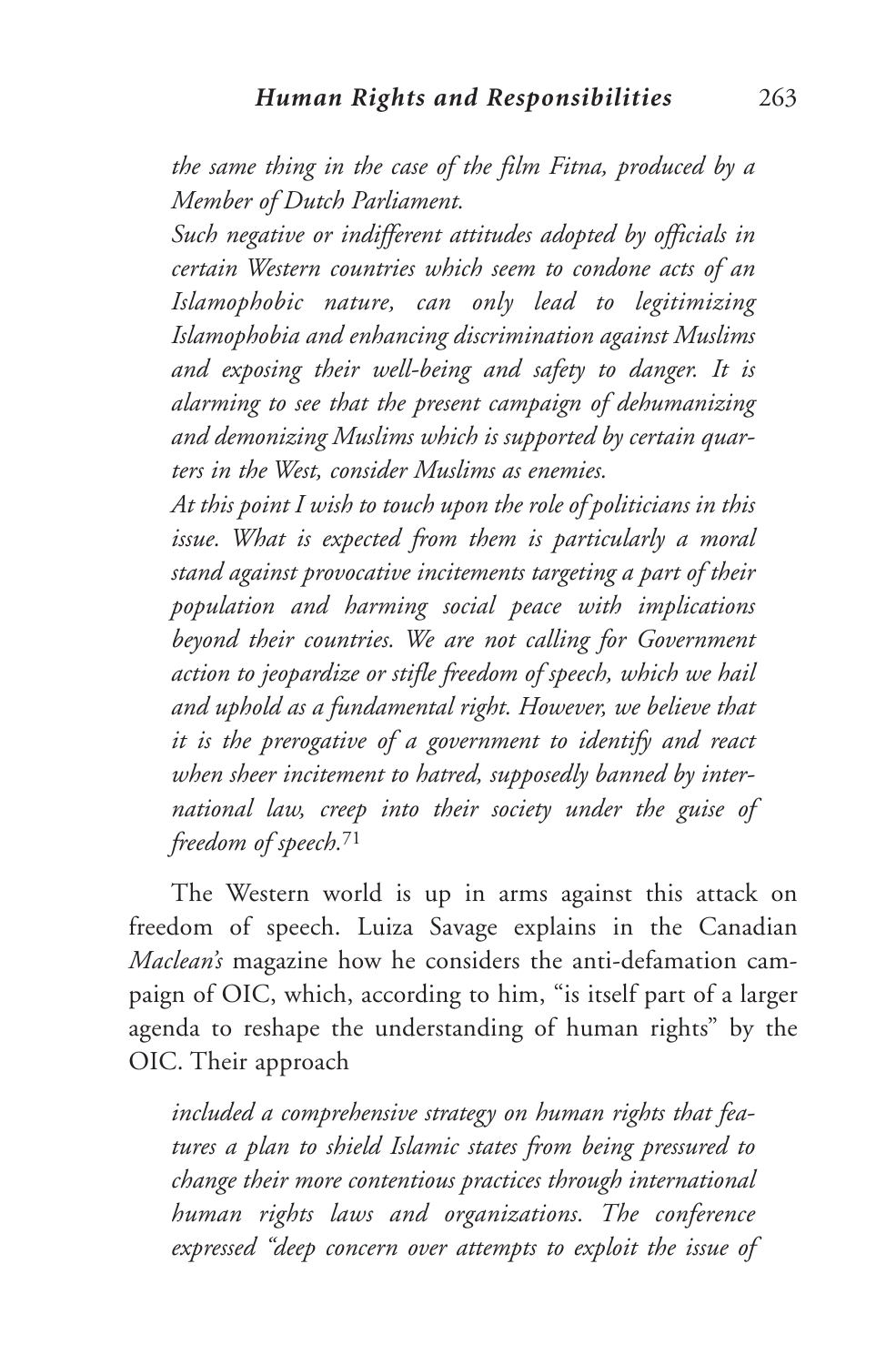*human rights to discredit the principles and provisions of Islamic sharia and to interfere in the affairs of Muslim states." It also called for "abstaining from using the universality of human rights as a pretext to interfere in the internal affairs of states and undermining their national sovereignty." They also called for a binding international covenant to protect religions from defamation. The organization "stressed the need to prevent the abuse of freedom of expression and the press for insulting Islam and other divine religions, calling upon member states to take all appropriate measures to consider all acts…which defame Islam, as heinous acts that require punishment."* <sup>72</sup>

There is more to Savage's article that you can read in the article itself on the *CCD*—see Bibliography. He is not the only one to condemn this as a campaign to restrict free speech. Condoleezza Rice, at the time US Secretary of State, rejected "attempts by the OIC to criminalize 'defamation' of religions…. We're concerned by efforts to promote a so-called defamation of religious concepts, which has been the focus of numerous resolutions passed at the UN," she reportedly said.73 Jim Coggins' article on the OIC campaign is very enlightening in its details.

*Shaun Tinkler, a spokesperson for the Department of Foreign Affairs and International Trade Canada, said, "Canada takes the position that people, not religions, have rights. … The right to freedom of religion includes the right to adopt or to leave any religion." Thus, he stressed, "the concept of 'defamation of religions' runs directly counter to the universal rights of freedom of religion and freedom of expression."*

*Elizabeth Kendall of the World Evangelical Alliance Religious Liberty Commission, wrote in a recent report, "Of all things in this world, religion has the least grounds to claim an exemption from scrutiny." Kendall argued that the OIC talks*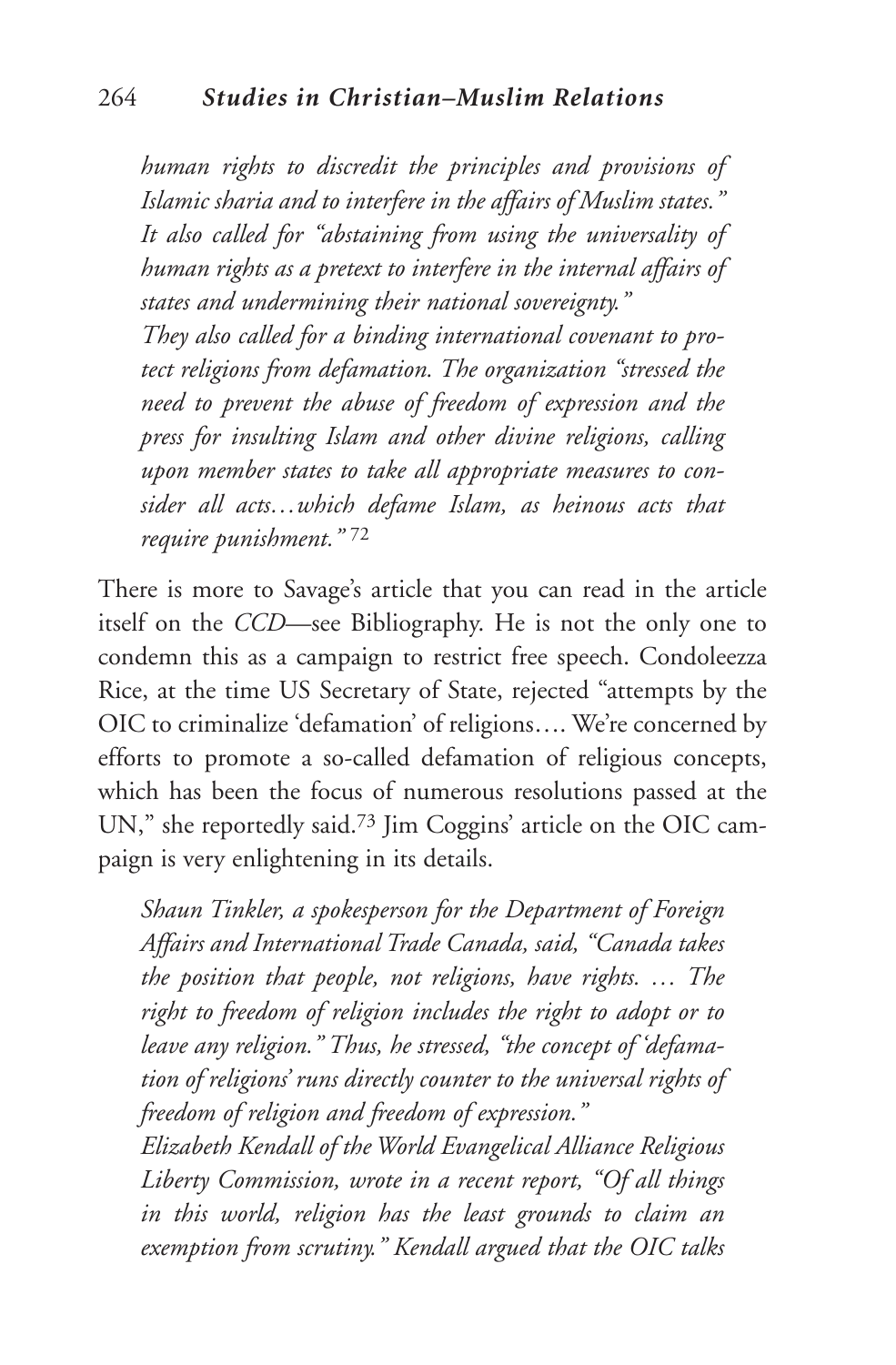*about protecting Islam from defamation, or false accusations, when it really means it wants to protect Islam from criticism.*

Assistant professor of intercultural studies at ACTS Seminaries in Langley, near Vancouver, Canada, Gordon Nickel asked, "What if you study Islam and its source books in an objective way and find a connection between Islam and violence there?" Using the language of 'Islamophobia' accuses opponents of having a mental illness and "shuts down public discourse."

*Part of the issue is what exactly is meant by 'respect,' said Nickel. While it is necessary to give respect to all persons since they are made in the image of God, it is not necessary to give that respect to ideas. "If we find something is false, can we really respect it?"*

*Believing that one religion is true and others are false needs not lead to hate of adherents of other religions, Nickel said, adding: "When we talk with people of another faith, we need the freedom to express what is dear to us and hear what is dear to them. We also need to leave room for disagreeing where we think things are not true … We shouldn't allow anything to shut that down."*

Continuing with the Coggins article but now referring to similar attempts by Canadian Muslim groups, Nickel said the "UN resolution is remarkable for its use of language." He explained,

*The [OIC/UN] resolution demonstrates that Muslims have learned to use "politically correct North American concepts" – such as tolerance, nondiscrimination, human rights, respect and racial harmony – to promote the Islamic agenda. In recent months, Islamic groups in Canada have brought human rights commission complaints against Ezra Levant for reprinting Danish cartoons satirizing Muhammad and Mark Steyn for an article on Islam in Maclean's magazine.*<sup>74</sup>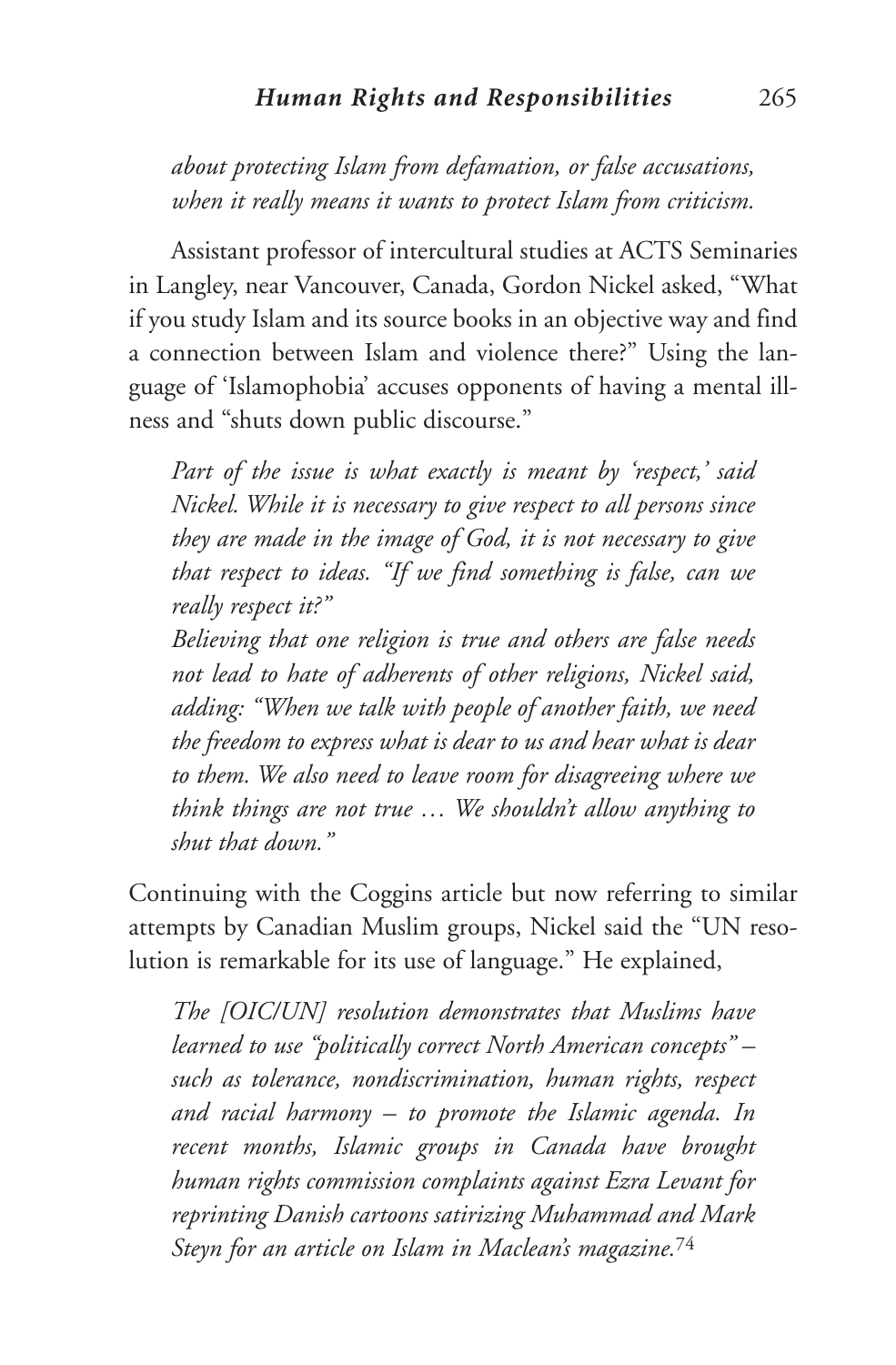The OIC has been on this campaign for some years. After a 2006 meeting in London, it published a statement against Islamophobia and called on journalists to refrain from "premeditatedly vilifying and defaming religion," referring mainly, of course, to Islam. The London call did not go unchallenged. Barnabas Fund drew attention to the fact that this OIC censorship call was made to mark World Press Freedom Day. The Fund reported, "Kim Howells, a minister in the British foreign office, made a robust response, pointing out the anti-Western and anti-Jewish nature of much material published in Muslim media and the fact that many acts performed in the name of Islam are very offensive to Westerners."75

Of course, free speech goes along with responsibility for its effect on the people. In my mind, there is no unlimited free speech; it is always restrained by responsibility. However, those who call for restraint must remember the goose and the gander. If they forget that lesson or just plainly have contempt for it, their calls will fall on deaf ears as hypocritical. So, Muslims, the weight of your calls is up to you! I might be more sympathetic to such a call if Muslims in general, but especially in Nigeria, would similarly restrain themselves from their extreme vilification of Christians and secularists.76

The OIC campaign can be regarded from several points of view, both positive and negative. *Speaking from the explosive climate of Nigeria,* it can be interpreted positively as a call for *responsible* speech that may help prevent the outbreak of violence—a safety measure. But I vividly remember the complaints of Nigerian Christians about always having to be careful about their speech, lest some Muslim feels—or pretends feeling— slighted or humiliated and brings on the violence. The critical views of Savage, Rice, Nickel and others can thus not be so easily disregarded. It then becomes an illegitimate and unwarranted restriction on free speech and, thus, on human rights, an attempt of one religion to impose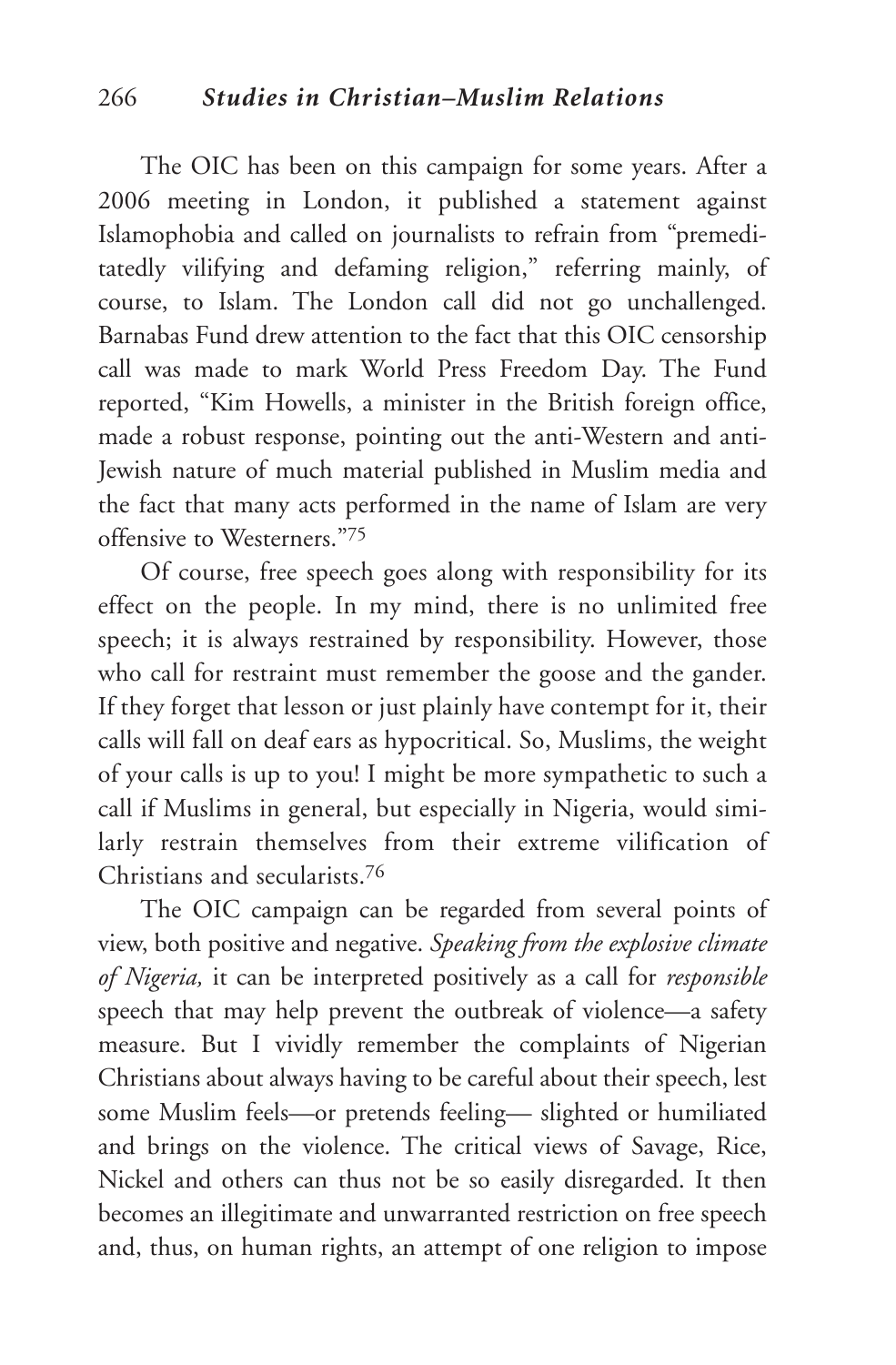its restricted view of free speech on the rest of us. Or simply escape being criticized while it freely vilifies others as in Nigeria.

Thus, Muslims advocate laws "against blasphemy to protect all religions." They want defined "no-go" areas where the exercise of freedom of speech against Islam will not be tolerated. Underneath it is their disdain and rejection of secularism that insists on rights but tends to neglect responsibilities. I do not believe that Nigerian Christians insist on absolute freedom of speech without responsibility restrictions.<sup>77</sup>

The OIC creates ambiguity, for it could take us in opposite directions. Can Nigerian Muslims adopt the positive but resist the negative authority and direction of mighty OIC of which Nigeria has been a member since 1986, according to the membership list on its website? Our situation is so unique. The traditional Muslim perspective, instinct and expectation of being the majority power over minorities simply will not cut it any more in Nigeria. There is no other country where two equally large blocks of Christians and Muslims—some 60 million plus each—face each other, equal in both number and aggressiveness, with the unthinkable possibility that—mother of all Muslim nightmares—Christians are beginning to outnumber Muslims.

Nigerian Muslims have much to do in terms of explaining OIC policies, for critical voices are there for all to read on any computer. This is so especially because during the OIC debate in the late 1980s, Muslims kept arguing that the OIC is not a religious organization and that it caters to all, regardless of orientation.78 Ihsanoglu similarly declared that it is not a religious organization, but the Final Communique of the 2008 Dakar conference is a clear demonstration of the Islamic, that is, religious character of the organization.79 I take the earlier Nigerian Muslim denial as willful deceit, while I suspect that Ihsanoglu simply catered to the secular definition of religion of his Columbia University audience.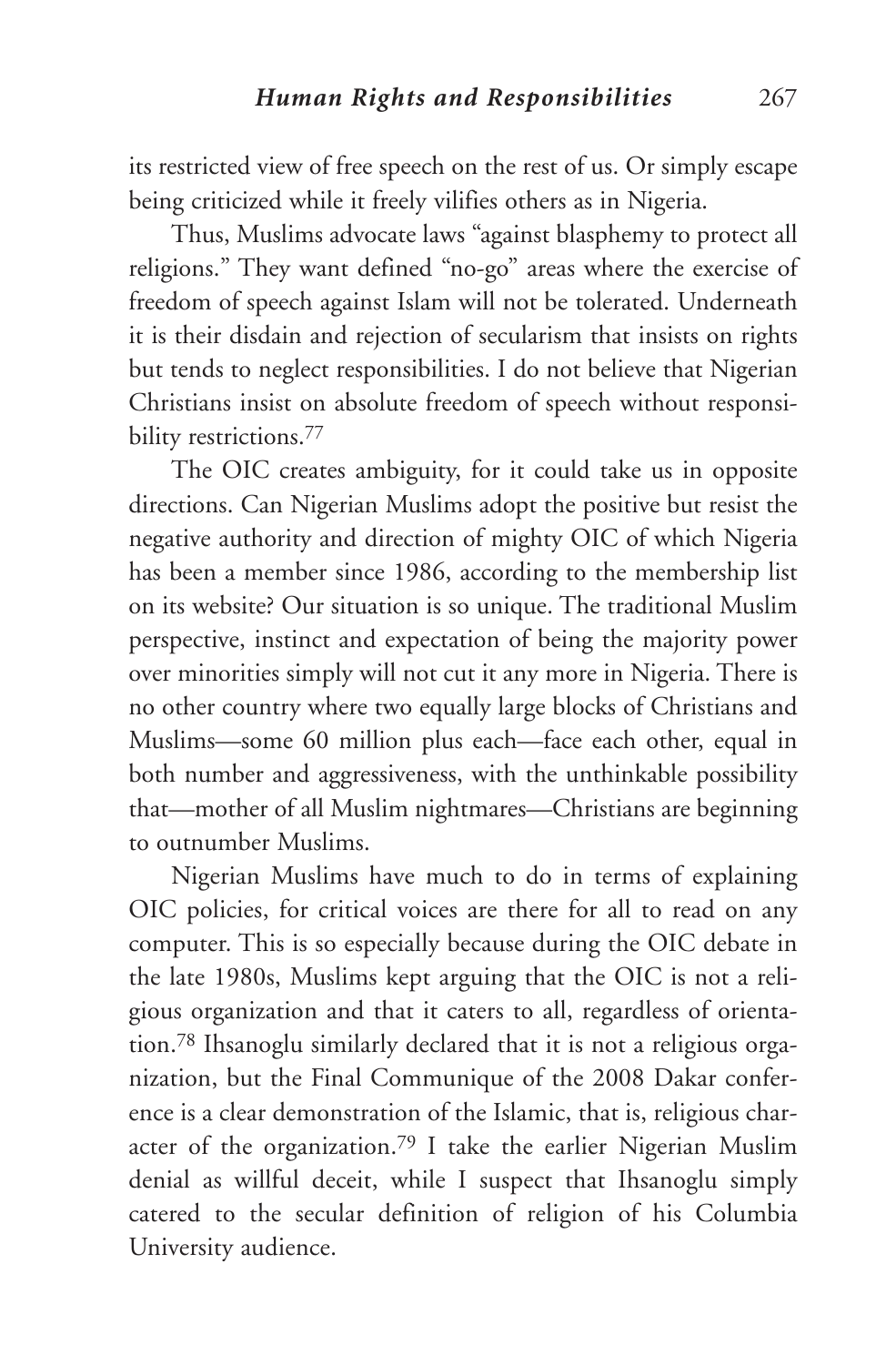This free speech issue cannot and should not be solved by the simple mechanism of majority, especially not in Nigeria with its near balance. Both must somehow find a place alongside each other or interwoven with each other. I have personally long wondered whether there may be enough similarities in specific rights that negotiators in Nigeria could come up with mutually tolerable formulas—and long longed for the same.

I have already hinted at the problem of public utterances in Nigeria. In fact, it has been a major irritant here for years.<sup>80</sup> Christians are vexed that Muslims feel free to abuse the Christian faith and religion at will, but react with great indignation when Christians even mention the Prophet or the Qur'an.

Ihsanoglu responds to this issue in a typical Muslim way. Why, of course, Muslims don't do such things. He may not be aware of what goes on in Nigeria, but in our Nigerian context his statement sounds pretty hypocritical. Be sure to read his statements that start with, "The allegation that the OIC is spreading anti-Christian bigotry cannot be farther from the truth." Furthermore, he argued, that the OIC's resolution against defamation adopted by the UN "strikes a balance between the freedom of expression and the inherent responsibility attached to every liberty as stipulated in the international law, and endorsed in many Western national laws."81 Well, in Nigeria that balance is not operative. An OIC General Secretary should check out his facts before making public utterances. In Nigeria, this issue remains an important irritation that sours the atmosphere and needs to be openly dealt with in the negotiations.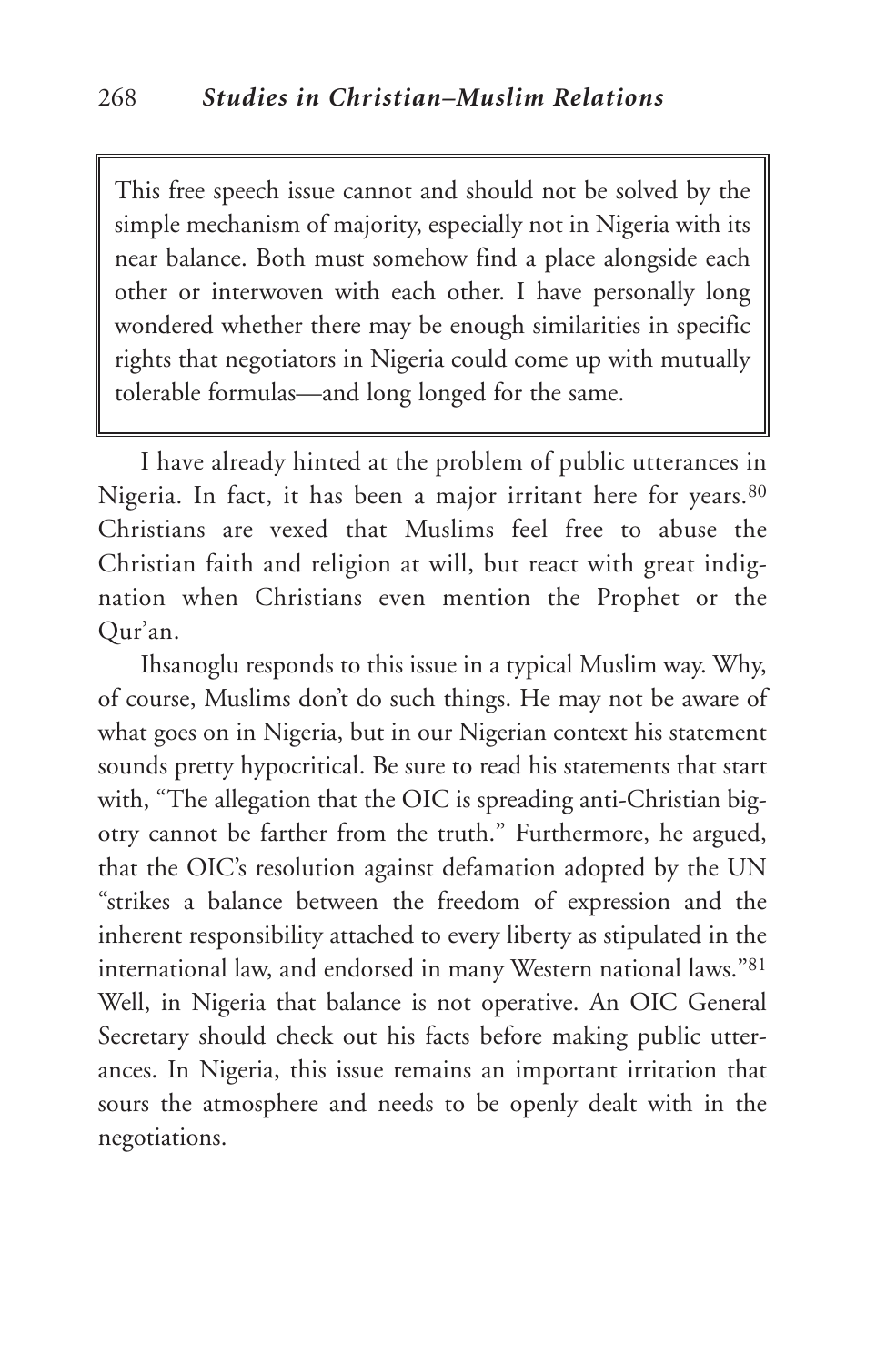*In Nigeria, Christians must decide which kind of human rights regime they want: unrestricted free speech or responsible free speech that may help prevent violence in our charged atmosphere. If in the negotiations with Muslims, Christians opt for the responsible but restricted version, then Muslims had better realize that the same restrictions will hold for them. The day of their unilateral "right" to lambast Christianity but rejecting the reverse "right" for Christians will be over. The ugly vituperations about Christians published by Muslims will now be legally challenged. That "freedom" will no longer be there. Nigerian Muslims, are you ready for that restriction on your speech? The end of unilateralism! Can you take that? You better think twice, for this is a restriction you may not have considered and which may be hard for you to swallow or adhere to. Having to bite your tongue is painful! Remember the goose and the gander.*

## ▲ *Freedom of Religion* \_\_\_\_\_\_\_\_\_\_\_\_\_\_\_\_\_\_\_\_\_\_\_\_\_\_

I am going to take you on a diversion—a historical tour that is likely to cause you surprise at the very least, if not amazement. You are going to discover that until relatively recent times, Christians held attitudes similar to those they object to in Islam today. I treat you to a succinct article by Johannes Haafkens, a Dutch scholar of Islam with strong Nigerian and African connections.82 He begins with a *definition of religious freedom* borrowed from a German encyclopedia: *It is "the fundamental human right guaranteeing the freedom to confess and practise one's faith without suffering any legal disadvantage…from the side of the state."* Actually, the concept "is relatively new in the history of Christianity." At its beginning, Christianity was the victim of intolerance on the part of the Roman Empire, even though Rome had a general policy of religious tolerance for most religions in the empire. Christianity was seen as a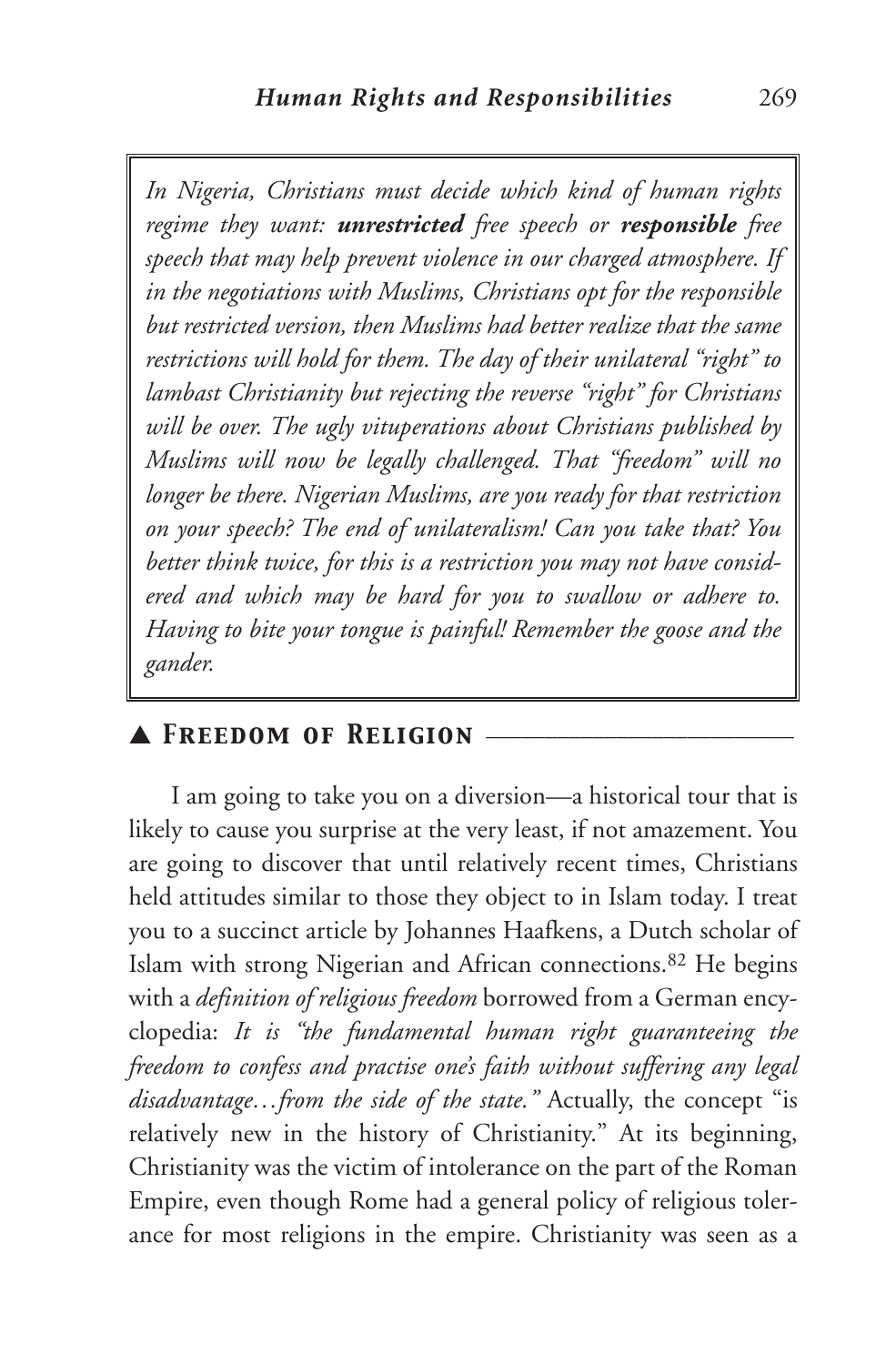threat and became subject to severe persecution. In 312, Emperor Constantine put Christianity on an equal footing with other religions and in 380, Emperor Theodosius proclaimed Christianity as the state religion, the rationale being that "it was the Emperor's duty to maintain the whole empire united in the practice of true religion." Pagan religions were now illegal and temples closed. The North African Church Father Augustine (354-391) taught that "the state should use force, though no heavy torture or death penalty, to bring lapsed Christians back into the church." He understood Jesus' words in Luke 14:23— "Compel people to come in"—as "justification for a just persecution, motivated by love, in contradistinction to the unjust persecution by the unbelievers, motivated by cruelty." Thomas Aquinas (1225-1274) was the founder of Scholasticism and the one who set the tone for the Roman Catholic Church and, indeed, for Western philosophy in general, including the dualism I battle throughout this series. Allow me this rich quote from Haafkens:

*[Aquinas] distinguished between unbelievers, heretics and apostates. As for the unbelievers, because faith cannot be forced on human beings, their cult should be tolerated, if they are many. This was particularly so with the Jews, whose cult was seen as a prefiguration of the true faith. However, if accepting the Christian faith is voluntary, keeping to the faith once it has been accepted is necessary and obligatory. Heresy is a crime to be punished by death,… because it is a disease which may threaten many souls. Apostasy, abandoning the faith, is also forbidden and should be punished. Apostates must be even bodily compelled to return to the faith. As it is forbidden for Christians to abandon their faith, it is not permitted for unbelievers (Jews, Muslims) to preach to them.*

All these centuries, right through the Reformation, the idea reigned that the unity of the state requires unity of religion. Various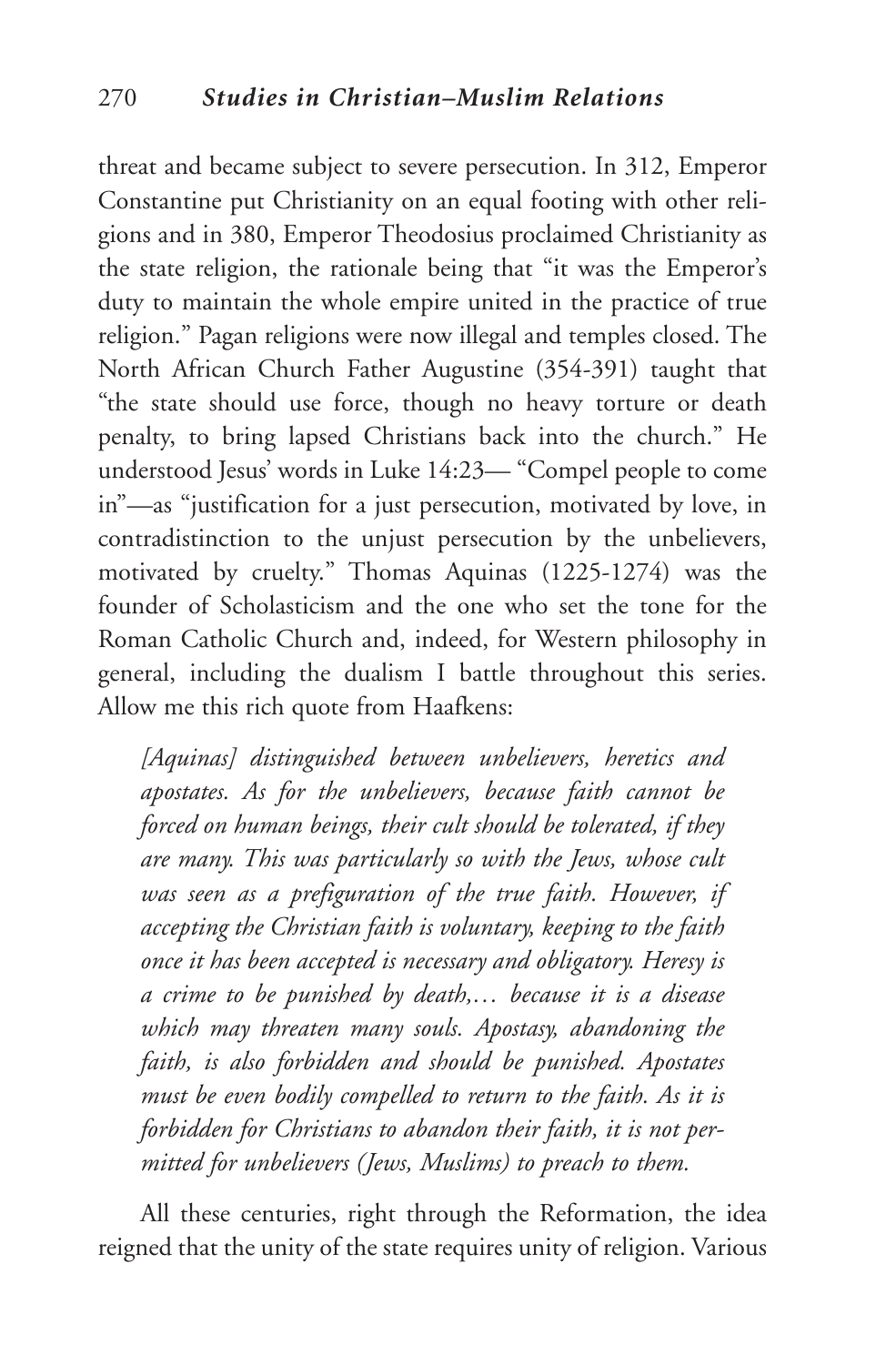countries in Christendom had their official religion, whether that be the Reformed in The Netherlands, Anglicans in the UK, Catholics in France. In Germany it was a matter of each state determining its own. The famous expression in Germany was "*cuius regio eius religio*"—each ruler determines the religion. Haafkens then traces philosophical developments in the West that led to ideas of civil rights and religious freedom, a process that began in the 17th century. But it was left to the USA where the concept really took hold to further develop it in practice. The 19th century saw most Western nations moving towards religious freedom.<sup>83</sup> The Roman Catholic Church also struggled with it and in 1965 finally gave full support to the freedom principle.84 A number of factors contributed to this new direction. Among them was the growing realization that religion is a matter of conscience and cannot by definition be imposed or forced. No doubt, Europeans also had grown tired of the bloodshed and wars that came with their intolerance. Haafkens concluded this part of the paper with an expression of thanks to God who continues to lead mankind into "deeper insight."

Those insights, I might add, came about through historical experience that led to new reflections, including reflections on the Bible. This development can legitimately be seen as the continuous fulfillment of Jesus' words in John 16:16—"But when He, the Spirit of truth, comes, he will guide you into all truth." Historical human experience is a powerful revelational channel through which He teaches the human race.

Haafkens then goes on to draw "striking parallels" in the history of Christianity and Islam. Among others, "both functioned as the official religion" of states. For centuries, the place of Jews was similar under both religions. Haafkens reproduces the Statute or Covenant of Umar, which he regards as "more or less apocryphal, but reflecting actual practice in the Caliphate" around 750 AD.85 Both religions thought it appropriate to establish their religions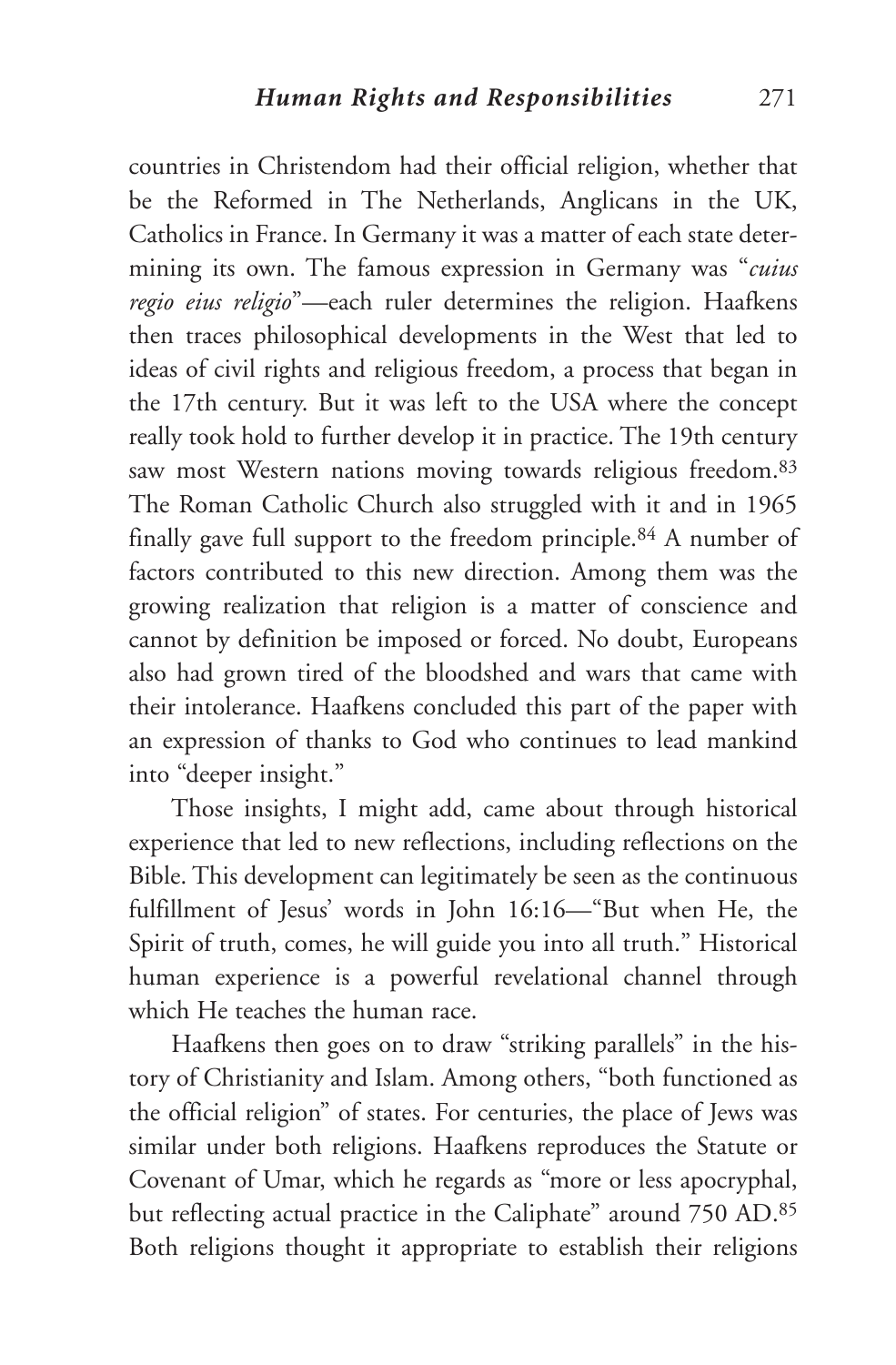over unbelievers by military means. Heresy was forbidden by both as was abandoning the faith, while force could be applied against those guilty of such acts.

It probably comes as a surprise to most Nigerian Christians that not all that long ago Western Christians practised force, intolerance and violence similar to that of which they accuse Nigerian Muslims today, with Catholics still doing so in milder fashion even now in a few countries. Due to circumstances and other influences, Western Christians adopted an attitude of toleration that is unparalleled in history, including Islamic history. They did so without becoming unfaithful to the faith and its basic sources, but definitely spurred on by Christianity's rebellious child, the Enlightenment, that slowly evolved into today's secularism. Christians did it! Yes, with the help of some others, such as humanists and secularists, but they did it! There is a residue of intolerance left here and there, but that is basically due to folk Christianity that is mixed with alien stuff. If some still do practice intolerance, it is with the disapproval of the Christian community at large.

*If Christians can do so without changing the basics of their religion, why cannot others? Why cannot Muslims? This history should give us hope. A religion does not have to become untrue to itself to shed intolerance.*

Actually, Haafkens' article ends with the recognition that, in fact, such changes are already astir in the Muslim world. "A certain evolution can be observed…regarding the interpretation of the right to religious freedom," even though fundamentalism is increasingly spreading intolerance—two simultaneous but opposite tendencies. This also applies, as readers of earlier volumes have discovered, to Nigeria.

End of guided tour. Back to today.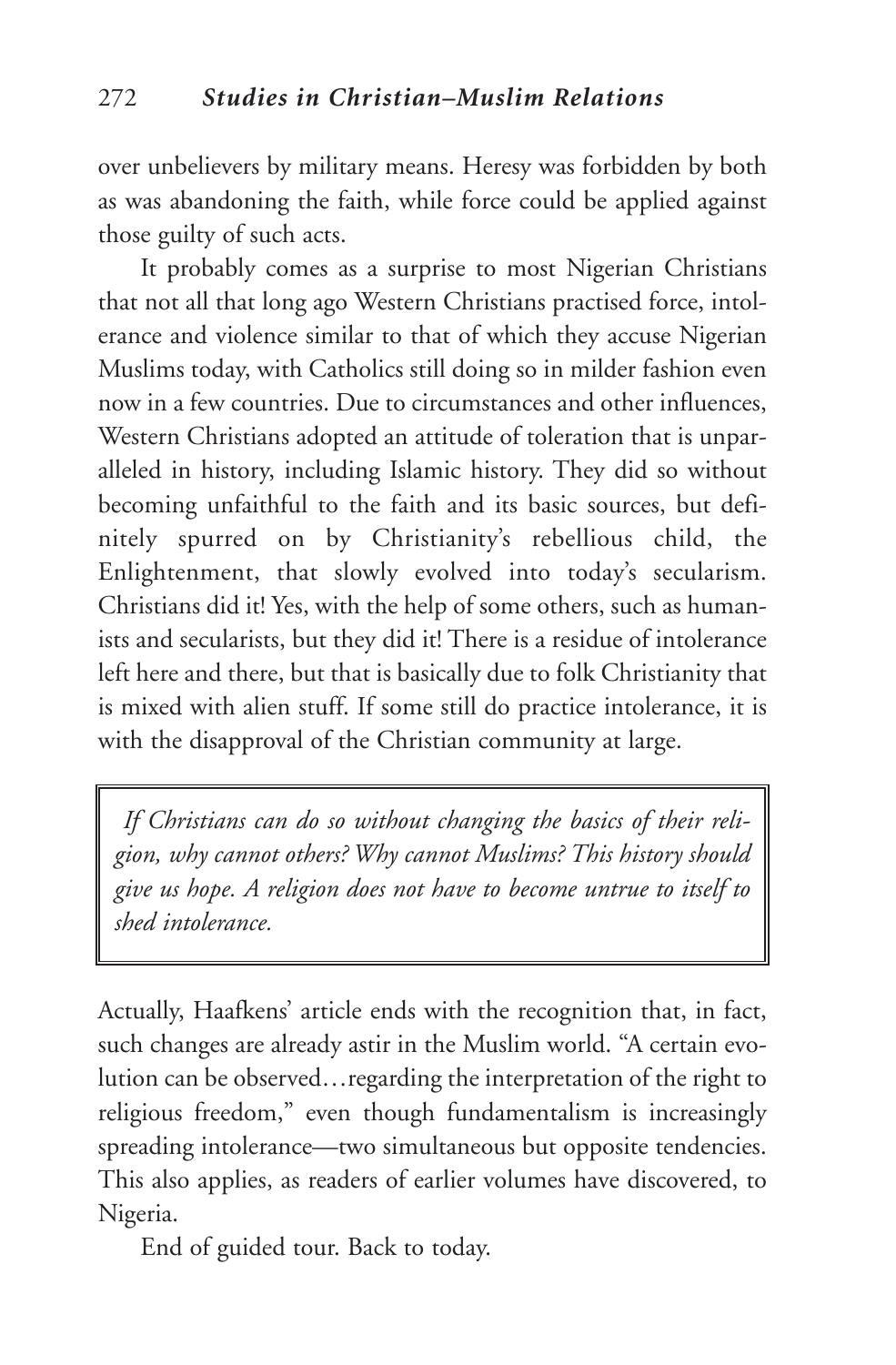There is a human rights deficit among Muslims that is widely recognized and complained about times without number in Nigeria and indeed throughout much of the world. It is the problem of restrictions on religion. A television personality quoted by Sanneh stated: "While Muslim minorities proliferate and prosper in Western societies that preach and practice freedom and tolerance, in nations where Muslims are the majority, Christians find the profession of the faith difficult, the preaching of the Gospel impossible." A Barnabas writer put it this way: "While Islam is a very missionary-minded religion, active in trying to win new converts, many Muslims are outraged at the idea of any other faith doing the same."86 Sanneh refers to this as a "split-level structure in interfaith relations" that is "untenable and poses a risk to democratic institutions."

Spykman wrote of *"the ultimate human right—the right to hear the Gospel…."* <sup>87</sup> *Talk of rights that excludes religious freedom makes no sense. It is the first and basic one to be granted.* Spykman's Kuyperian voice also is mediated through the REC, that insists on "the right to *freedom of worship*—challenging us to intervene on behalf of persecuted worshiping communities, Christians and others, assuring them the opportunity to gather in their places of worship without molestation, discrimination, or reprisal." Along with that comes "the right to *religious liberty*—challenging us in a religiously pluralist world to plead the cause of all persons and communities to freely choose and change their religions, to live out their beliefs freely, both privately and publicly, within the various structures of society, without infringing upon the similar rights of others."88

The protection of human rights and the fostering of pluralism necessitate some degree of separation of church and mosque as "institute," from the state. In Nigeria, this means at the very least that no religious establishment enjoys a privileged position with the government at the expense of all the others. The necessity of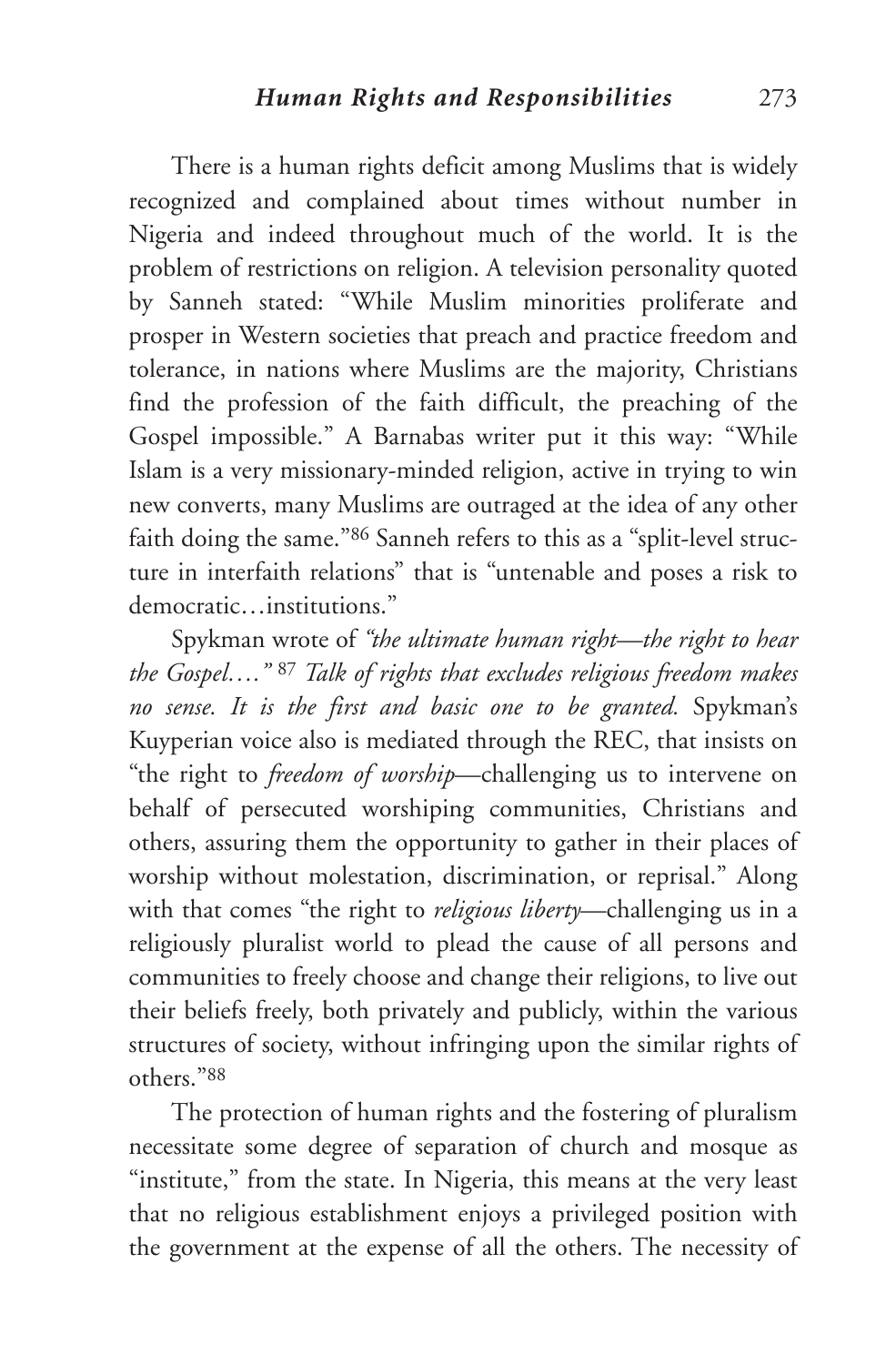such separation, it should be understood, is taught by historical experience of oppression and bloodshed when they were/are joined in both Muslim and Christian contexts. But remember all the caveats and brackets with which Sanneh keeps surrounding his separation statements. As he summarized it, "*Church and state complement each other when they are separated, but they corrupt each other when they are conjoined in one effort, when the one co-opts the other."* <sup>89</sup> The Kuyperian movement developed out of a struggle against secularism and *therefore* insists on this separation*.* I pass on this classic formula once again for serious consideration, because it has been such a successful one, but also because the Muslim tendency is in the opposite direction. But please do remember my alternative formula that may well fit better for Nigeria.

Here again, please remember the distinction between religion as institute vs organism. We are talking separation of the central institutes of religion from the state, not of religion itself as living organism, as faith or value systems, from state and politics, nor of other types of social organizations with an overt religious basis. These latter in fact often lead communities to cooperate with and complement the efforts of the state in health, educational, agricultural, small business and other developmental projects. *Here complementarity rather than separation should be the standard.* In fact, in such projects even church and mosque sometimes join hands with the government, but now as partners in specific social projects, not in terms of religious establishment. The Nigerian landscape is dotted with such cooperative efforts.

*My church-state formula continues to expand. With the addition of the new complementarity component, it now stands at "equality of status, access and rights; critical solidarity; independence; shura/consensus; complementarity."*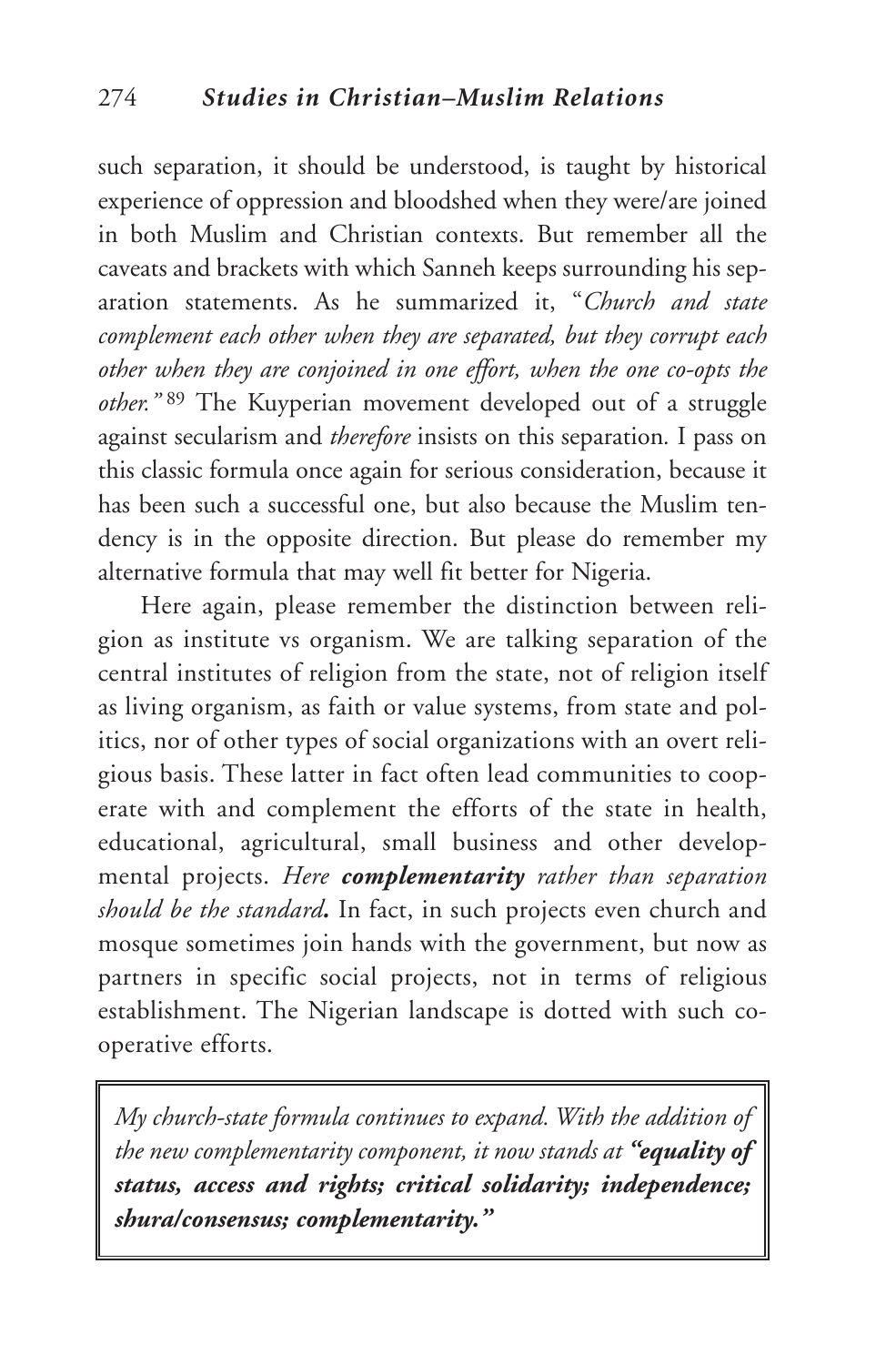But the relation of religion to and its function in state and politics go far beyond complementarity. If, as this series argues throughout, religion, belief system or worldview is the foundation of everything else, then this holds also for state and politics. If the human race is first of all a race of believers, then we take it with us wherever we go, also into government and politics. Religion is at home there; it belongs there; it is *always* there inevitably and invariably. Rulers and politicians attend to their affairs on basis of their belief and value system, even if they are not conscious of them. We cannot stop that with a secular signboard of "no trespassing" or "private property" or by a secular ban of "religion" to private or ecclesiastical life. Neither is it legitimate to allow one worldview community or one religion to openly operate in public while the others must retreat into church/mosque or into the realm of the private.

*Why should Christians or Muslims have theirs banned to these restricted areas when the secularist practices his belief and value system with abandon without such restrictions in the market place of life? That is the ultimate denial of human rights and religious freedom! That's what the whole struggle for human rights is all about—one system imposed on all. Secularists, including the semisecularist Christians, and Muslims are all guilty of imposing their views on each other!*

*It is a struggle that we in Nigeria have to wage with ourselves as semi-secularists first of all and then with each other.* We Christians have to free ourselves from attachment to secular values and then quit imposing them on Muslims. Muslims have to free themselves of their instinctive unilateralism and domineering attitudes and then quit imposing their system upon Christians. You may regard Islam as the ultimate of all truth, the highest blessing for all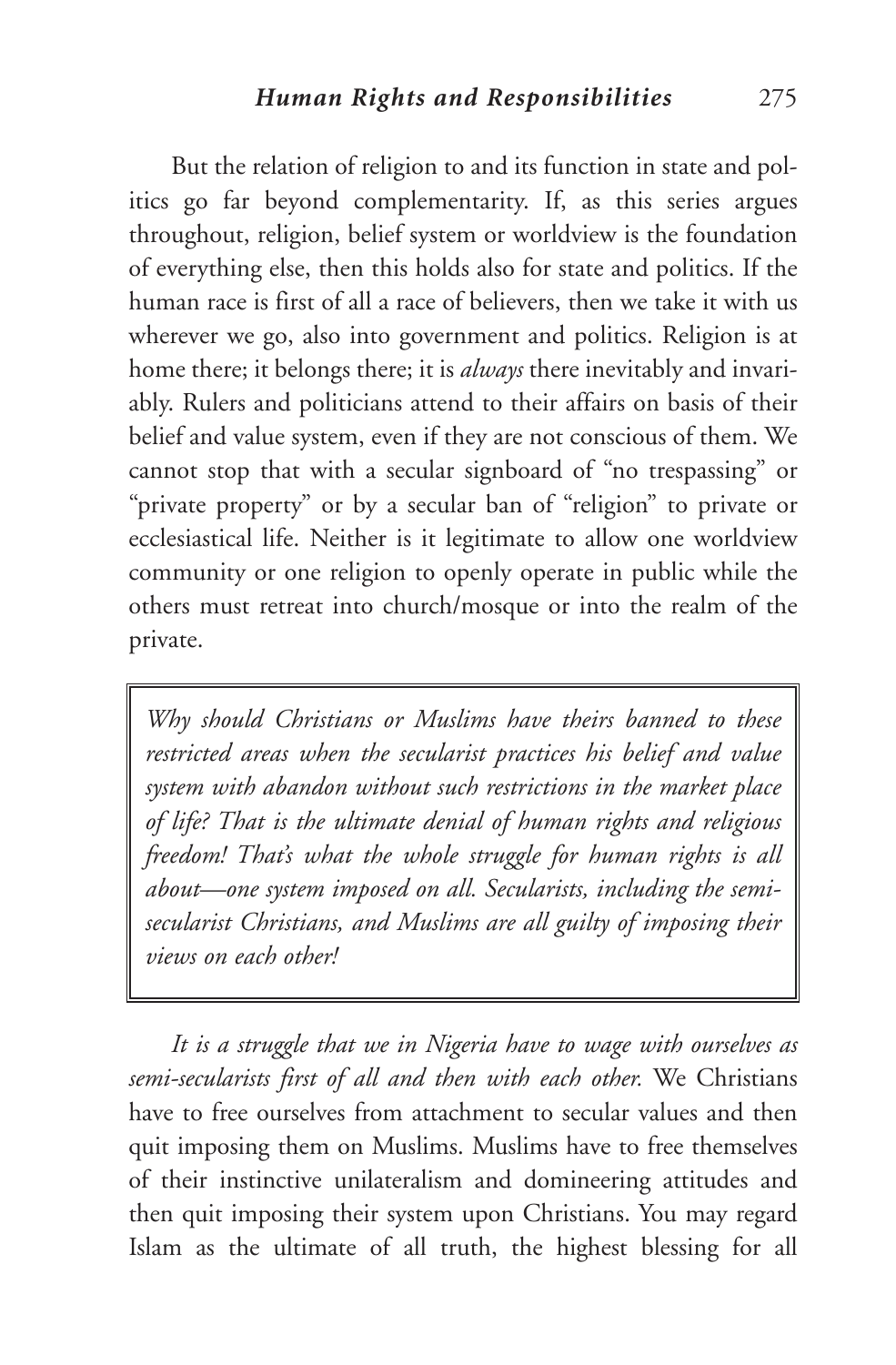mankind and the greatest solution to Nigeria's problems, but the other 60 million plus feel the same about theirs. Both have a right to hold these religious convictions very dear as I do, and you have every right to bring your beliefs and values into the political marketplace to compete with mine, but you cannot deny me the *equal* right to do the same. As Abul Mawdudi put it: "Although there is no truth or virtue greater than Islam, and although Muslims are enjoined to invite people to embrace it and advance arguments in favour of it, they are not asked to spread this faith by force. Whoever accepts it does so by his own choice…. But…Muslims have to recognize and respect the decision of people who do not accept Islam: No moral, social or political pressures may be put on them to change their minds."90

*It is high time that both Nigerian Christians and Muslims become aware of the opinions of foreign Muslim leaders and scholars: Muslims, in order to stop their fellows, including sharia governors, from harassing Christians; Christians, in order to call Muslims to task on basis of their own authorities.*

The issue of *dhimmi* has cropped up occasionally in this series. The arrangement involves a Muslim-imposed contract that allows the conquered *dhimmi* community to live as second-class citizens under various humiliating circumstances. They are allowed to practice their religion, but only in restricted fashion not unlike secular restrictions on religion. The arrangement is meant to provide some limited breathing space for the other "people of the book," namely, Christians and Jews. This *dhimmi* arrangement has often been subject to detailed examination,<sup>91</sup> but, wrote Sanneh, Muslim "attempts to assure critics that classical Islamic resources offer full guarantees have not been entirely persuasive"—a massive understatement! *Dhimmi* status is part of what Sanneh called "split-level structure." B. K. Datta, a Pakistani Congressman, commented that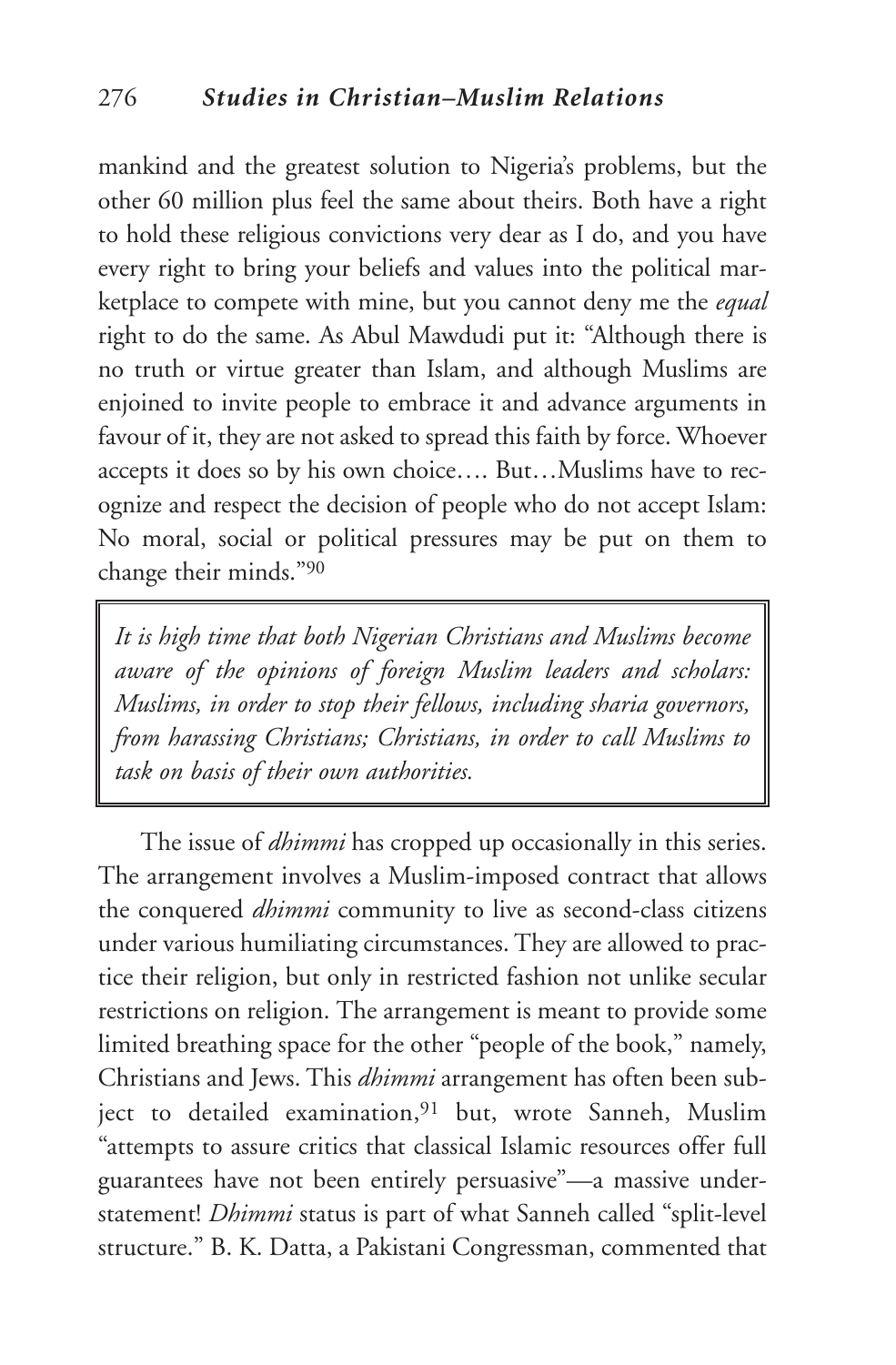*dhimmi* status means "inferior status." He predicted that his own nation "would remain communally divided into two houses, the minority tasting neither democracy, nor freedom, nor equality, nor social justice, but being merely tolerated."92 Bat Ye'or's *The Dhimmi* is a sad account of their history. There is no doubt that some militant fundamentalists in Nigeria would like to work towards turning Christians into *dhimmis,* but that is a lost cause. For one thing, Daniel Pipes observed already years ago that "nearly all Muslim governments unilaterally abolished sharia regulations concerning…*dhimmis."* <sup>93</sup>

Sanneh makes the point that "religious toleration is an essential part of human rights and, thus, of democratic pluralism." I would edit the above statement to read "*equal* religious toleration…," for to Muslims, Christians *are* tolerated, but ideally only as *dhimmis.* It is the inequality of the formula that is the problem. Insistence by Muslims on retaining that unequal formula as an ideal for the nation as a long-term secret agenda, would make peace impossible. It cannot be hidden long. In fact, *because of their bitter experience, Christians will assume it to be there unless Muslims prove otherwise by clear indications through both word and deed.*

It is encouraging to note that Muslims have demonstrated a capacity to compromise in the face of overwhelming facts. During their centuries of power over pre-colonial India, they had a vast majority of millions of Hindus under their wing. Hindus, in the Muslim scheme of things, are not even among the special "People of the Book;" they are classified as "mere" Pagans who were, strictly speaking, not to be accorded any status or rights. Reality demanded compromise and it was granted. There were simply too many to treat them as "Pagans," people without any rights and thoroughly despised.94 Mohamad Rachid stated that Islam is realistic when it comes to "human necessities." "Human necessities make religiously illegal things legal," two examples being eating pork or drinking alcohol as medicine to save life.95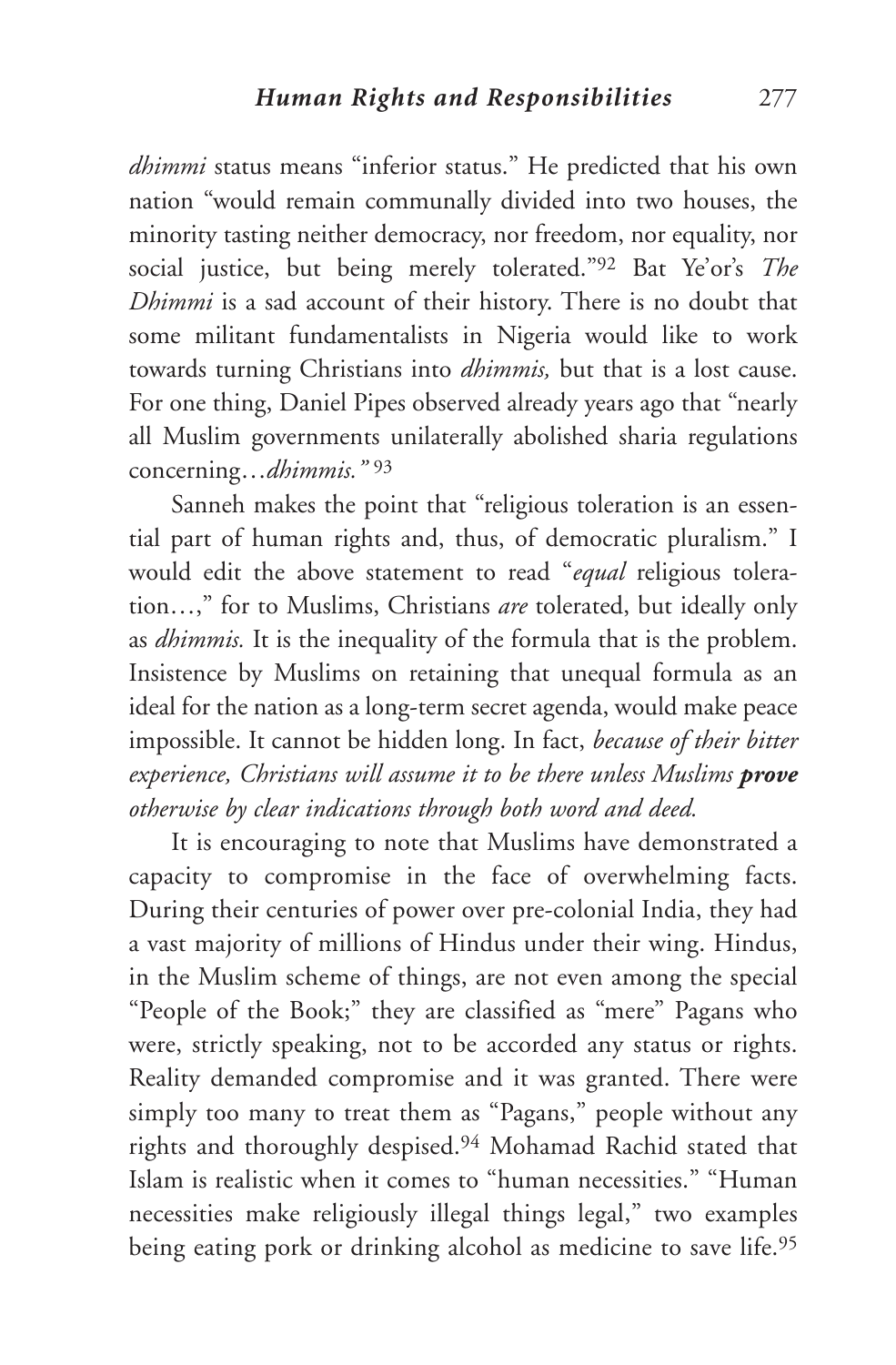Yes, but a more significant example is that of the status of Hindus under Muslim rule.

*In view of the facts of realism and the global pressure for pluralism and human rights, I have every confidence that Nigerian Muslims would not be so stupid—and that really would be the only fitting description—as to work towards the creation of dhimmi status for Christians. I believe the almost hysterical Nigerian Christian fear mongering by some writers about dhimmi status is not called for. Except for the militants, I believe the Muslim mainstream to be rational enough not to push that button. They will do well to assure Christians in this regard and be clear and firm about this in negotiations about our future.*

Though in itself it may not be a vital subject today, some Christians hold it over their fellow Christians' heads as a threat. If Muslims take power, we will become *dhimmis,* second-class citizens with restricted freedom and a life of humiliation.<sup>96</sup> It can be used as a tool to keep them on guard, to create tension, to resist any alleged Muslim advance and to set up oneself as a defender of the people and, thus, their hero. So, a very useful tool for "Christian" manipulation that should be rejected as much as Muslims need to officially reject the *dhimmi* arrangement in principle as no longer valid or acceptable.

This is not really a "to do" chapter. Its purpose is to help equip Nigerians with a Christian perspective on human rights that moves them *away* from its secular varieties and *closer* towards the parallel—not the same!—of the Muslim perspective that similarly insists on religious grounding. Even more important, of course, is that it is Biblical. I believe this perspective represents an important and robust shift in parameters that should evoke more respect from Muslim negotiators than do Christian secular meanderings and can thus help prepare the ground for more mutually respectful dia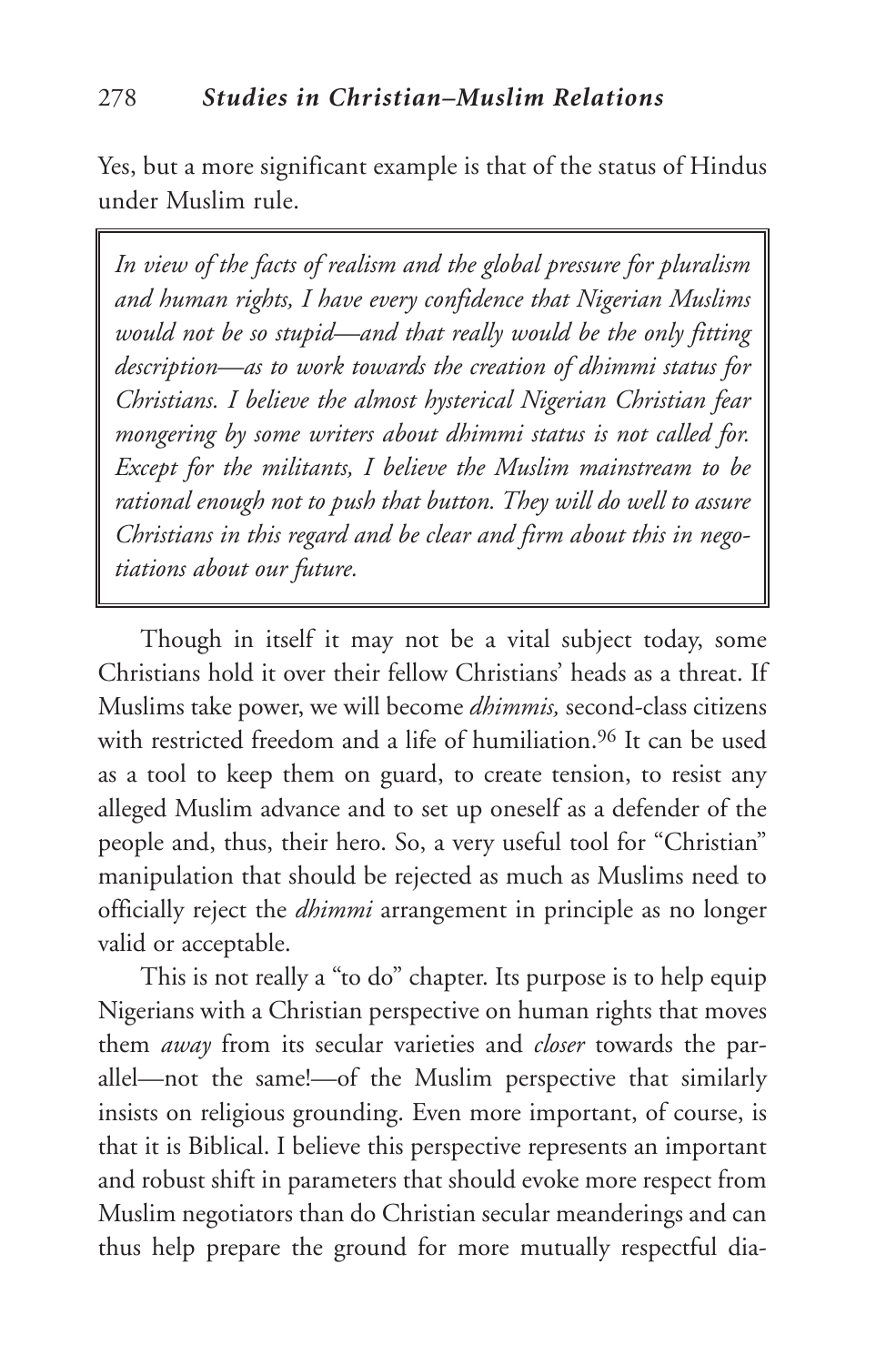logue. Once *both together* approach the sacred law of God properly, that is, in an attitude of reverence, humility and obedience, they really have no choice but to become more open to each other as they struggle together to understand that divine will for the Nigeria of today.

## *Study Guide 12 — Human Rights*<sup>97</sup> **(Appendix 105)**

*It is up to moderate and liberal Muslims in the country to support the tendency towards greater toleration and to suppress the militant factions. Militancy is one feature we cannot tolerate, for it will continue the havoc we are trying to escape. I encourage Christians to embrace and support the moderates in this effort* <sup>98</sup>*. However, such support will be nearly impossible as long as Christians remain bound to their semi-secular dualism. The Kuyperian perspective I have been outlining throughout offers release from that bondage. It will allow us to meet Muslims on equal terms— with the wide horizons of a wholistic world-affirming worldview. That should make for more mutual respect and improved partnership.*

I close this section with a statement from AFREG of which I fully approve. Under the caption "Freedom of Religion," Section 13 of the Action Plan states:

## *Africa needs to embrace a concept of freedom that promotes the acceptance of all people as fellow human beings irrespective of race, tribe, religion and other ideological persuasions.*

*All national constitutions in Africa should provide freedom of religion that allows people the freedom to choose their religion without coercion, manipulation or force. People should be free to share their religious and other persuasions with others in so*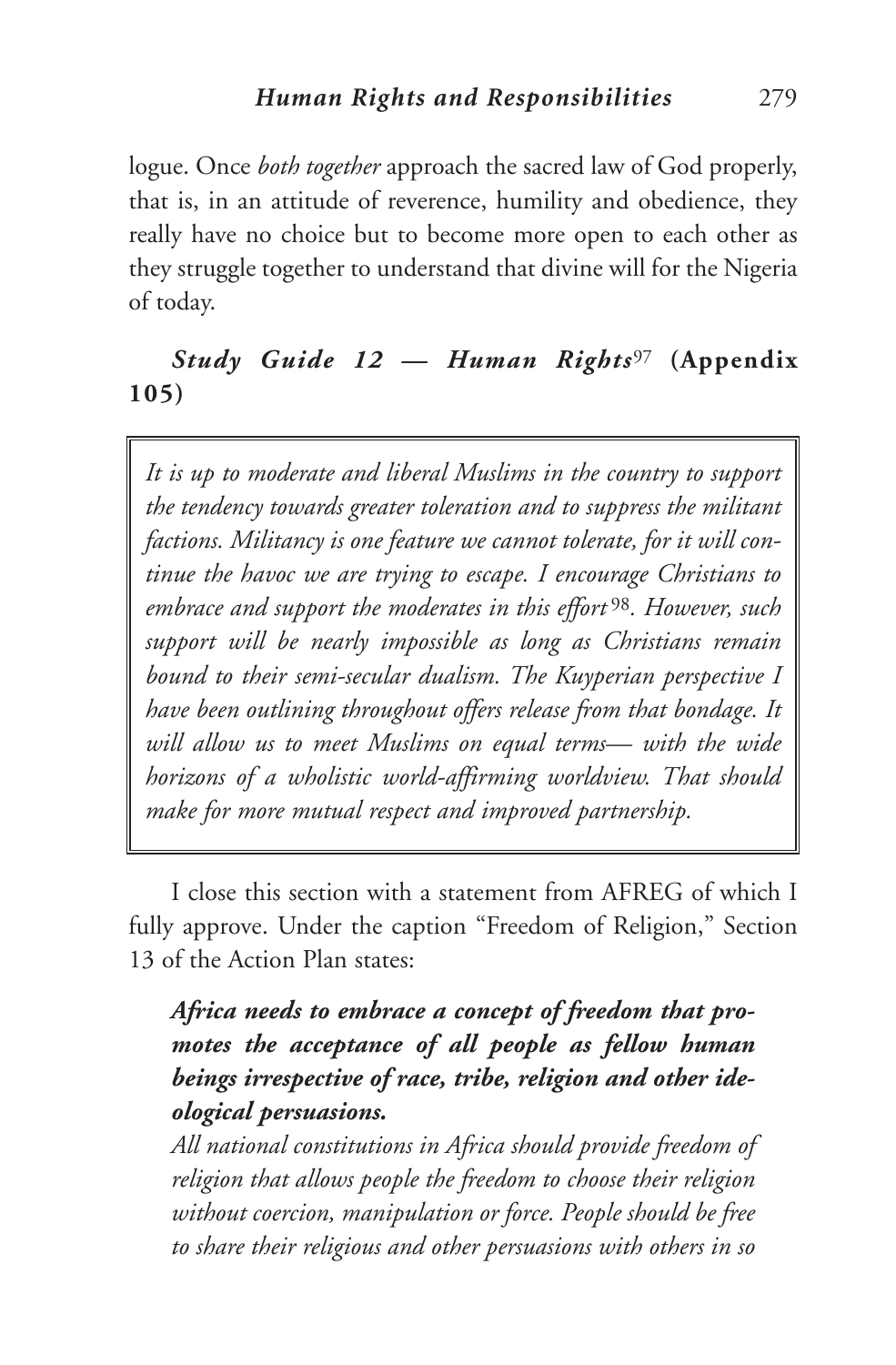*far as they do not use any form of coercion, manipulation or force.*

*Freedom of worship is a God-given right for all individuals, and it is enshrined in many African constitutions. The freedom to propagate our faith leads to a renewed commitment to evangelism.*<sup>99</sup>

## ▲ *Conversion, Blasphemy, Apostasy,* PERSECUTION

The topics in this section represent a cluster of subjects that cannot be avoided in a chapter on human rights. In Volumes 3, 5 and 7 you will have read many Christian stories about persecution and all kinds of violence related to "apostasy" in Nigeria. That does not need to be repeated here. If you turn to the *CCD*, you will find many more stories, not only from Nigeria but from the entire Muslim world. There is a constant barrage of stories from writers, including Nigerians, and organizations who monitor these developments and report them on the internet as well as in some magazines. These stories and reports are so constant, that I find it difficult to swallow that all this represents an invalid interpretation of Islam, as some of its apologists insist. But as soon as that thought comes to me, I remember the centuries of colonial violence that the "Christian" West has inflicted on the Muslim world—or that of today on Iraq! Some, perhaps even many, of those Westerners were genuine Christians, but look at the secular imperialism with which they ruthlessly took over much of the world. Was all of that the consequence of Christianity? Or was it the result of a Christendom distorted by a dualistic worldview that was too weak to resist the violent impulse of a fallen humanity? Almost a century ago, you may remember, the Dutch jurist Verkouteren wrote that whenever religion is mixed up with violence, it has to be proven that the violence is the natural product of the religion. It cannot simply be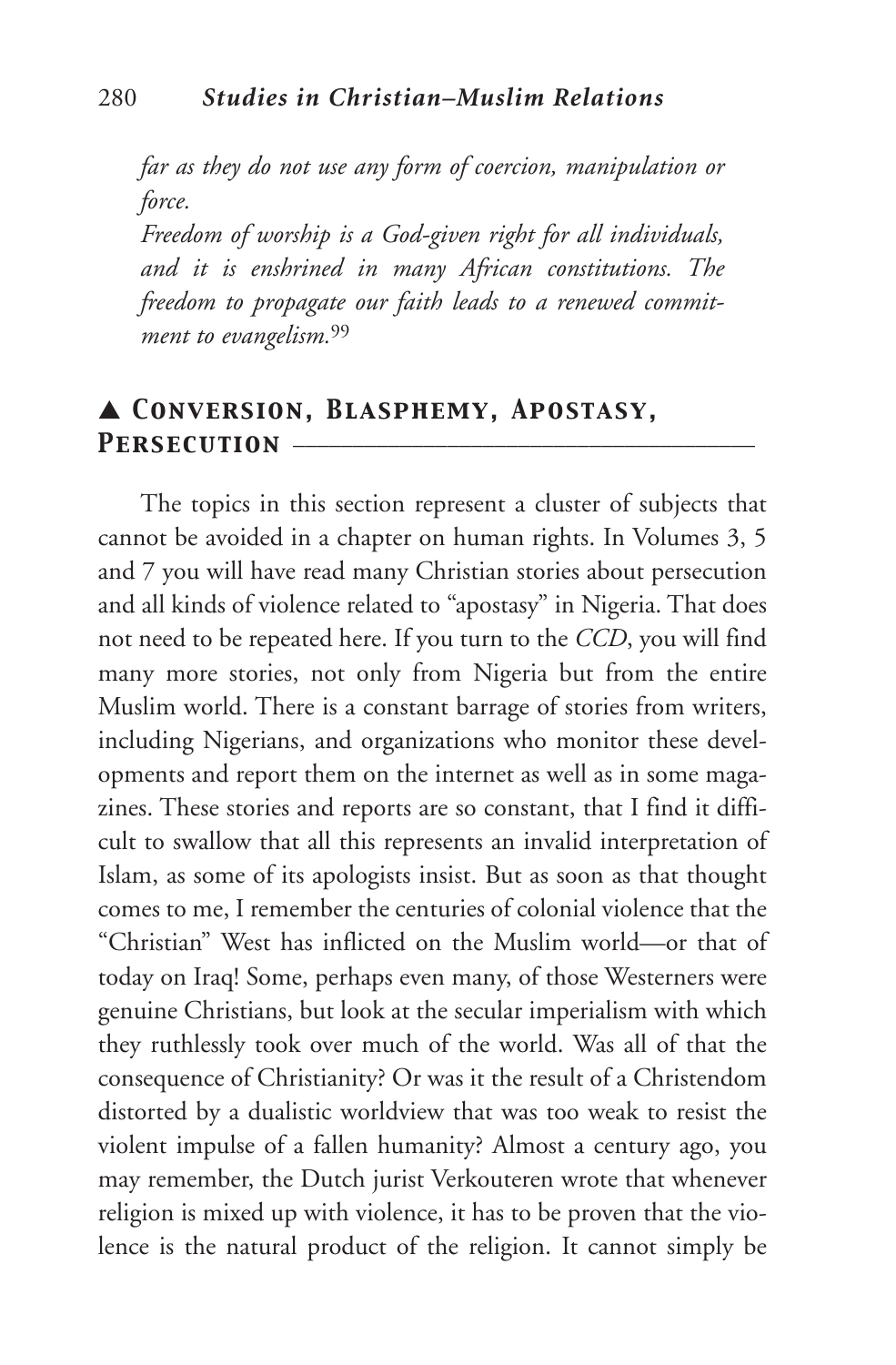assumed*.*<sup>100</sup> *But if Christians are not prepared to own up to their violence as the direct consequence of their religion, by what logic can we deny Muslims the same refusal? And yet, my heart won't allow me to let Islam get away with it quite that easily.*

Another serious consideration is that even some organizations and their publications that specialize in stories of persecuted Christians alert us to the need for some skepticism with respect to the flood of these stories. I draw your attention to an article by Harry der Nederlanden, the late editor of the Kuyperian biweekly *Christian Courier (CC)*, who followed religious developments throughout the world closely and one of whose aims was to make his Canadian readers aware of the sufferings of their persecuted fellow Christians. Writing from the calmer clime of Canada may have taken the bite out of some of the persecution stories for him, but it also allowed him the "luxury" of calmer reflection. I pass on a couple of quotes from him that may not be taken kindly by some Nigerian Christians, but that need to be heard. If they annoy you, remember that der Nederlanden did not deny the reality or severity of persecution; he published many of its stories.

*Invariably, those stories of violence and persecution are told by those who are part of the suffering community, and they tend to gloss over the ethnic hatreds and crimes of their own and to magnify those of the other. In those distant Christian communities, we may assume, that, as in ours, there are those who are Christian in name only and there are nasty, bone-headed Christians who do stupid things to incite conflict. That kind of complexity is seldom conveyed in our news stories.*<sup>101</sup>

Even Barnabas Fund, second to none when it comes to supporting persecuted Christians, published a warning that "exaggerated convert figures could cost lives." Though it stated that "more Muslims are now coming to Christ than at any other time in history," it warned that some reports about "vast scale" conversions are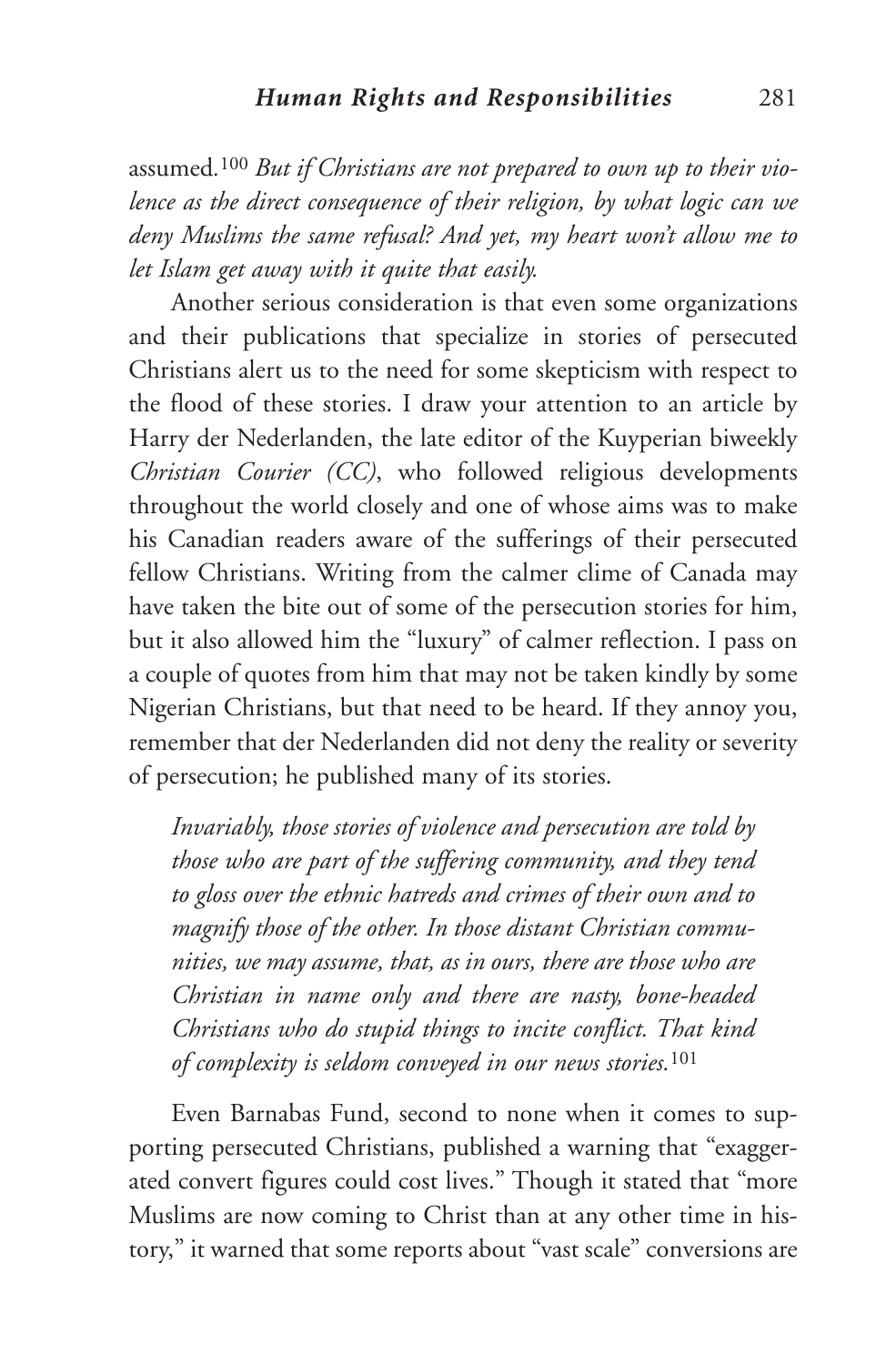not true. "These false reports, often initiated by non-Christians and then circulated by Christians" endanger Christians because of "the publicity given to the exaggerated figures." "The present 'numbers game' is proving deadly;" they are not welcomed by converts. I urge you to read the entire article in Appendix 93.102

*If exaggerated convert statistics are not the biggest problem in Nigeria, other types of exaggerations about inter-religious violence do abound on both sides, including the media, and they serve to inflame hatred and anger that lead to further violence. Freedom of speech does not spell "irresponsibility." Religious leaders especially should urge their members to be careful and not to sensationalise conversions. Similarly, the media should restrain their editors from exaggeration.*103

Of course, one of the major freedom-of-religion issues is the right to convert from Islam. Islam always cries "Apostasy!" And that, in many cases, means death unless the convert manages to escape. A Bangladeshi election campaign was in process early 2009 in which a group of Islamist parties were campaigning for new blasphemy laws. The proposals were based, according to Barnabas Fund, on Pakistani legislation "which includes a mandatory death sentence for defiling the name of Muhammad, life imprisonment for desecrating the Qu'ran, and no penalty for false accusations." It must be acknowledged that "in Pakistan…many Muslims are accused of blasphemy," but it is also "clear that non-Muslims are particularly vulnerable to it. Some 60 Christians are accused each year, and even those who are acquitted are vulnerable to attack by extremists."104 In many cases this killing is considered "honour" killing and is carried out by individuals or groups, often family members of the convert. Frequently government agencies such as courts and police either fold their arms or they collaborate in the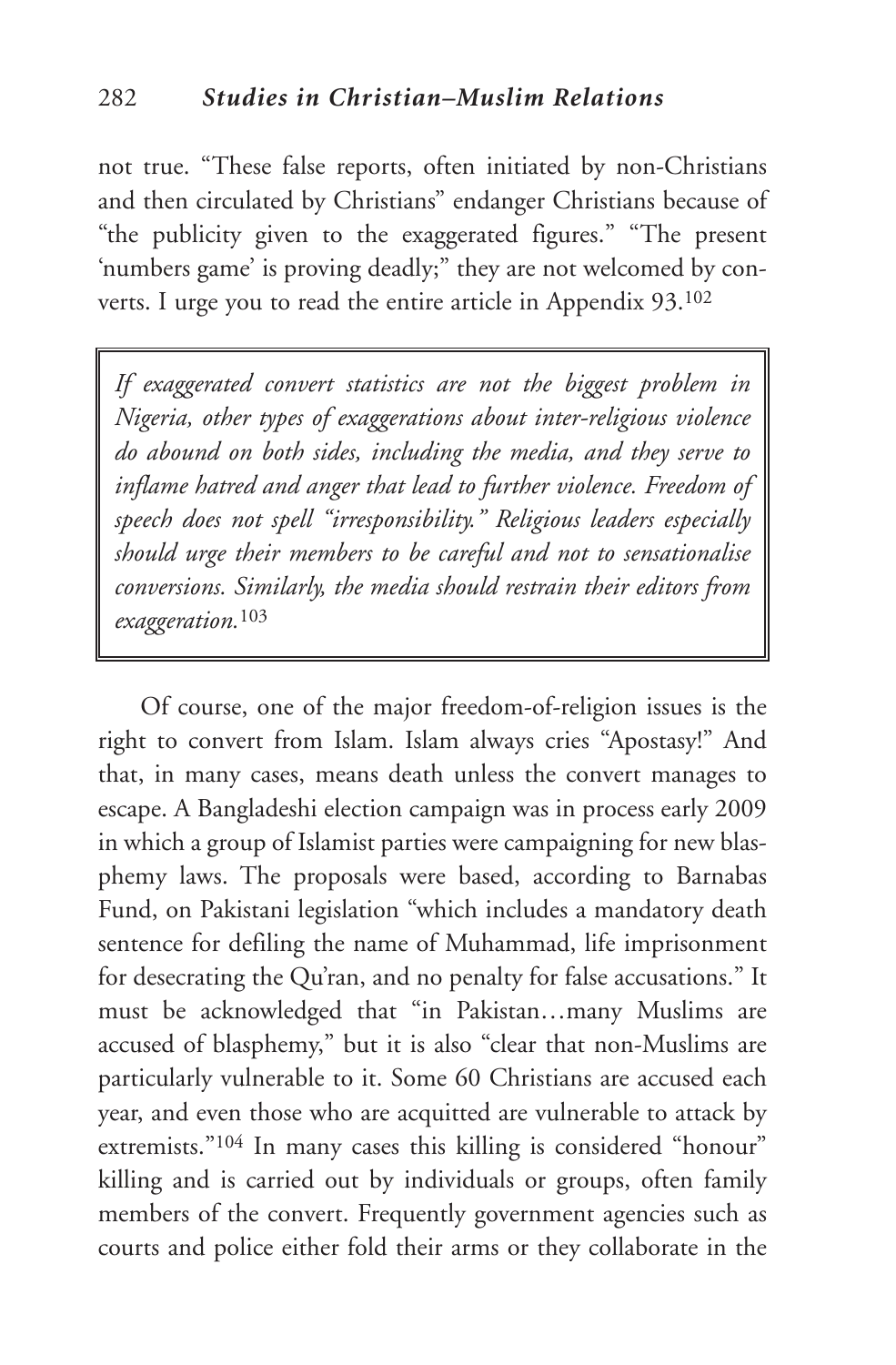killing and protect the perpetrators. So, the Nigerian situation from this perspective is not so unique. Remember how Governor Sani of Zamfara State explained that the newly created state sharia constitution did not need to include the killing of converts, for the families would take care of their shame privately. It amounts to the privatization of execution, a euphemism for plain murder. Even rulers ready to protect converts find their hands tied. Mazhar is a convert from Islam in Syria. He was called in by the governor of his state, who advised him that it would be impossible for him to change his religious identity and "strongly encouraged …[him] to leave Syria, believing 'any idiot could now kill you without having to have a reason.'"105 The reality is often shaped by the law of the people rather than the law of the land or even of the religion as some Muslim apologists insist. In earlier volumes we have seen how serious a problem this is in Nigeria.

Muslims themselves are beginning to reject this violent approach to "apostasy" by rejecting the literalist approach to the Qur'an. Back in 2006, a few [in]famous cases of apostasy in Malaysia and Afghanistan drew the attention of the world. Though most Muslim scholars argued in favour of the death penalty, there were some who opposed it. In a recent article a Muslim scholar, Dr Louay Safi, a US-based Muslim scholar and leader, has argued that apostasy is not illegal.

*Dr Safi argues that "at the heart of the apparent conflict between Islamic traditions is a static and stagnant approach to understanding Islamic law. The conflict stems mainly from a literalist understanding of the revelatory sources, that is the Qur'an and the Sunnah (the Prophet tradition), and the body of Islamic jurisprudence derived from them through exercise of juristic reasoning." Thus, scholars with literalist interpretations continue to argue that the punishment for apostasy and the role of Islamic shari'a law should be the same as it was*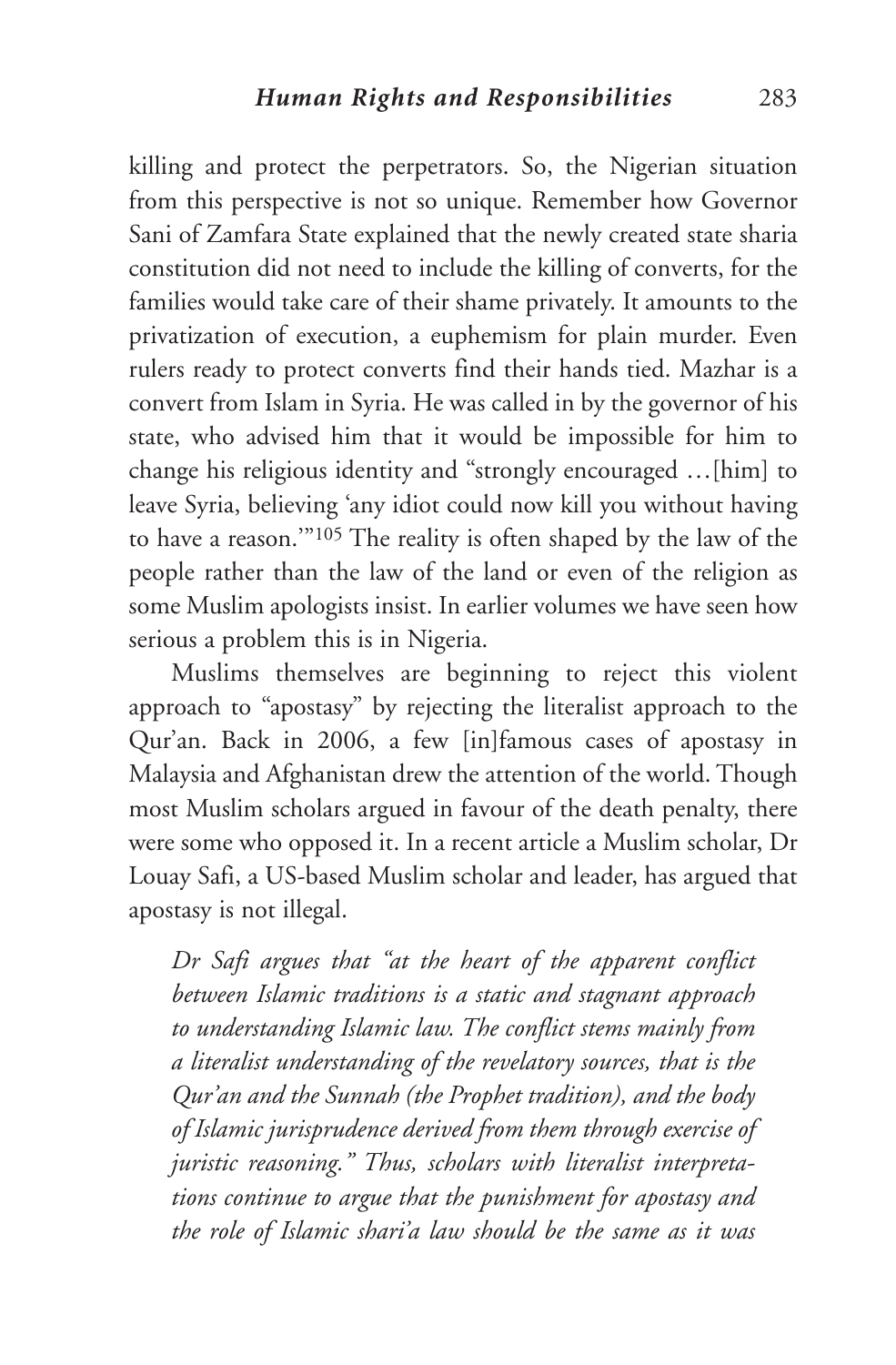*during the classical period of early Islamic history. It is an essentially static model which cannot be changed to meet the demands of the modern world.*

*Dr Safi argues that the Qur'an does not support the death penalty for apostasy. Rather, it is based upon two hadiths (statements attributed to Muhammad) and the precedent of Muslims fighting against Arab apostates in early Islamic history. Dr Safi feels that the hadith statements "cannot stand as credible evidence" because he thinks they contradict the Qur'an, which he interprets as arguing for individual religious freedom.*<sup>106</sup>

Safi is not the only Muslim advocate for this new direction. An article in *Barnabas Aid* tells us more:

*… a small number of reformist Muslims are today calling for a new ijtihad. In July 1999 the Malaysian group Sisters in Islam protested against attempts by Parti Islam se-Malaysia, an Islamic political party, to get a bill through the Malaysian parliament to impose the death penalty for apostasy. In an open letter they spoke of the need to "open the doors of ijtihad" to allow for the removal of apostasy as a crime from the sharia.*

*In August 2002 the Islamic Research Academy of al-Azhar University in Cairo (the world centre for Sunni Islamic theology) announced its view that Muslims who convert to another faith should be given a lifetime's opportunity to return to Islam, i.e. the death penalty should never be imposed.*

The author commented as follows:

*Whilst such announcements are welcome news for converts, there is still a long way to go. The findings of the Islamic Research Academy are considered to be only opinions and do not carry the weight of fatwas (Islamic legal judgements).*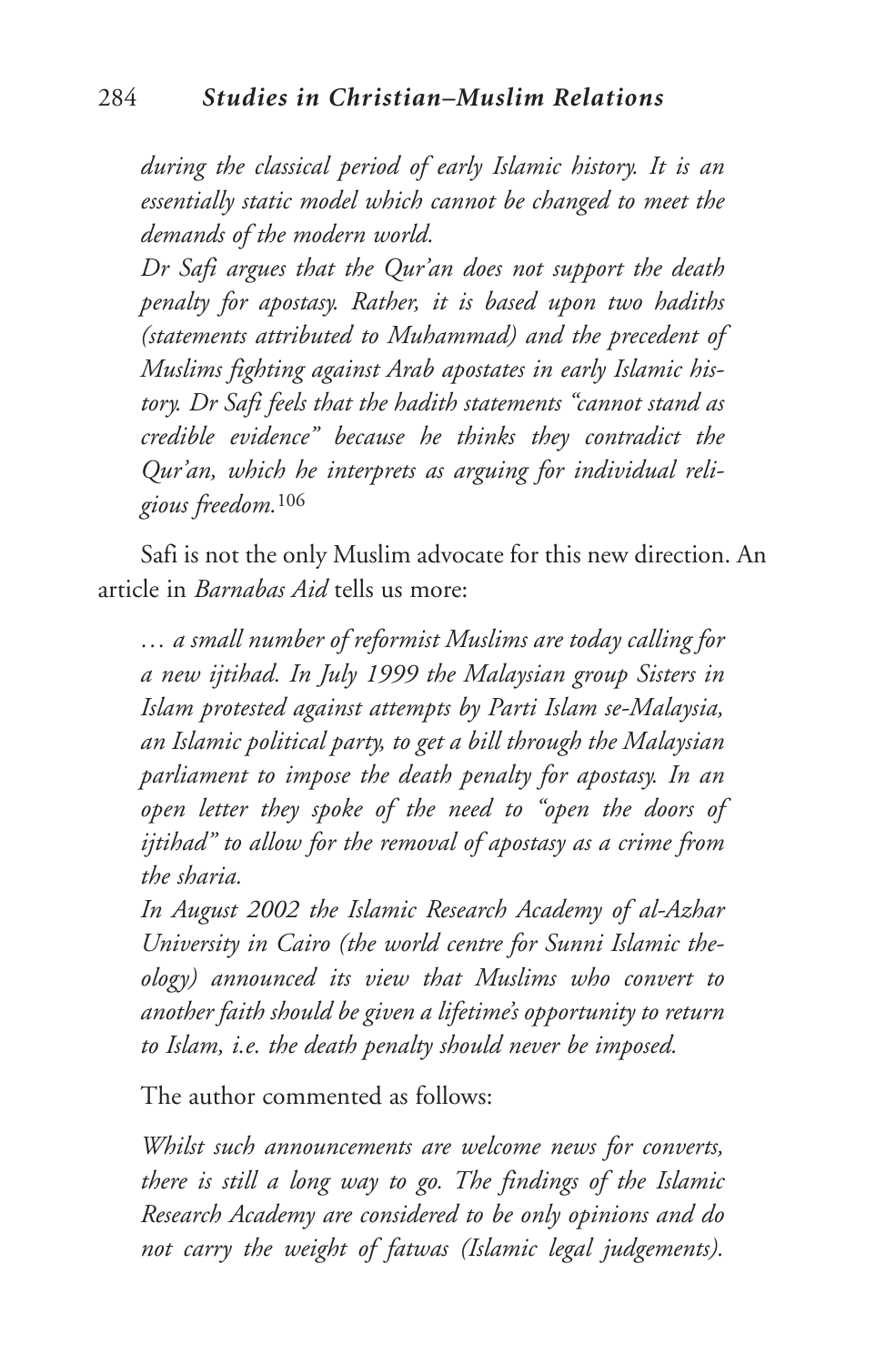*Furthermore, the decision is highly controversial and many other al-Ahzar scholars have objected to it.*

*Nevertheless, it seems that today, at the beginning of the twenty-first century, the time is right for a new debate on the Islamic teaching of apostasy. It is time for the death penalty and other traditional punishments for apostasy to be challenged, and the human right of every Muslim to change their religion, if they so wish, to be respected.*<sup>107</sup>

Calls for moderation are overheard increasingly. The European Muslim Tariq Ramadan is going about advocating that the "voices of moderation should be radically more vocal." During a recent trip to Canada, he called on Muslims "to stop acting like misunderstood 'victims' and get on with 'contributing' to Western society." He is encouraging Muslims to become self-critical and "take their religion from hard-liners." He insists that the Qur'an "is open to interpretation," a nod of approval to a more liberal hermeneutic.108

Norway scored a first at this front. The Islamic Council of Norway (ICN) and the Church of Norway Council on Ecumenical and International Relations (CNCEIR) jointly declared that everyone is free to adopt the religious faith of their choice. Olav Fykse Tveit, General Secretary for the CNCEIR explained that "In Norway there are few conversions from Christianity to Islam or vice versa. Nevertheless the two bodies underline that there should be no doubt that freedom of religion, with the right to conversion, is a fully acknowledged principle, reflected in attitudes and accepted in practice, both by the ICN and the CNCEIR." He added, "By issuing this declaration we hope to contribute to the international process on this important matter."109 Folks, cracks are developing in the dyke. More are bound to come. Just give it time. Eventually…. We keep pressing on!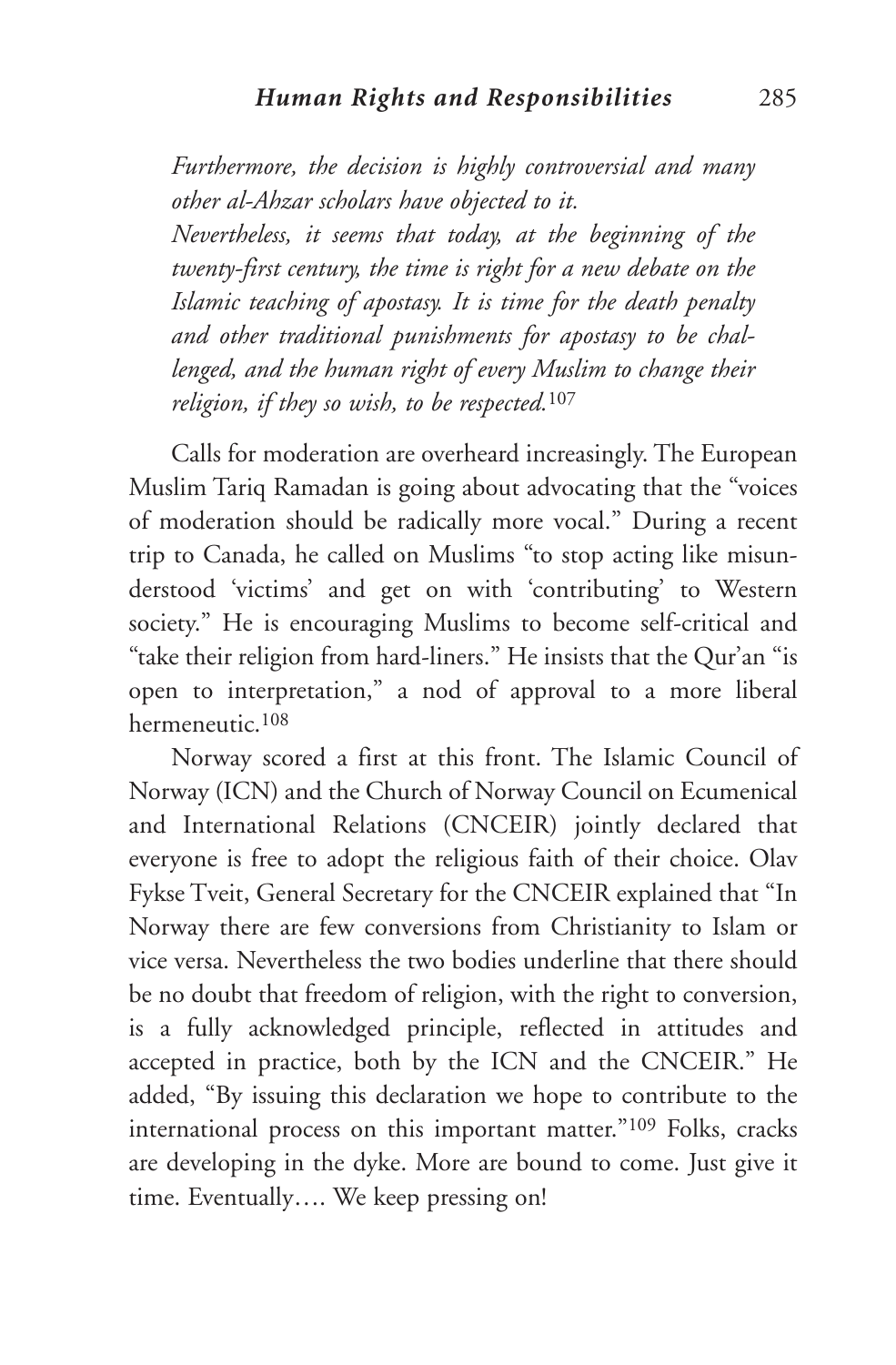*I fully agree. Nigeria will not get out of her doldrums without overcoming this apostasy hurdle. Christians can press for it and support the move, but the actual hard work will have to be done by peaceloving Muslims. They will have to choose between the two approaches to the Qur'an. This is not one of these things that can be left dangling. There is no place here for "messiness," only clarity, determination and honesty. Apostasy thinking must not only be deleted from the sharia agenda but also eliminated from the very psyche of the people. Honour killing is not Islamic; it dishonours Allah and the Prophet. It replaces concern for the honour of Allah with the honour of the family, in other words, it is kind of humanistic. It is barbaric and pagan in origin!* <sup>110</sup>

*There are many things opponents to apostasy legislation and killing can do in Nigeria. The London-based Barnabas Fund is conducting "The Right to Justice" campaign all over the world, including the UN. They encourage Christians and all others opposed to apostasy legislation to write letters in a bid to overcome it. Christians and moderate Muslims in Nigeria could join this campaign*<sup>111</sup> *or embark on a joint national campaign within Nigeria. This is an important issue, since it currently is an obstacle to peace among us. Be sure to check out the endnote in this box!*

*As we plan to move towards serious and purpose-driven negotiations, we must take one step that seems undemocratic but that is absolutely necessary. Militant fundamentalists must definitely be left out of the equation; in fact, they should be declared as persona non grata, as unwanted persons, illegal even. Why should human rights give room to people who seek to undermine them? As*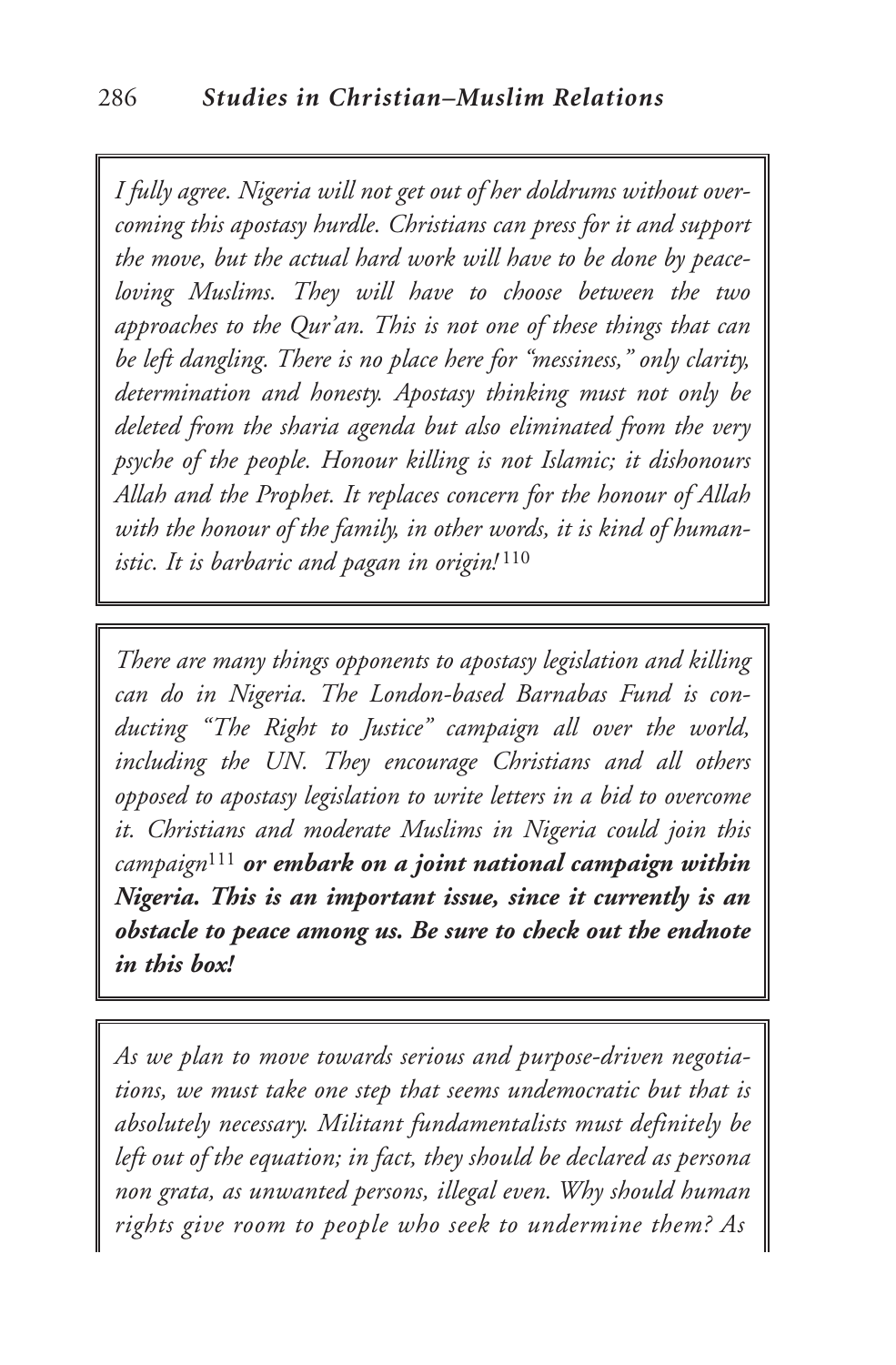*Communism was declared illegal in the US during the Cold War, so should militancy be criminalised*. *The correlative of human rights is human responsibility, not abuse. Where human rights are harnessed for the promotion of human restrictions, they have reached their limits. The perpetrators ought to be anchored down and denied the very tools they abuse.*

As undemocratic as this exclusion may seem, the reason for it hardly requires explanation. Nigerian Christians and Muslims both have suffered much at the hands of militants. In the global context, concludes Nina Shea, extensive studies have shown "that every reactionary interpretation of sharia is antithetical to fundamental individual rights and freedoms112 as well as incompatible with the principles of democracy." "There is a documented correlation between the state enforcement of reactionary forms of sharia and abysmal human rights records." She reports that Fazl Hadi Shinwari, at the time a chief justice in Afghanistan's Supreme Court and an Islamist, stated "that sharia rejects three crucial freedoms—those of expression, religion and equality of the sexes." One of his first acts on the court was to charge a colleague with blasphemy, because she criticised the sharia. A UN report about Arab human development quoted by Shea, stated that the fundamentalist interpretation of sharia is "inimical to human development, particularly with respect to freedom of thought, the accountability of regimes to the people and women's participation in public life."113 Enough said. Militants do not qualify for participation in the crucial Christian-Muslim dialogue that is waiting to happen in Nigeria.